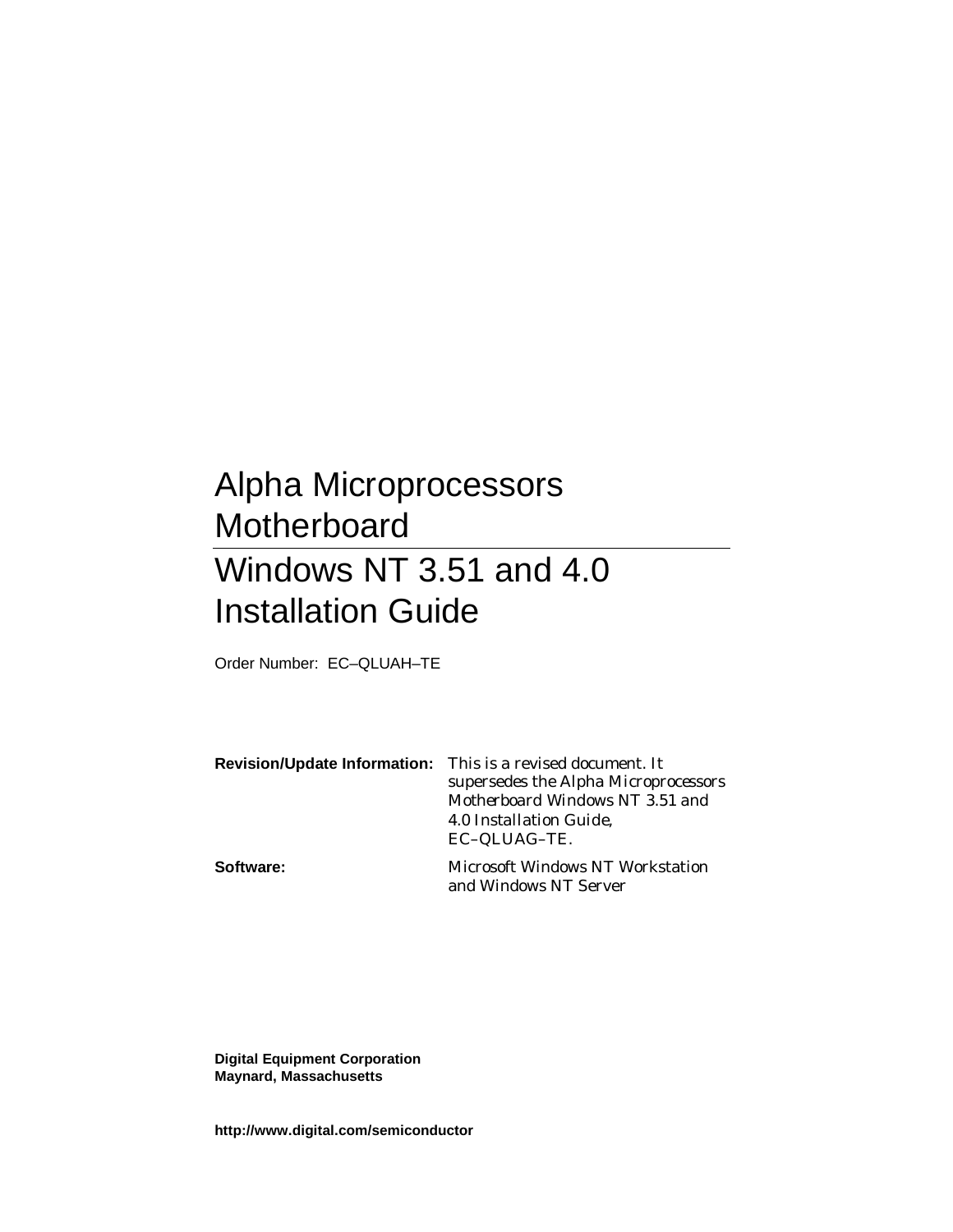#### **October 1997**

While DIGITAL believes the information included in this publication is correct as of the date of publication, it is subject to change without notice.

© Digital Equipment Corporation 1997. All rights reserved. Printed in U.S.A.

AlphaPC, DIGITAL, DIGITAL Semiconductor, DIGITAL UNIX, and the DIGITAL logo are trademarks of Digital Equipment Corporation.

DIGITAL Semiconductor is a Digital Equipment Corporation business.

CompuServe is a registered trademark of CompuServe, Inc. Linux is a registered trademark of Croce, William R. Della, Jr. Microsoft, MS-DOS, and Windows are registered trademarks and Windows NT is a trademark of Microsoft Corporation. PS/2 is a registered trademark of International Business Machines Corporation. QLogic is a registered trademark and ISP is a trademark of QLogic Corporation.

All other trademarks and registered trademarks are the property of their respective owners.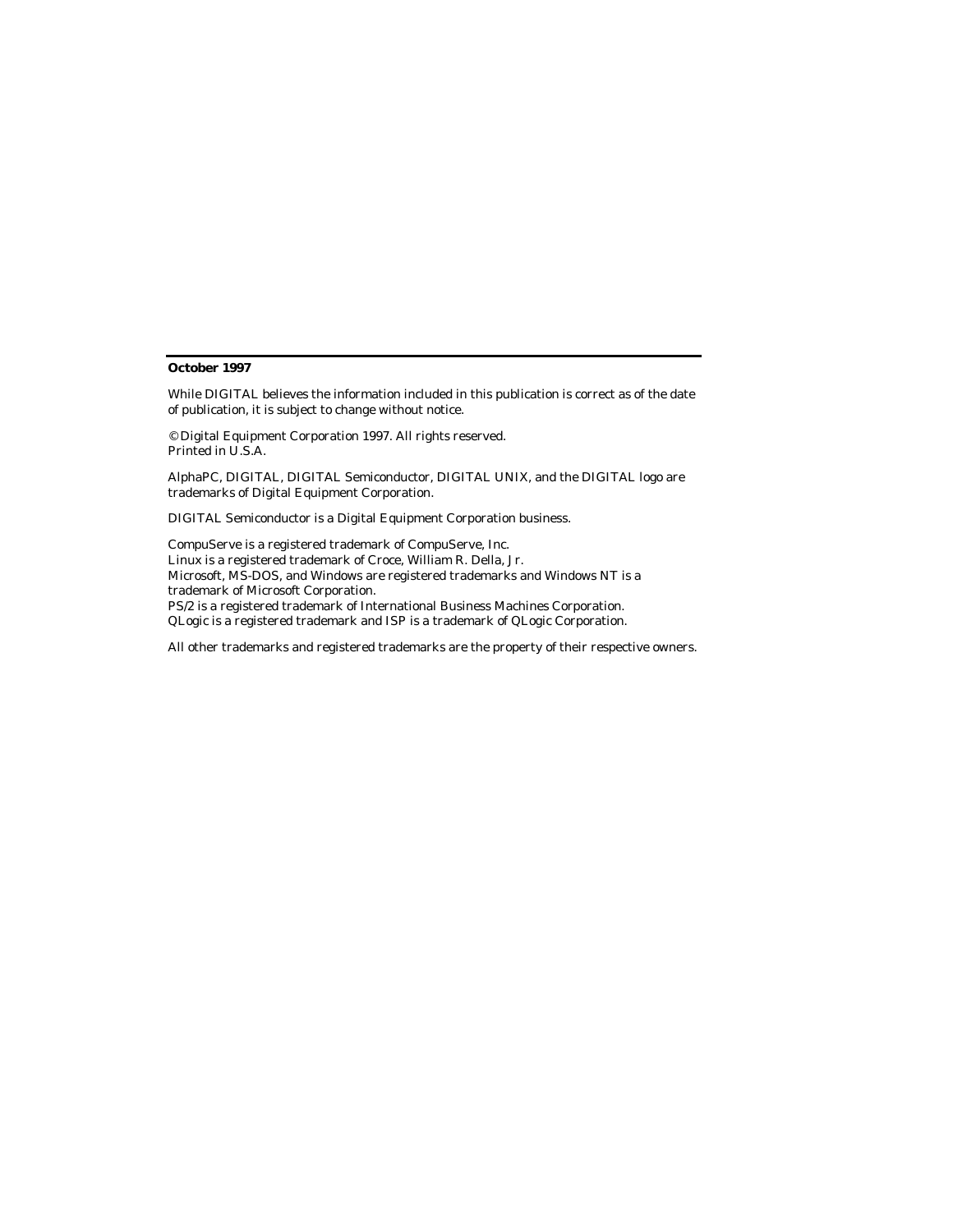# **Contents**

| 1.<br>1.1<br>1.2 |     |
|------------------|-----|
|                  |     |
|                  |     |
|                  |     |
| 2.               |     |
| 2.1              |     |
| 2.2              |     |
| 2.3              |     |
| 2.4              |     |
|                  |     |
|                  |     |
|                  |     |
| 2.5              |     |
|                  |     |
| 2.5.2            |     |
| 3.               |     |
| 3.1              |     |
| 3.2              |     |
| 3.3              |     |
| 3.4              |     |
| 3.4.1            |     |
| 3.4.2            |     |
| 3.4.3            |     |
|                  |     |
| 3.4.5            |     |
| 3.5              |     |
| 3.5.1            |     |
|                  |     |
| 3.6              |     |
|                  |     |
| 3.6.2            |     |
| 3.7              |     |
|                  |     |
|                  | iii |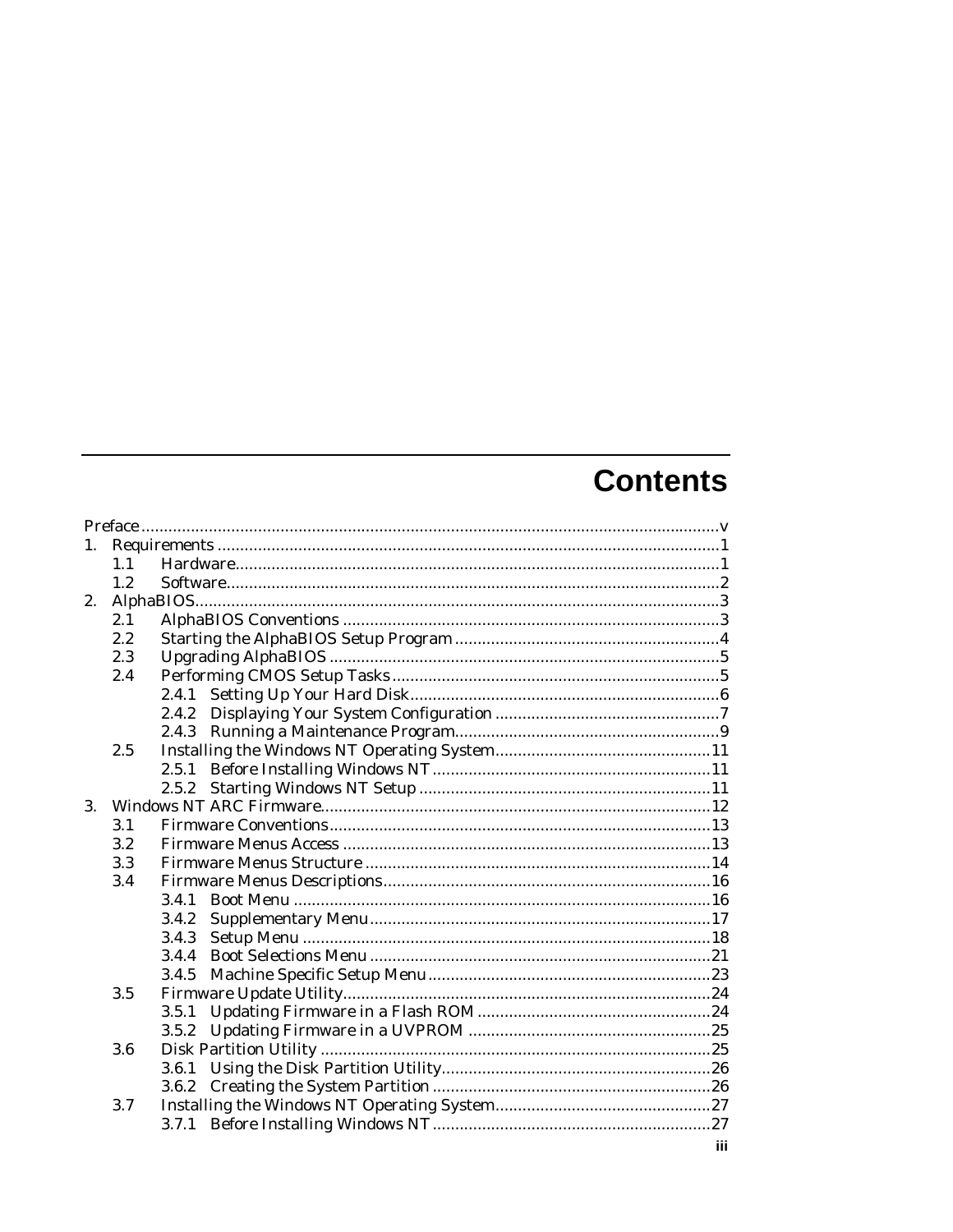| 4.1 |                                                             |  |
|-----|-------------------------------------------------------------|--|
| 4.2 |                                                             |  |
| 4.3 |                                                             |  |
|     |                                                             |  |
| 5.  |                                                             |  |
| 5.1 |                                                             |  |
| 5.2 |                                                             |  |
| 5.3 |                                                             |  |
| 5.4 | Obtaining the Hardware Compatibility List for Windows NT 50 |  |
|     |                                                             |  |

| Table 1 Computer Types and Installation Diskette Requirements for |  |
|-------------------------------------------------------------------|--|
|                                                                   |  |
| Table 2 Computer Types and Installation Diskette Requirements for |  |
|                                                                   |  |
|                                                                   |  |
|                                                                   |  |
|                                                                   |  |
|                                                                   |  |
|                                                                   |  |
|                                                                   |  |
|                                                                   |  |
|                                                                   |  |
|                                                                   |  |
|                                                                   |  |
|                                                                   |  |
|                                                                   |  |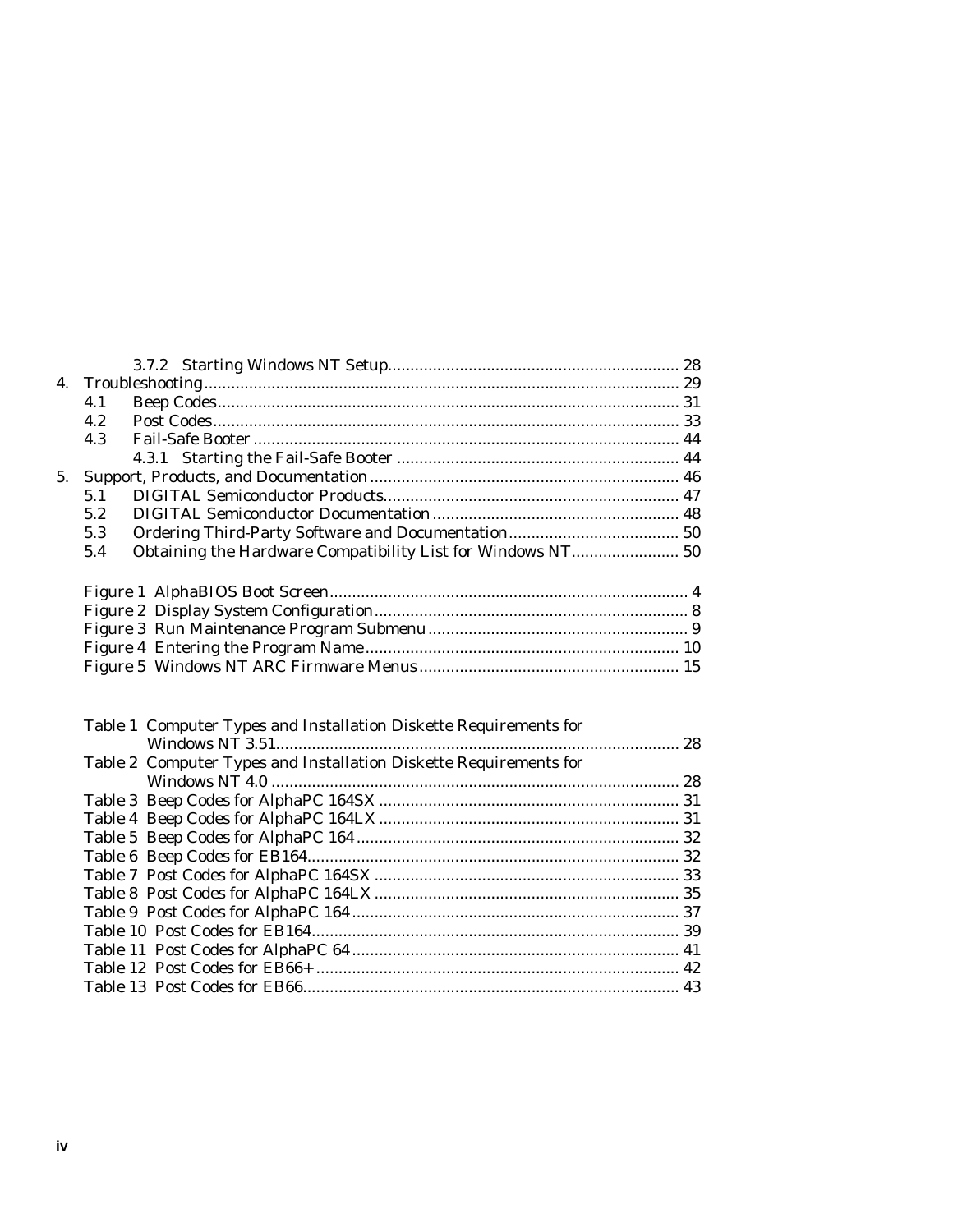# **Preface**

This document describes how to install the Microsoft Windows NT Workstation and Microsoft Windows NT Server operating systems on the following Alpha microprocessor motherboards:

- AlphaPC 164SX Motherboard (AlphaPC 164SX)
- AlphaPC 164LX Motherboard (AlphaPC 164LX)
- AlphaPC 164 Motherboard (AlphaPC 164)
- Alpha 21164 Evaluation Board (EB164)
- AlphaPC 64 Evaluation Board (AlphaPC 64)
- Alpha 21066A Evaluation Board (EB66+)
- Alpha 21064 and Alpha 21064A PCI Evaluation Board (EB64+)
- Alpha 21066 and Alpha 21068 Evaluation Board (EB66)

The DIGITAL Semiconductor AlphaPC 164SX and AlphaPC 164LX motherboards run new firmware called AlphaBIOS. The DIGITAL Semiconductor AlphaPC 164, EB164, AlphaPC 64, EB66+, EB64+, and EB66 motherboards run the Windows NT ARC firmware.

DIGITAL recommends that you read this entire document before installing the Windows NT Workstation or Windows NT Server operating system.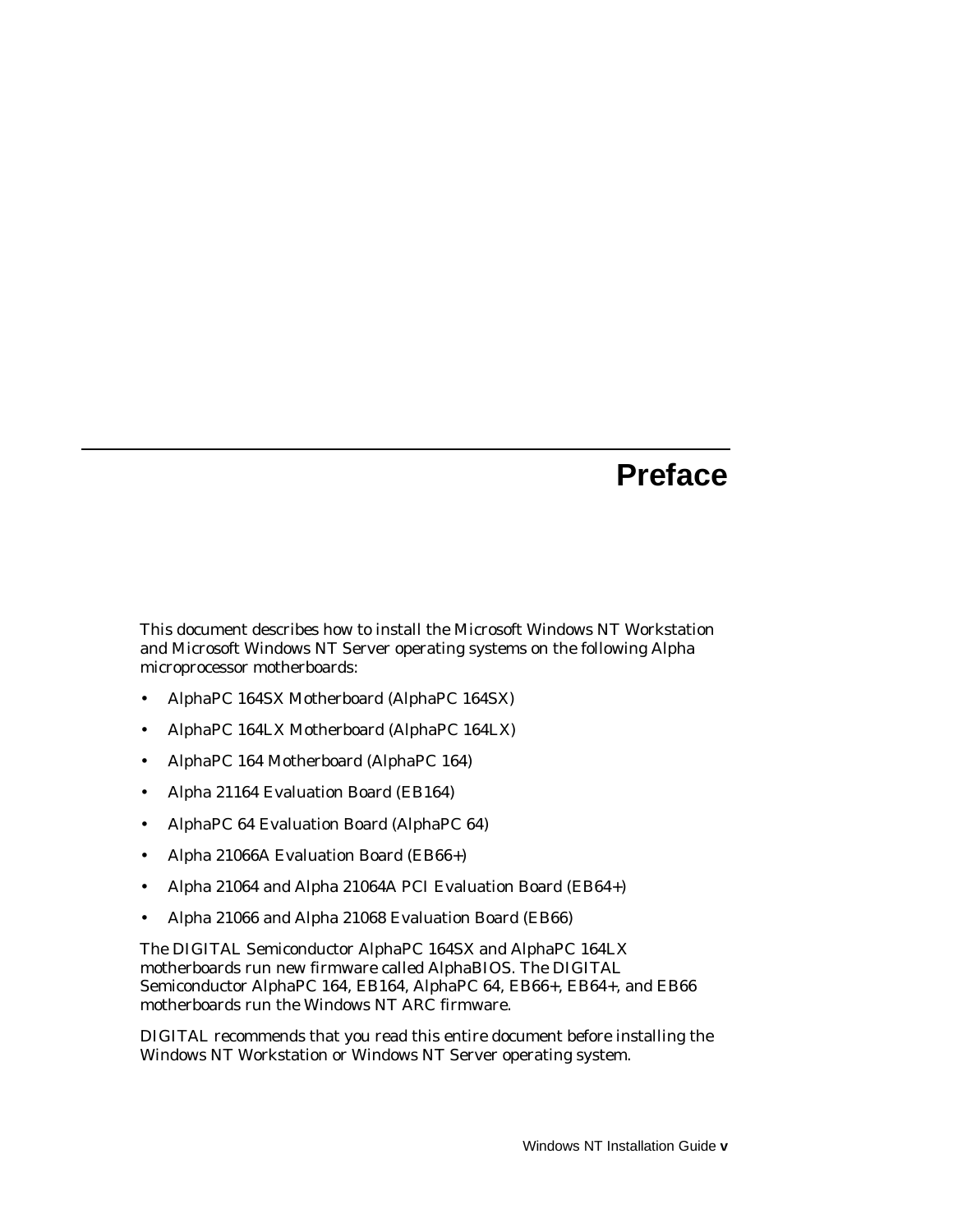## **Document Conventions and Terms**

In this document, the term motherboard refers to the AlphaPC 164SX Motherboard, the AlphaPC 164LX Motherboard, the AlphaPC 164 Motherboard, the EB164 Evaluation Board, the AlphaPC 64 Evaluation Board, the EB66+ Evaluation Board, the EB64+ Evaluation Board, and the EB66 Evaluation Board, unless otherwise noted.

| <b>Convention</b> | <b>Description</b>                                                                        |
|-------------------|-------------------------------------------------------------------------------------------|
| boldface type     | Boldface type in text indicates a command or menu selection.                              |
| <b>Caution</b>    | Cautions contain information to prevent damage to software or<br>hardware.                |
| Italic type       | Italic type emphasizes important information and indicates complete<br>titles of manuals. |
| Note:             | Notes provide additional information about a topic.                                       |

The following conventions are used in this document:

#### The following terms are used in this document:

| Term                                          | <b>Description</b>                                                                                                |
|-----------------------------------------------|-------------------------------------------------------------------------------------------------------------------|
| AlphaBIOS                                     | A new enhanced Basic Input Output System (BIOS) for certain Alpha<br>system families based on the Alpha processor |
| Alpha SDK and firmware<br>update compact disc | The compact disc labeled Alpha Motherboards Software Developer's<br><b>Kit and Firmware Update</b>                |
| <b>ARC</b> firmware                           | Advanced RISC Computing (ARC) firmware                                                                            |
| Microsoft Windows NT<br>installation guide    | The Windows NT Workstation Installation Guide and the<br>Windows NT Server Installation Guide                     |
| Motherboard                                   | An Alpha microprocessor motherboard                                                                               |
| System                                        | All of the hardware and software components associated with an<br>Alpha microprocessor motherboard                |
| Windows NT                                    | The Microsoft Windows NT Workstation and Windows NT Server<br>operating systems                                   |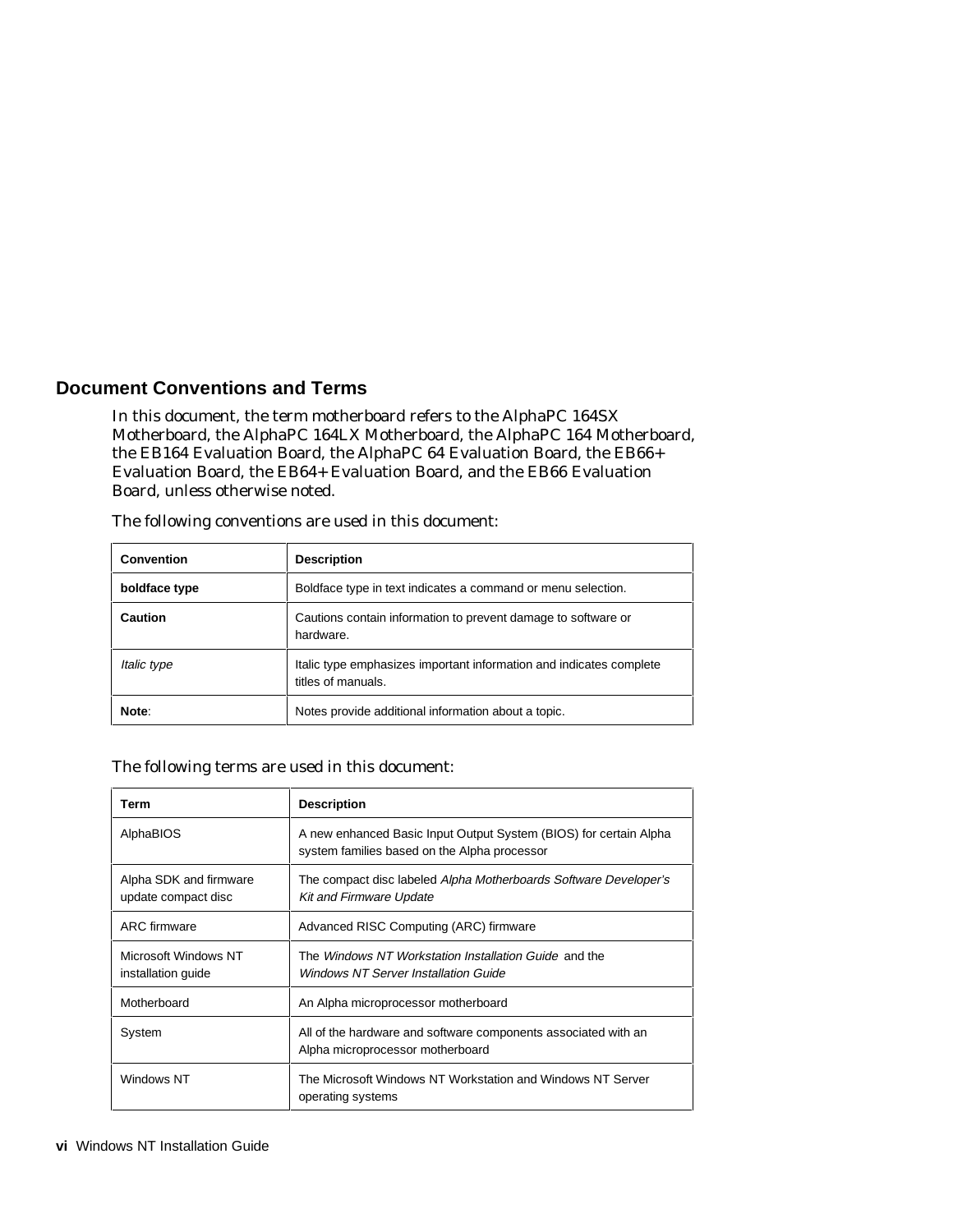## **Related Documentation**

Documentation referenced in this document, such as the *Alpha Motherboards Software Developer's Kit and Firmware Update Read Me First* and platformspecific README files can be found on the Alpha SDK and firmware update compact disc.

See Section 5 for information about ordering related documentation.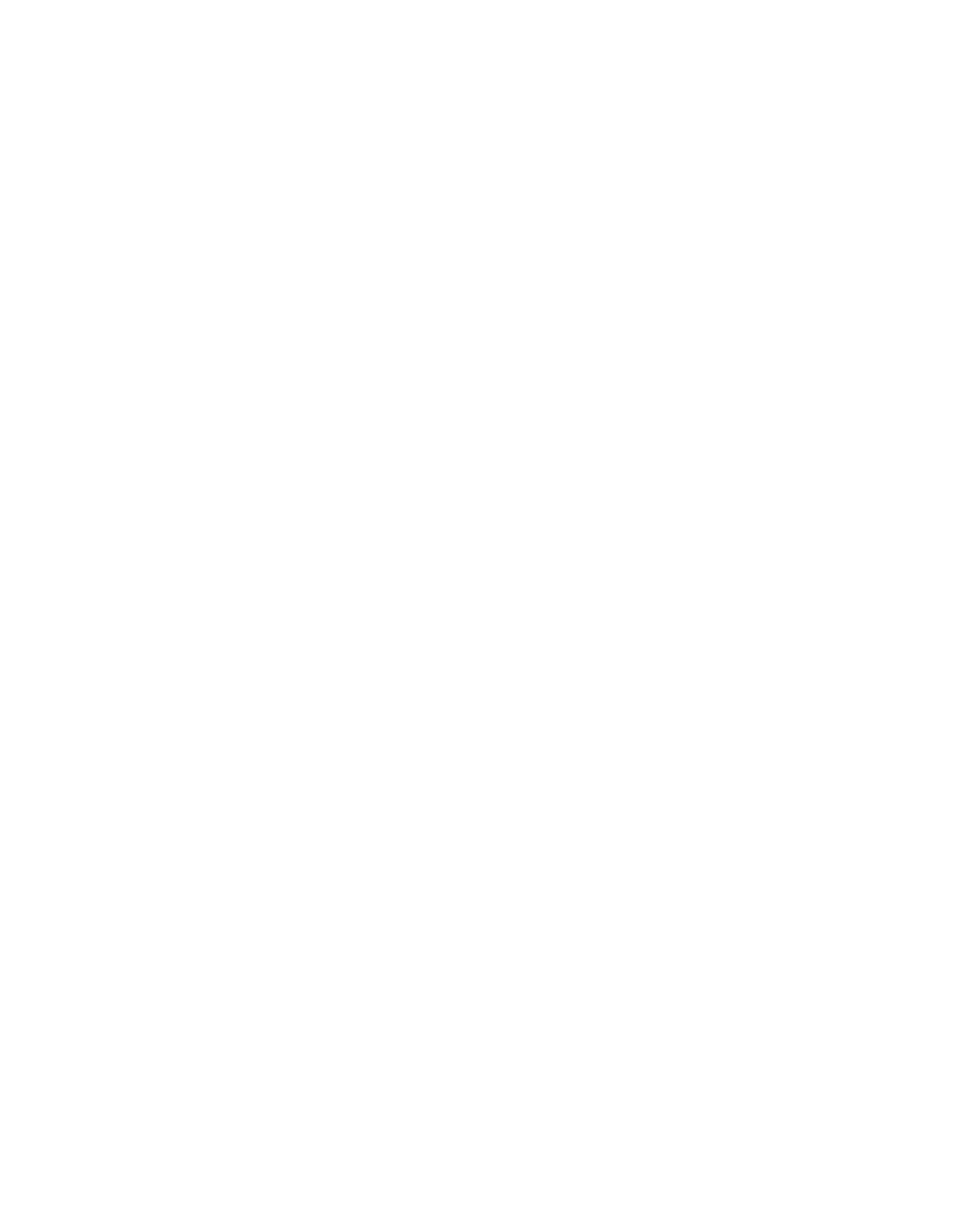# **1. Requirements**

This section describes the hardware, software, and firmware requirements to install and boot Windows NT on Alpha microprocessor motherboard systems.

# **1.1 Hardware**

You need the following hardware to run Windows NT on Alpha motherboard systems:

- A supported video adapter and monitor
- A 166MB (or larger) hard drive

**Note:** For information about IDE/ATA hard drives, ATAPI CD–ROM drives, and support for QLogic ISP 1020 SCSI host adapters, see the platform-specific READNT.TXT file on the Alpha SDK and firmware update compact disc or the platform-specific README.TXT file on the Windows NT firmware installation diskette.

- A SCSI or ATAPI CD–ROM drive
- A 3.5-in, 1.44MB diskette drive
- A PS/2 keyboard
- Memory:
	- − 16MB of memory (RAM) is required for the Windows NT Workstation operating system; 32MB is recommended
	- 32MB of memory (RAM) is required for the Windows NT Server operating system
- Optional components:
	- − A PS/2 mouse or other supported pointing device
	- − One or more supported network adapters if you want to use Windows NT on a network

To obtain the hardware compatibility list for Windows NT, see Section 5.4.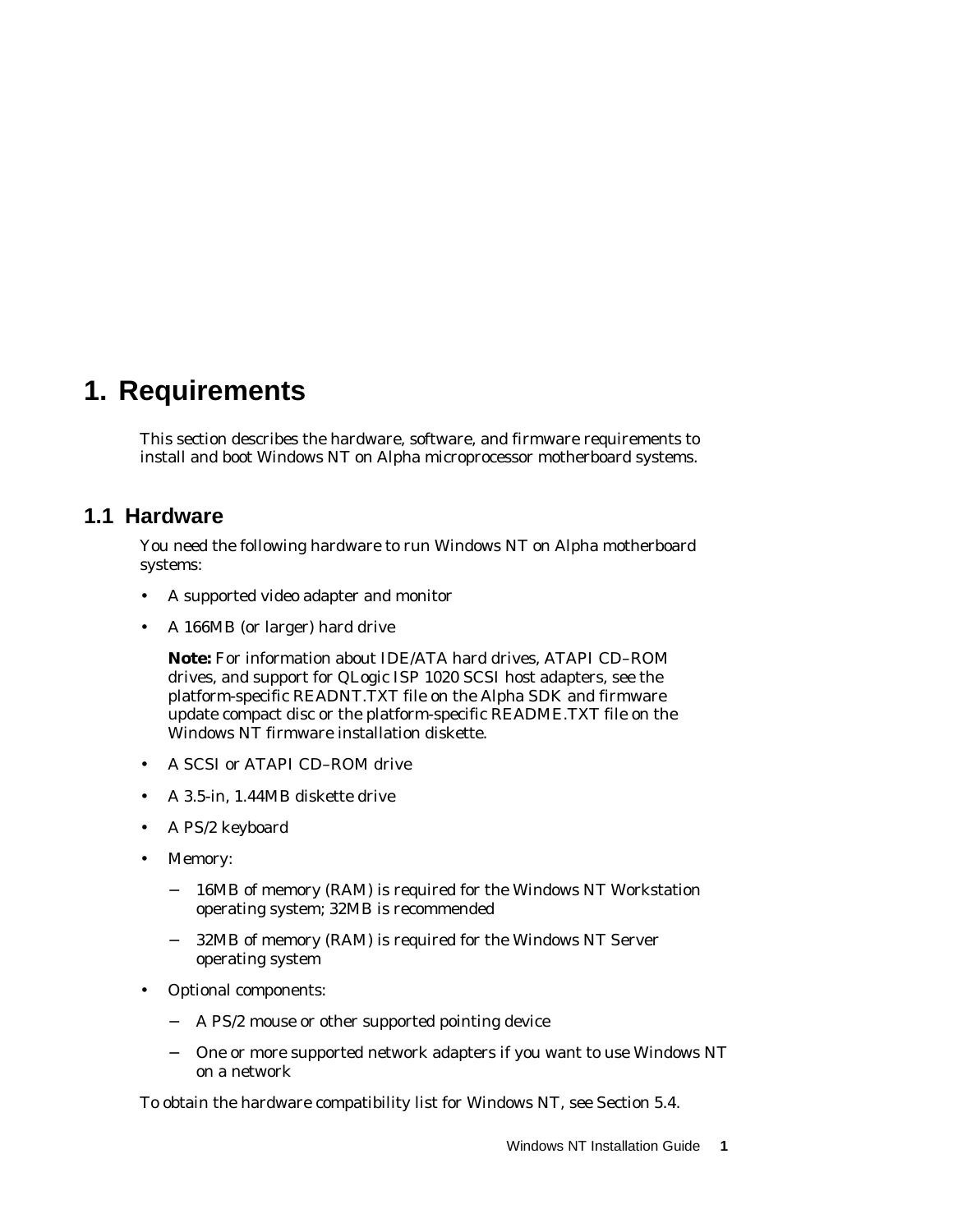# **1.2 Software**

You need different software to install Windows NT on an Alpha motherboard system running AlphaBIOS firmware than on an Alpha motherboard system running Windows NT ARC firmware.

### **AlphaPC 164SX and AlphaPC 164LX**

You need the following software to install Windows NT on the AlphaPC 164SX and the AlphaPC 164LX.

| <b>Software</b>                      | Vendor                               |
|--------------------------------------|--------------------------------------|
| Microsoft Windows NT compact disc    | <b>Microsoft Corporation</b>         |
| AlphaBIOS Firmware diskette          | <b>Digital Equipment Corporation</b> |
| Windows NT 4.0 Installation diskette | <b>Digital Equipment Corporation</b> |

### **AlphaPC 164, EB164, AlphaPC 64, EB66+, EB64+, and EB66**

You need the following software to install Windows NT on the AlphaPC 164, EB164, AlphaPC 64, EB66+, EB64+, and EB66.

| <b>Software</b>                              | Vendor                               |
|----------------------------------------------|--------------------------------------|
| Microsoft Windows NT compact disc            | <b>Microsoft Corporation</b>         |
| Manufacturer-supplied hardware support files | <b>Digital Equipment Corporation</b> |
| Update and Windows NT ARC firmware diskette  | Digital Equipment Corporation        |

Depending on your computer type, this diskette may or may not be required for Windows NT. See Table 1 and Table 2 to determine if your computer type requires an installation diskette. Future versions of Windows NT may not require this diskette. Contact your OEM or system vendor for details.

1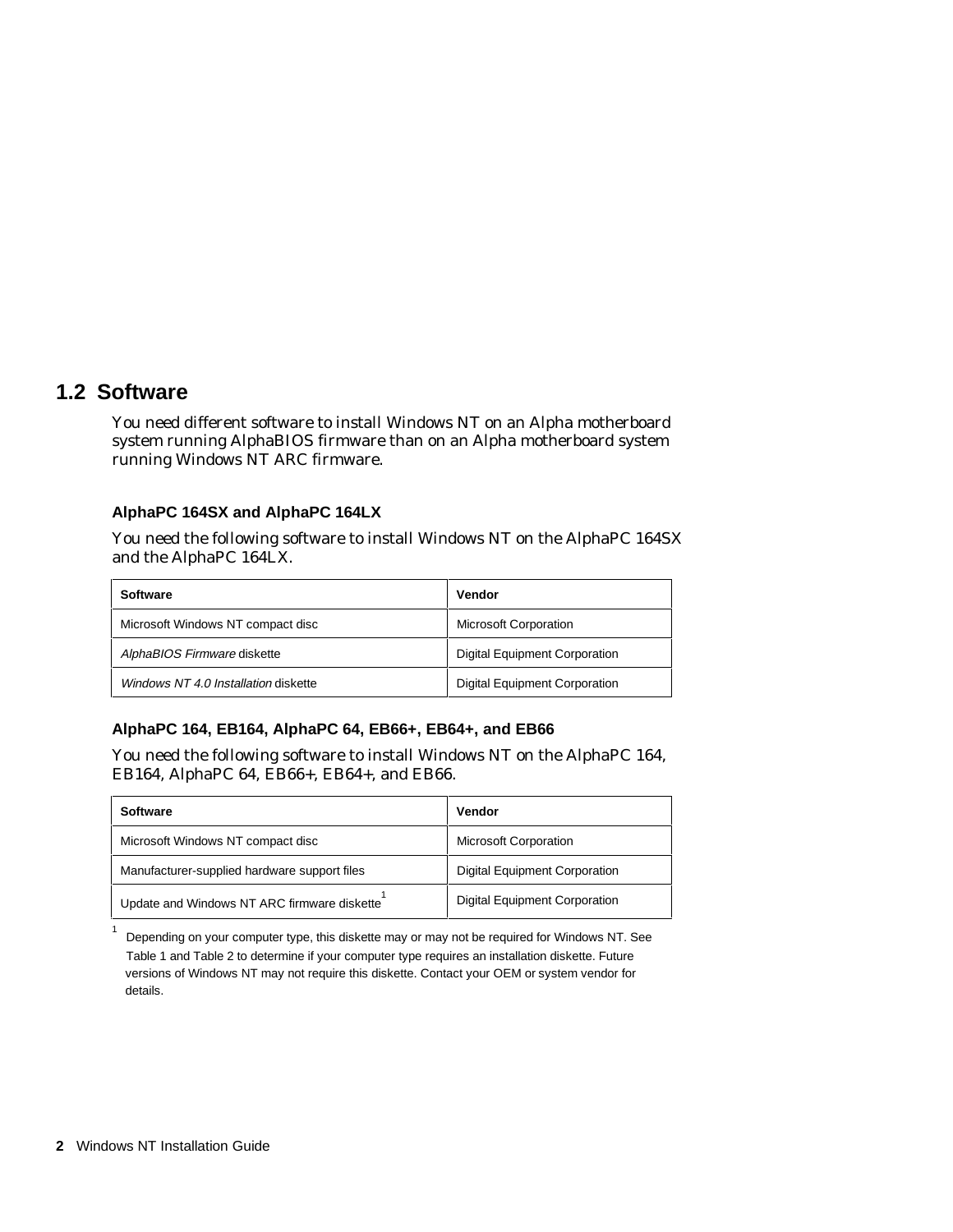# **2. AlphaBIOS**

The AlphaPC 164SX and the AlphaPC 164LX motherboards ship with AlphaBIOS firmware and online documentation that describes how to configure the firmware for Windows NT. This firmware initializes the system and enables you to install and boot the Windows NT operating system. The AlphaBIOS firmware resides in the flash ROM on the motherboard.

# **2.1 AlphaBIOS Conventions**

AlphaBIOS uses the following keys and key combinations for navigating the interface and selecting items. If you are familiar with MS-DOS or Microsoft Windows keyboard conventions, navigating AlphaBIOS is simple.

| <b>Key or Key Combination</b> | <b>Description</b>                                                                                                                       |
|-------------------------------|------------------------------------------------------------------------------------------------------------------------------------------|
| Tab                           | Move highlight forward between fields of a dialog.                                                                                       |
| $Shift + Tab$                 | Move highlight backwards between fields of a dialog.                                                                                     |
| $\downarrow$ or $\uparrow$    | Move highlight within a menu, or cycle through available field values<br>in a dialog window.                                             |
| Alt + $\downarrow$            | Drop down a menu of choices from a drop-down listbox. A drop-<br>down listbox can be recognized by the symbol $\underline{\mathbb{I}}$ . |
| Home                          | Move to the beginning of a text entry field.                                                                                             |
| End                           | Move to the end of a text entry field.                                                                                                   |
| $\leftarrow$ or $\rightarrow$ | Move to the left or right in a text entry field.                                                                                         |
| Esc                           | Discard changes and back up to previous screen.                                                                                          |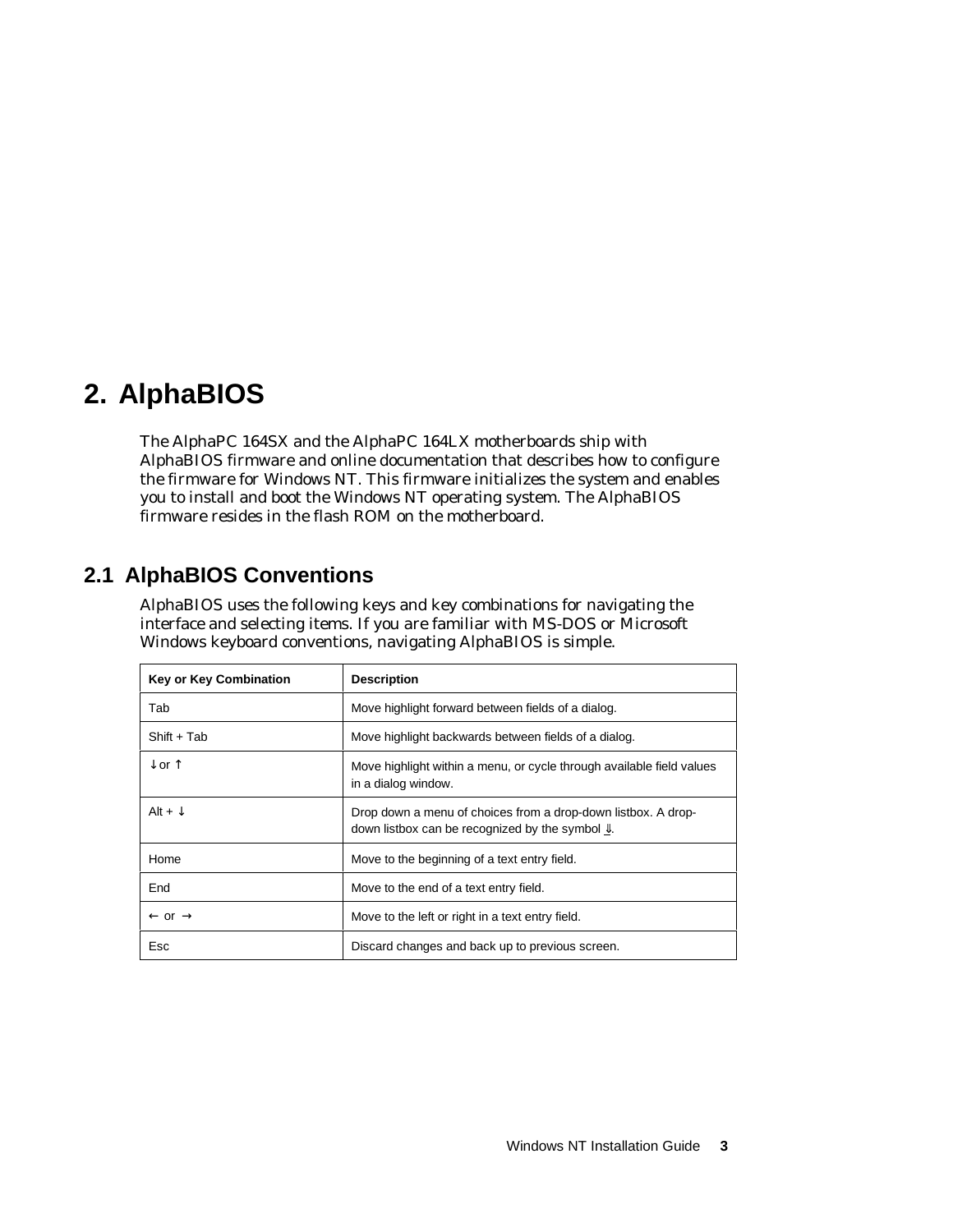Two levels of keyboard help are available:

- Press **F1** once to display explanations of the keystrokes available for the *currently displayed* part of AlphaBIOS.
- Press **F1** twice to display explanations of the keystrokes available for navigating throughout AlphaBIOS.

# **2.2 Starting the AlphaBIOS Setup Program**

When you power up or reset your system, the boot screen with the system logo is displayed. Figure 1 shows an example of an AlphaBIOS Boot Screen with the "Press <F2> to enter SETUP" message at the bottom. Press **F2** to start the AlphaBIOS setup program.

### **Figure 1 AlphaBIOS Boot Screen**

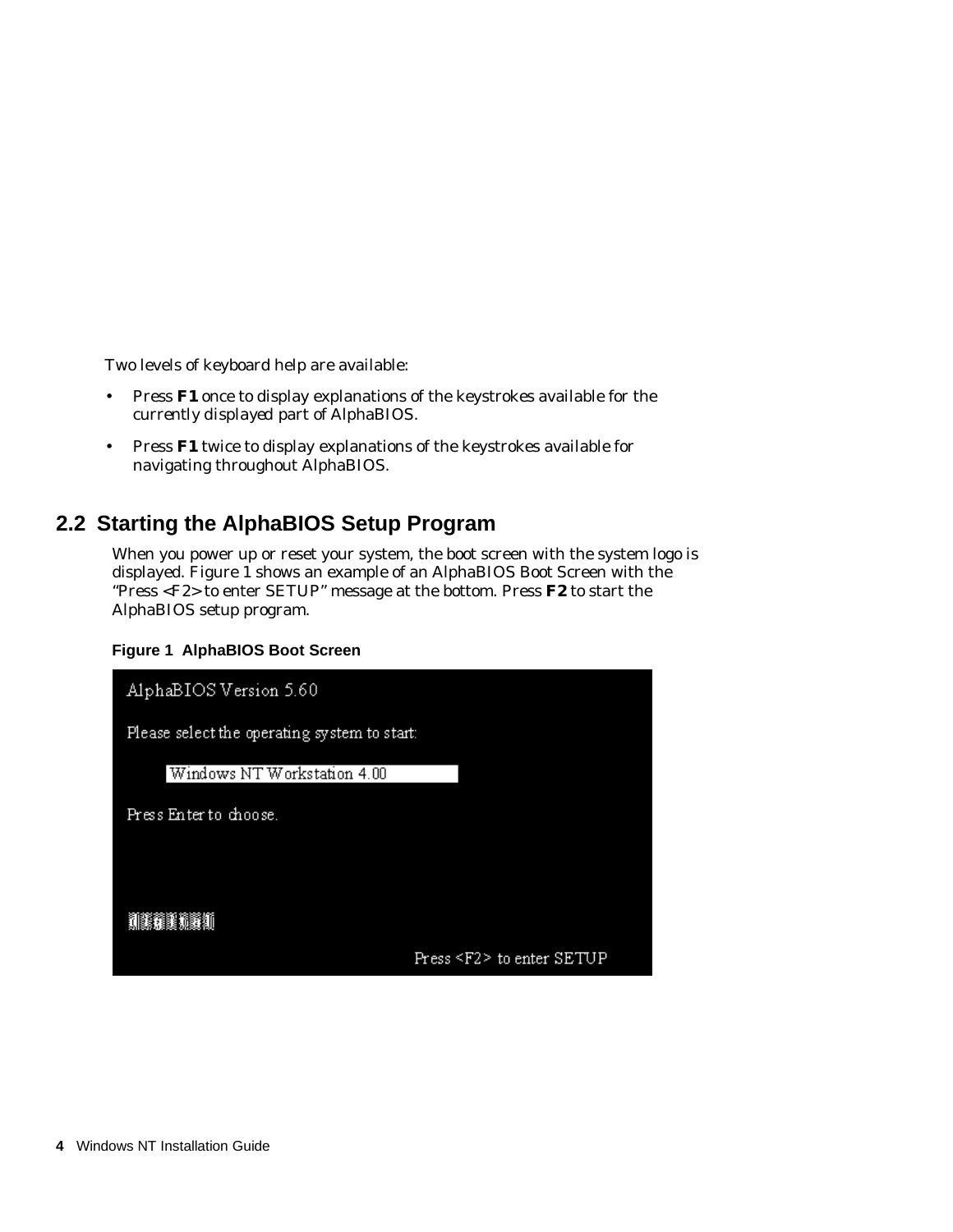# **2.3 Upgrading AlphaBIOS**

As new versions of Windows NT are released, it might be necessary to upgrade AlphaBIOS to the latest version. Additionally, as improvements are made to AlphaBIOS, it might be desirable to upgrade to take advantage of new features.

To upgrade from an earlier version of AlphaBIOS:

- 1. Insert the diskette or CD–ROM containing the AlphaBIOS upgrade.
- 2. Run the AlphaBIOS Setup program by restarting your system and pressing **F2** when the boot screen is displayed.
- 3. In the main AlphaBIOS Setup screen, select Upgrade AlphaBIOS and press **Enter**.

This menu option is used to upgrade to later versions of AlphaBIOS. When you choose this option, the existing AlphaBIOS searches for an executable AlphaBIOS update file, first on CD–ROM, then on diskette. Once the update file has been found, AlphaBIOS executes it, and the firmware is upgraded.

4. After the upgrade is complete, the system either resets automatically or prompts you to reset it.

# **2.4 Performing CMOS Setup Tasks**

CMOS Setup is divided into two modes, standard and advanced. The following table lists the tasks that you can perform in standard and advanced setup mode.

| <b>Standard CMOS Setup</b> | <b>Advanced CMOS Setup</b>                            |
|----------------------------|-------------------------------------------------------|
| Autostart                  | Memory test                                           |
| Date and time              | PCI parity                                            |
| Floppy                     | Password protection                                   |
| Keyboard                   | <b>SCSI</b> termination<br><b>SCSI BIOS emulation</b> |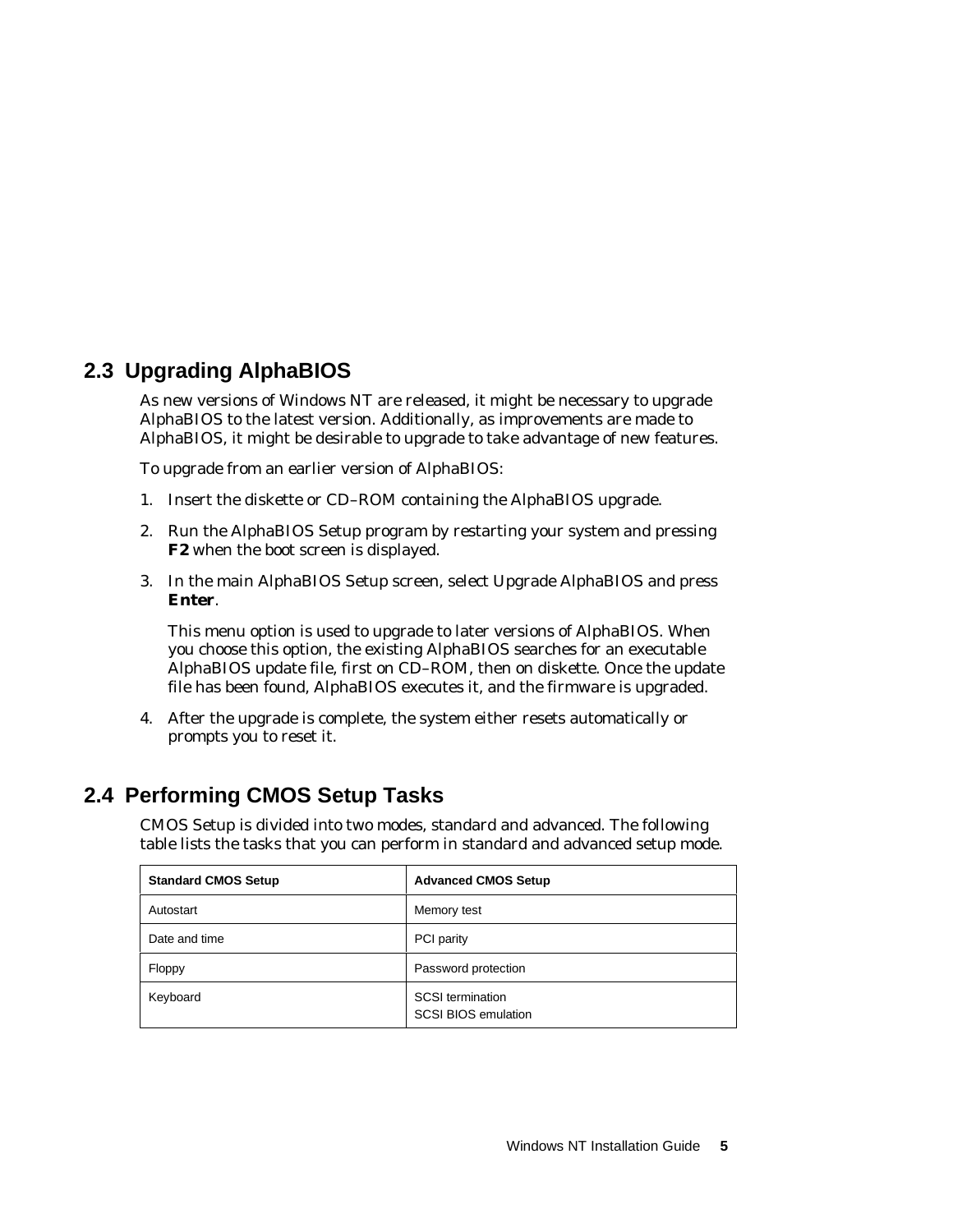To enter standard CMOS Setup:

- 1. Start AlphaBIOS Setup.
- 2. Select CMOS Setup.
- 3. Press **Enter**.

To enter advanced CMOS Setup:

- 1. Start AlphaBIOS Setup.
- 2. Select CMOS Setup.
- 3. Press **Enter**.
- 4. In the CMOS Setup screen, press **F6**.

### **2.4.1 Setting Up Your Hard Disk**

Express hard-disk setup is an easy way to create the recommended partition arrangement on your first hard disk, disk 0. Note, however, that express harddisk setup does not format the large partition with NTFS. You will have the opportunity to do this during the Windows NT installation.

**Note:** AlphaBIOS assigns "disk 0" to the hard disk with the lowest SCSI ID number on the first bus in your system. If no SCSI devices are present, AlphaBIOS assigns disk 0 to the first IDE hard drive.

**Caution:** If you have any information on your disk that you want to save, be sure to back it up before using express hard-disk setup.

To perform express hard-disk setup:

- 1. Start AlphaBIOS Setup.
- 2. Select Hard Disk Setup.
- 3. Press **Enter**.
- 4. Press **F7** to enter express hard-disk setup.
- 5. Press **F10** to continue with the setup.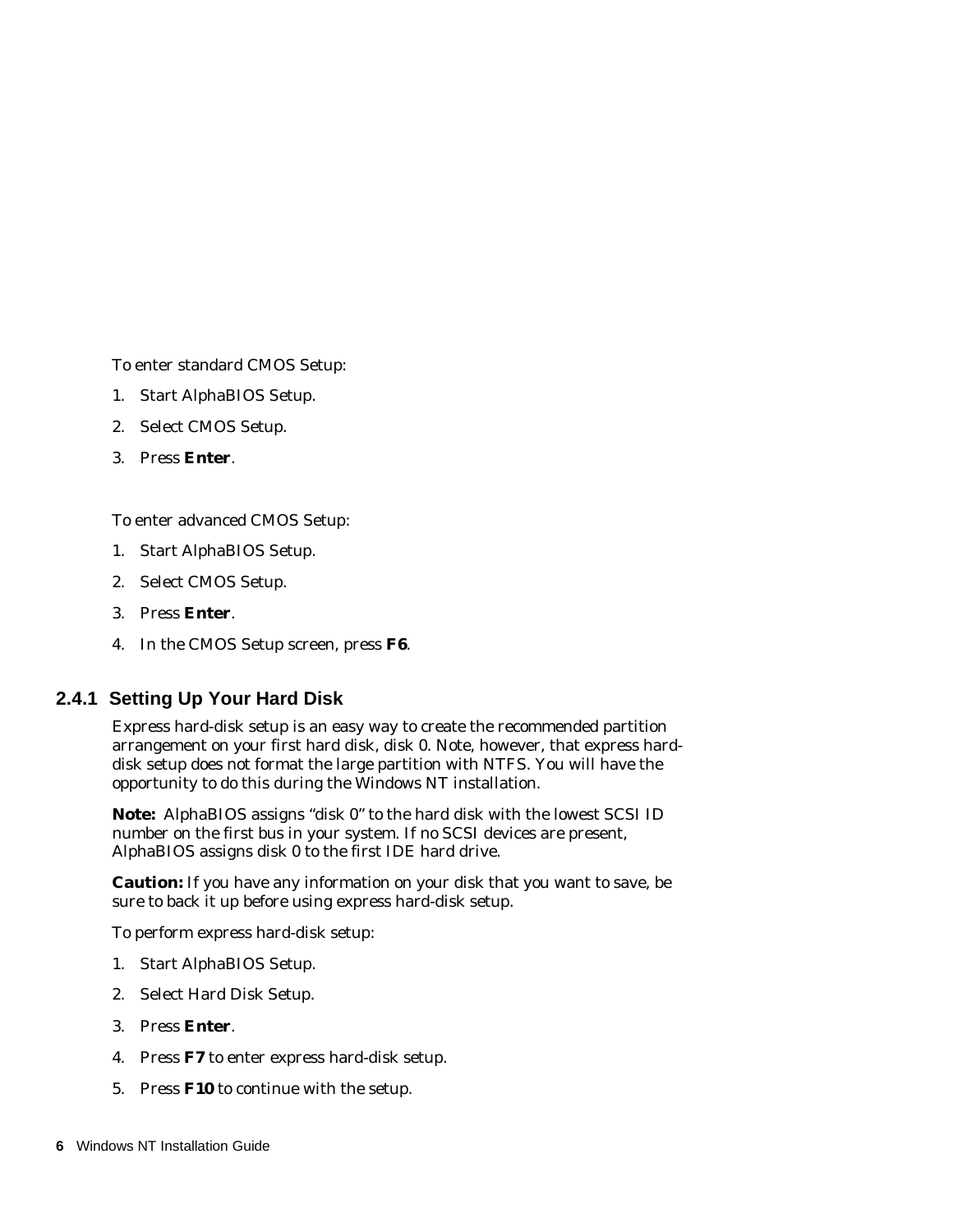For information on manually managing hard disks, see the online documentation.

# **2.4.2 Displaying Your System Configuration**

You can use AlphaBIOS to display your system configuration in a clear, easy-toread format, organized by categories: system board, memory, hard disk, PCI, SCSI, and peripherals.

To display your system configuration:

- 1. Start AlphaBIOS Setup.
- 2. Select Display System Configuration.
- 3. Press **Enter**.
- 4. In the Display System Configuration screen (see Figure 2), use the arrow keys to select the configuration category that you want to see.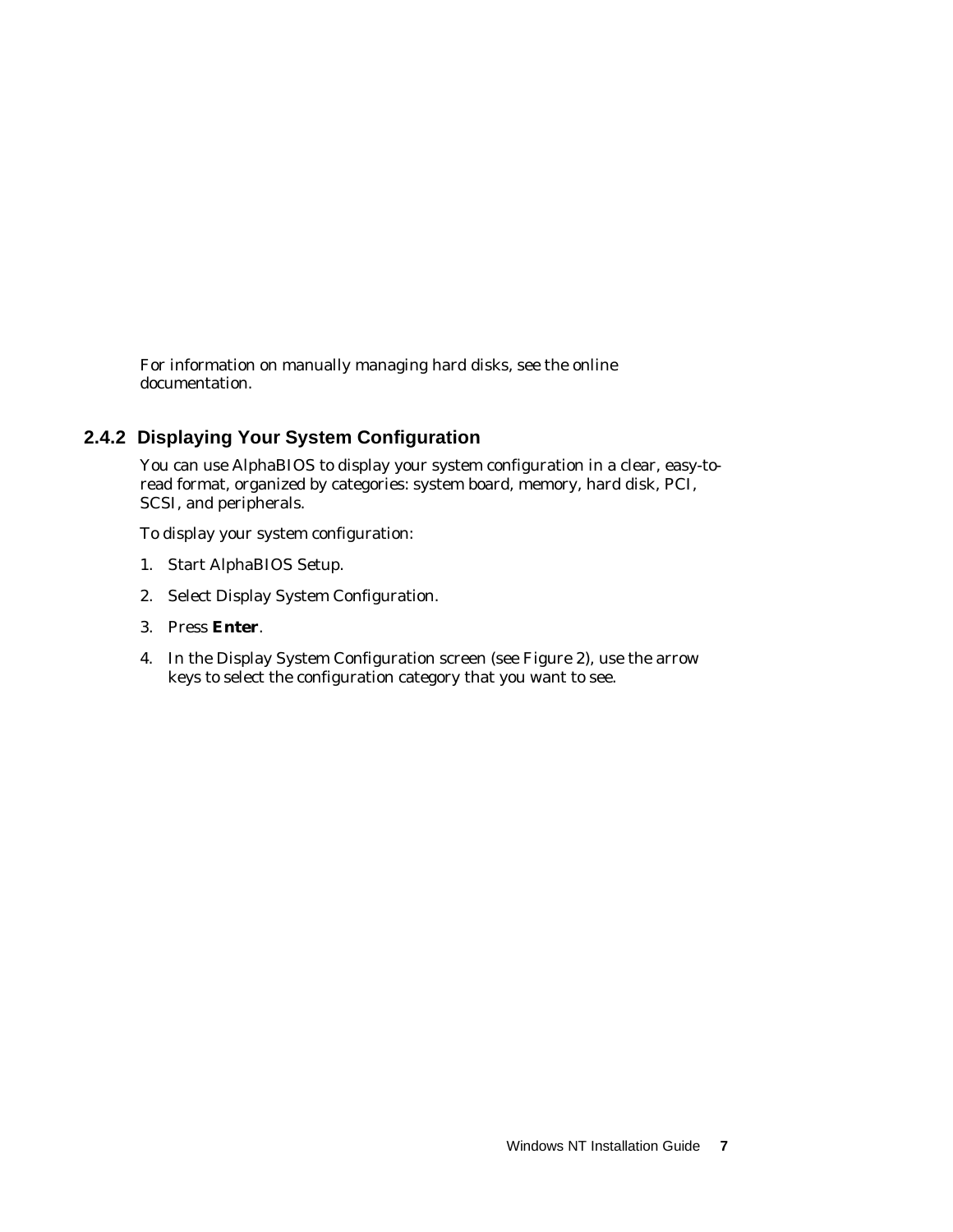**Figure 2 Display System Configuration**

| Display System Configuration                                                                                                                                            |                                                                                                    |
|-------------------------------------------------------------------------------------------------------------------------------------------------------------------------|----------------------------------------------------------------------------------------------------|
| Systemboard Configuration<br>Hard Disk Configuration.<br>PCI Configuration<br>SCSI Configuration<br>ISA Configuration<br>Memory Configuration<br>Integrated Peripherals | <b>Use he Amowor</b><br>Table ys louiew<br>different calegories.<br>ofcontguration<br>internation. |
| System Type: AlphaPC 164SX<br>Processor: Digital Alpha 21164PC, Revision 1<br>Speed: 533 MHz<br>Cache: 1 MB<br>Memory. 128 MB                                           |                                                                                                    |
| Floppy Drive A: 3.5" 1.44 MB<br>Floppy Drive B: None<br>Keyboard: U.S. 101-keyboard<br>AlphaBIOS Version: 5.60                                                          |                                                                                                    |
| ES C÷ESSE                                                                                                                                                               |                                                                                                    |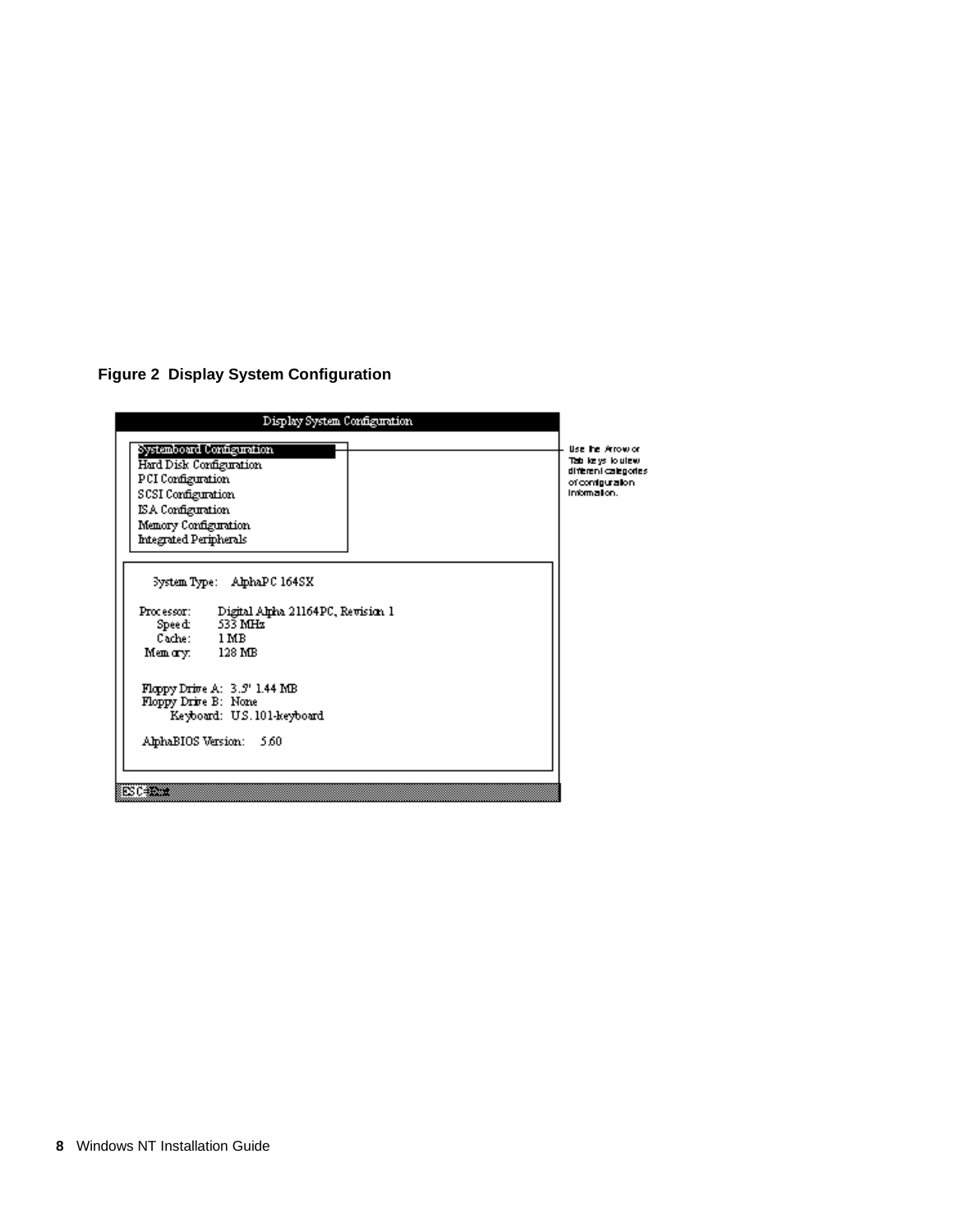## **2.4.3 Running a Maintenance Program**

You can run maintenance programs such as RAID and other configuration utilities directly from the AlphaBIOS utility menu.

To run a maintenance program:

- 1. Start AlphaBIOS Setup.
- 2. Select Utilities.
- 3. Select Run Maintenance Program from the submenu shown in Figure 3.
- 4. Press **Enter**.

#### **Figure 3 Run Maintenance Program Submenu**

|                                                                                                                                                        | AlphaBIOS Setup                                 | $F1 = He1p$ |
|--------------------------------------------------------------------------------------------------------------------------------------------------------|-------------------------------------------------|-------------|
| DisplaySystem Configuration<br>AlphaBIOS Upgrade<br>Hard Disk Setup<br>CMDS Setup<br>Network Setup<br>Install Windows NT<br>Unlines<br>About AlphaBIOS | 纂 OS Selection Setup<br>Run Maintenance Program |             |
| Press ENTER to run an AlphaBIOS maintenance program.<br>8esc <del>ent</del>                                                                            |                                                 |             |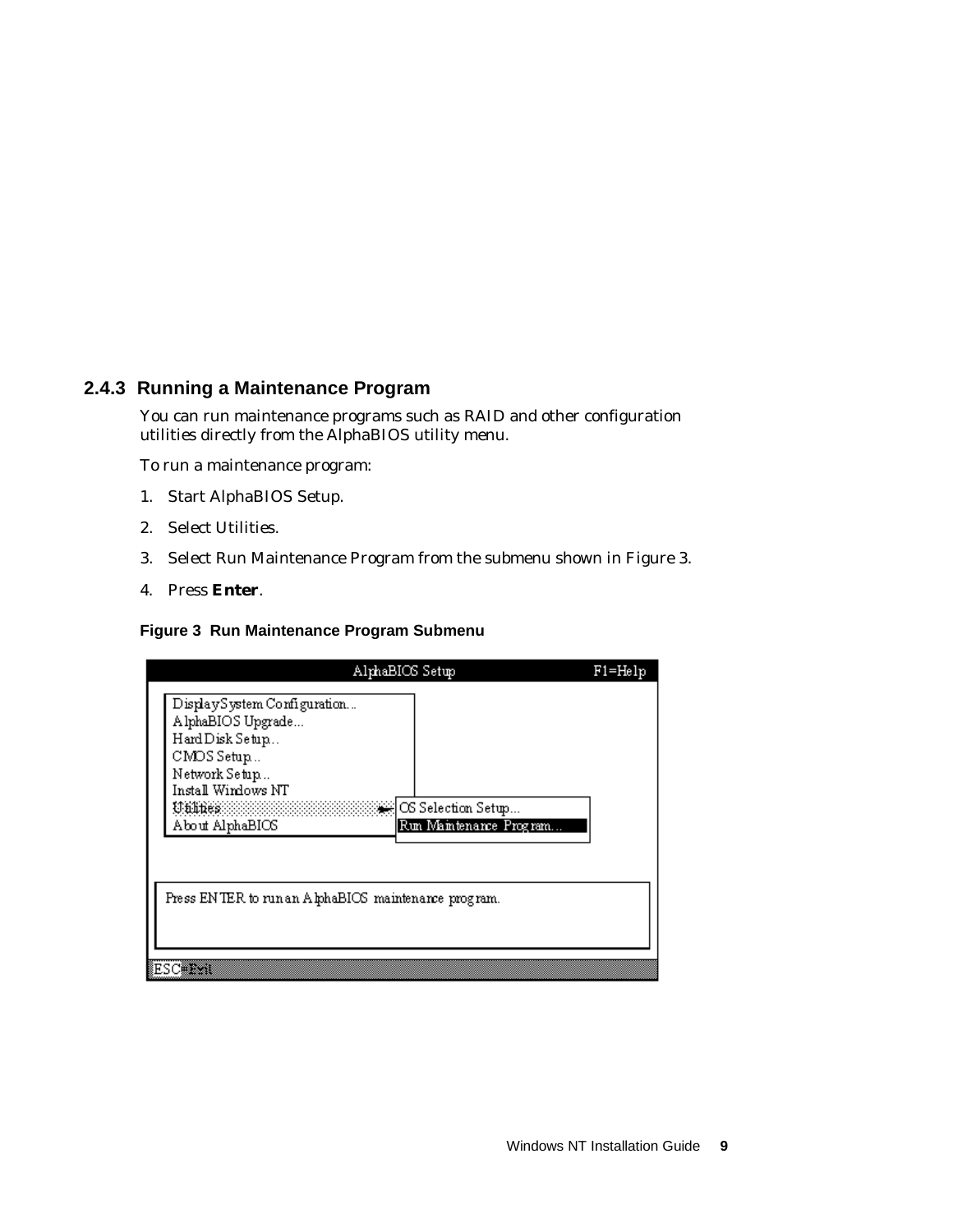- 5. In the Run Maintenance Program dialog box, type the name of the program to be run at the Program Name prompt, as shown in Figure 4. Then tab to the Location listbox and select the hard-disk partition, floppy diskette, or CD–ROM drive from which to run the program.
- 6. Press **Enter** to execute the program.

|                                      | DisplaySystem Configuration<br>AlphaBIOS Upgrade                   | 美国化学家 经公司通知单位                                                                  |         |
|--------------------------------------|--------------------------------------------------------------------|--------------------------------------------------------------------------------|---------|
| Hard∎<br>CMO;                        |                                                                    | Run Maintenance Program                                                        | F1=Help |
| Netwd<br>Install<br>Utilit<br>Aboudl | Program Name: rcuexe<br>Location: <b>B</b><br><b>ENTER#Execute</b> | A.<br>CD:<br>Disk 0, Partition 1<br>Disk 0, Partition 2<br>Disk 1, Partition 1 |         |

#### **Figure 4 Entering the Program Name**

If you are running a utility from a floppy diskette, you can simply type the utility's name into the Program Name field, and press **Enter**. This is because the floppy drive is the default selection in the Current Partition field.

Use Alt  $+ \sqrt{\ }$  when a listbox is selected to open the list.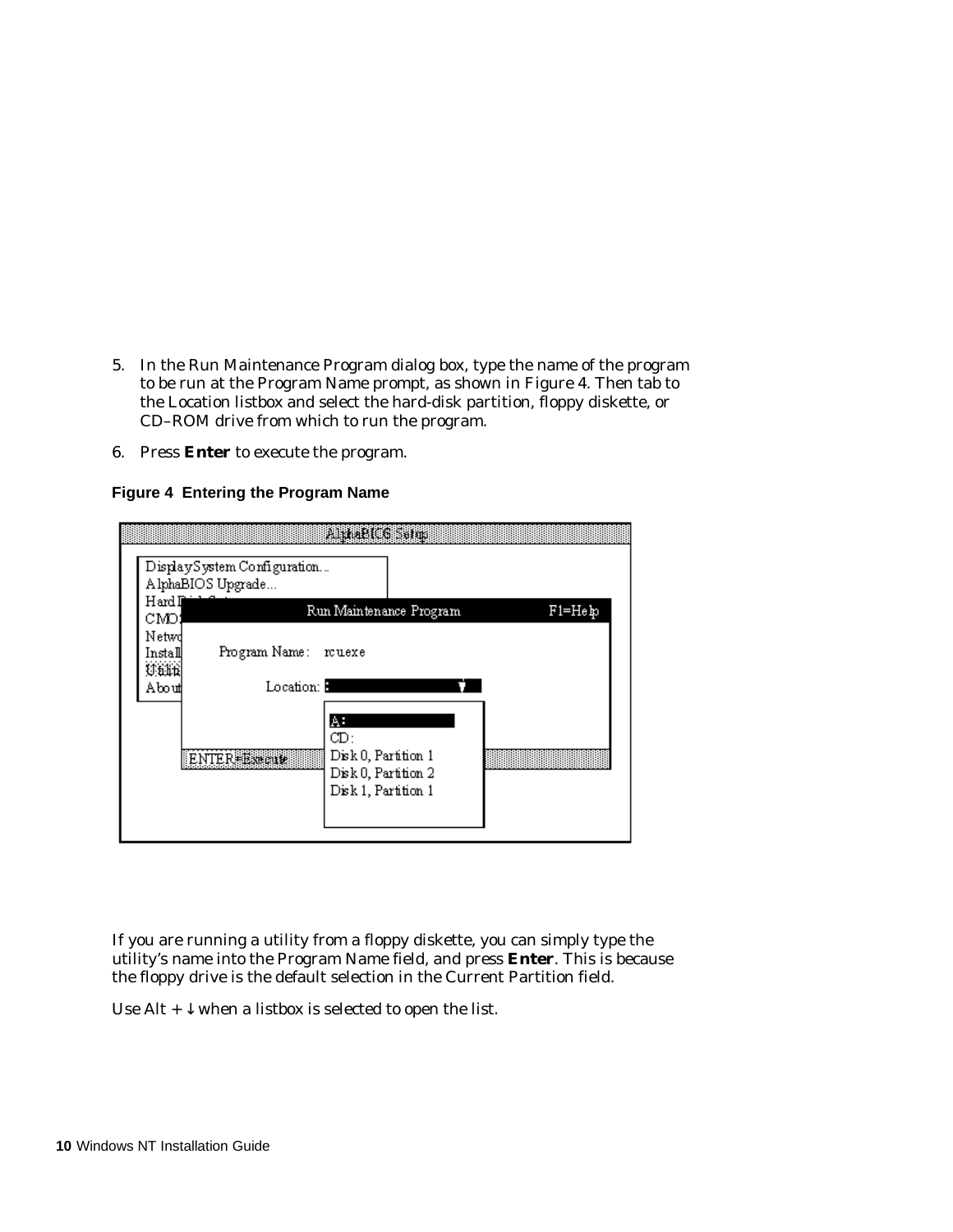# **2.5 Installing the Windows NT Operating System**

This section supplements the Microsoft Windows NT installation guide for installing the Windows NT operating system on an AlphaPC 164SX and the AlphaPC 164LX systems.

If you have a previous version of Windows NT installed, see the Microsoft Windows NT installation guide for information about how to upgrade to a new version of the operating system.

## **2.5.1 Before Installing Windows NT**

Before installing Windows NT, ensure that you have completed the following tasks:

- Use the CMOS Setup program to:
	- − Set the system date and time.
	- − Verify that all other standard CMOS settings match your system.

Refer to Section 2.4 for more information about the CMOS Setup program.

• Perform an express hard-disk setup. This configures the first hard disk that AlphaBIOS detects in your system with the recommended default partition arrangement. See Section 2.4.1 for more information on setting up your hard disk. If you do not want to use the express hard-disk setup, refer to the online AlphaBIOS documentation for other hard-disk setup options.

# **2.5.2 Starting Windows NT Setup**

Windows NT Setup, located on the Microsoft Windows NT compact disc, installs the Windows NT operating system. Windows NT Setup provides a brief description of available key functions at the bottom of the screen.

During the Windows NT installation procedure, you may be prompted for the type of computer that you have. For the AlphaPC 164SX system, choose DIGITAL AlphaPC 164SX. For the AlphaPC 164LX system, choose DIGITAL AlphaPC 164LX. If the appropriate system is not shown, choose "other" after you have inserted the system-specific *Windows NT 4.0 Installation* diskette. The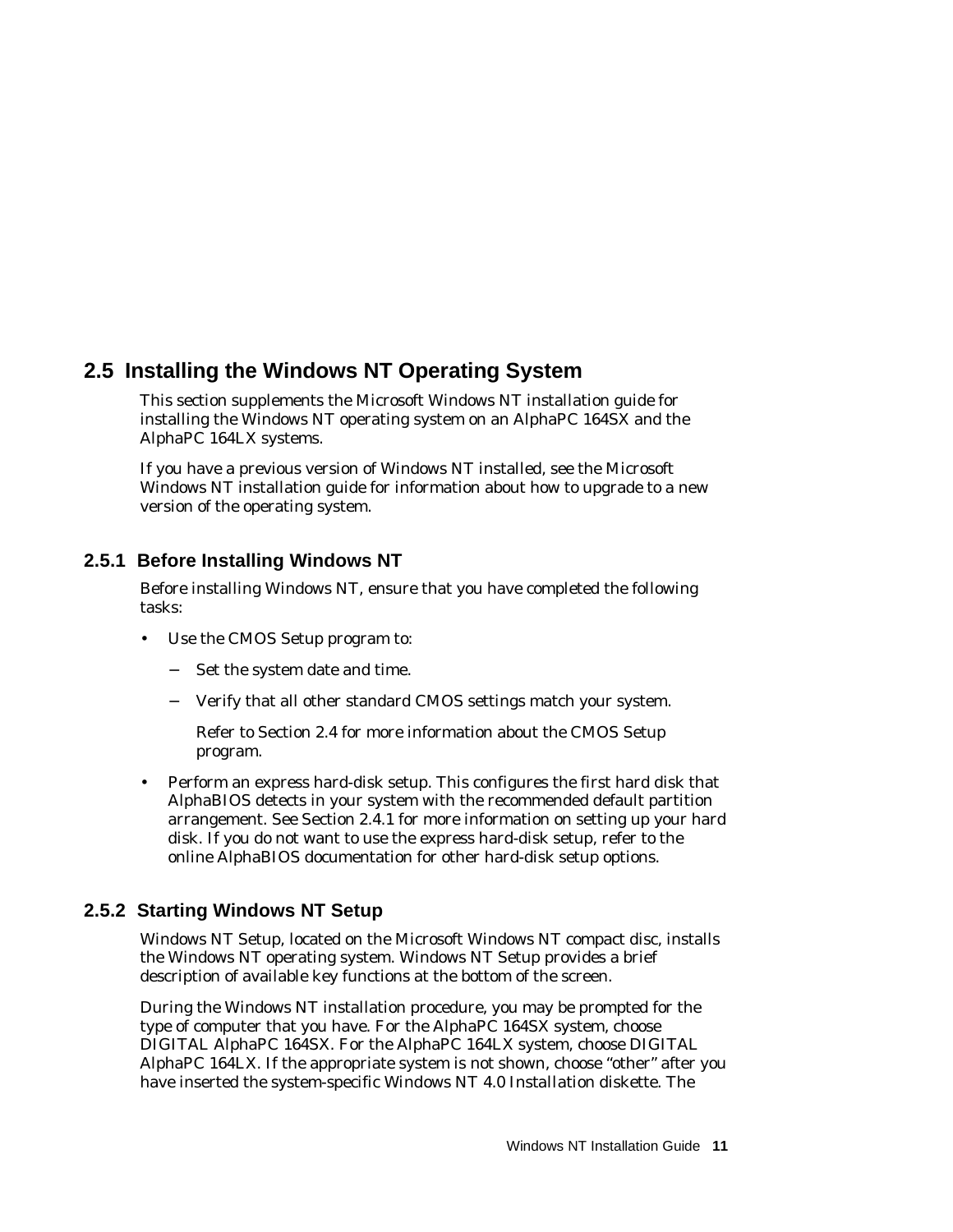following procedure supersedes the Starting Setup on a RISC-Based Computer section of the Microsoft Windows NT installation guide.

To start the Windows NT Setup program:

- 1. Insert the Windows NT compact disc in the CD–ROM drive.
- 2. Restart your computer.
- 3. Start AlphaBIOS Setup.
- 4. Select Install Windows NT.
- 5. Press **Enter**.
- 6. Follow the instructions on the screen.

# **3. Windows NT ARC Firmware**

This section describes how to use and update the Windows NT ARC firmware. This firmware is provided on your Alpha SDK and firmware update compact disc and is required to install and boot Windows NT on the following Alpha motherboard systems: AlphaPC 164, EB164, AlphaPC 64, EB66+, EB64+, and EB66.

The Windows NT ARC firmware initializes the system and enables you to install and boot Windows NT. Depending on the type of motherboard you have, the firmware resides in either a flash ROM or a UVPROM. Updating to the newest firmware allows you to take advantage of new functionality.

The following table lists the minimum ARC firmware version required for running Windows NT. To determine if your firmware requires updating, compare the minimum firmware version for your system with the version displayed in the firmware menus.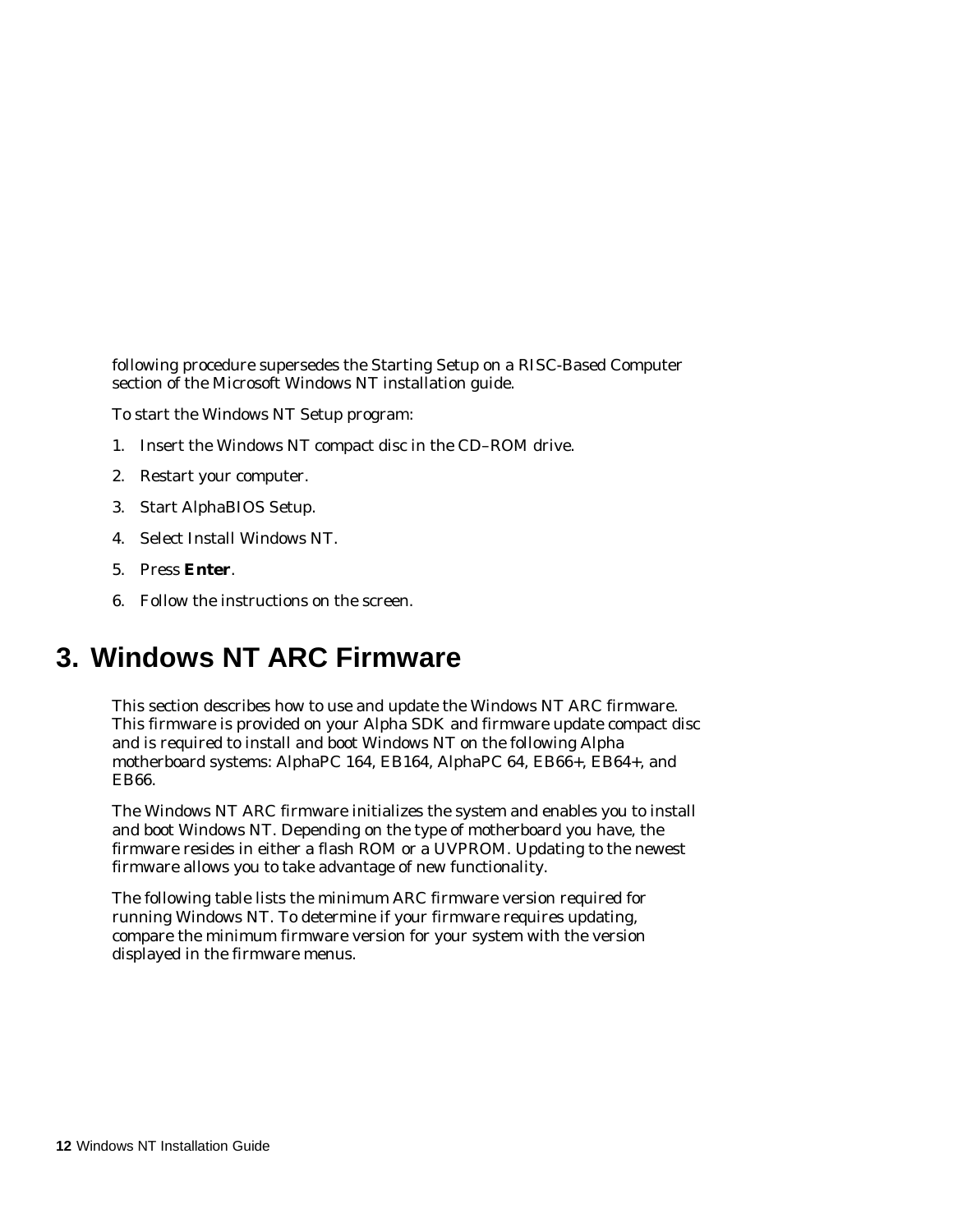| System      | <b>Minimum Firmware Version</b> |
|-------------|---------------------------------|
| AlphaPC 164 | 4.49-4                          |
| EB164       | 4.35                            |
| AlphaPC 64  | $3.5 - 10$                      |
| EB66+       | $3.5 - 10$                      |
| $EB64+$     | $3.5 - 4$ (H <sub>1.6</sub> )   |
| <b>EB66</b> | $3.5 - 4$ (H1.7)                |

**Note:** Firmware versions that are earlier than the minimum firmware versions shown in the previous table must be updated before the installation.

# **3.1 Firmware Conventions**

To select and choose different options in the Windows NT ARC firmware menus, use the following keys:

| Key   | <b>Description</b>                                          |
|-------|-------------------------------------------------------------|
| Arrow | The arrow keys are used to select different options.        |
| Enter | The Enter key is used to choose the highlighted option.     |
| Esc   | The Esc key is used to close a menu or cancel an operation. |

# **3.2 Firmware Menus Access**

When you power up your system, the firmware displays a blue screen on the monitor, initializes the firmware drivers, and displays the Boot menu, the first menu of the Windows NT ARC firmware menus. The currently selected option in the menu is highlighted.

**Note:** If autoboot is enabled, you must cancel autoboot to interact with the firmware. To cancel autoboot, press the Esc key before the timeout period expires.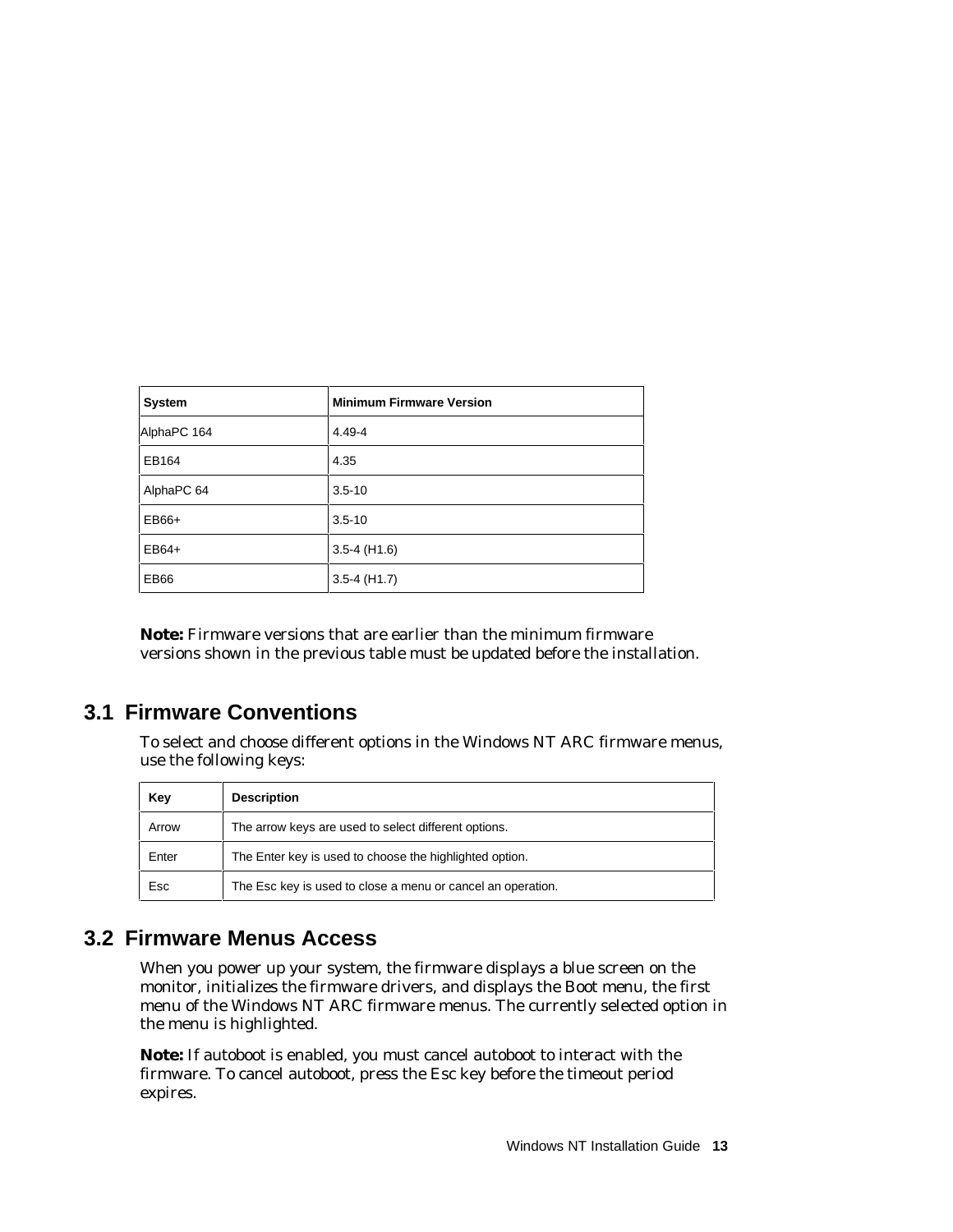# **3.3 Firmware Menus Structure**

Figure 5, which appears on the following page, shows the structure of the Windows NT ARC firmware menus.

**Note:** The text of some of the options may differ, and some options may not always be available.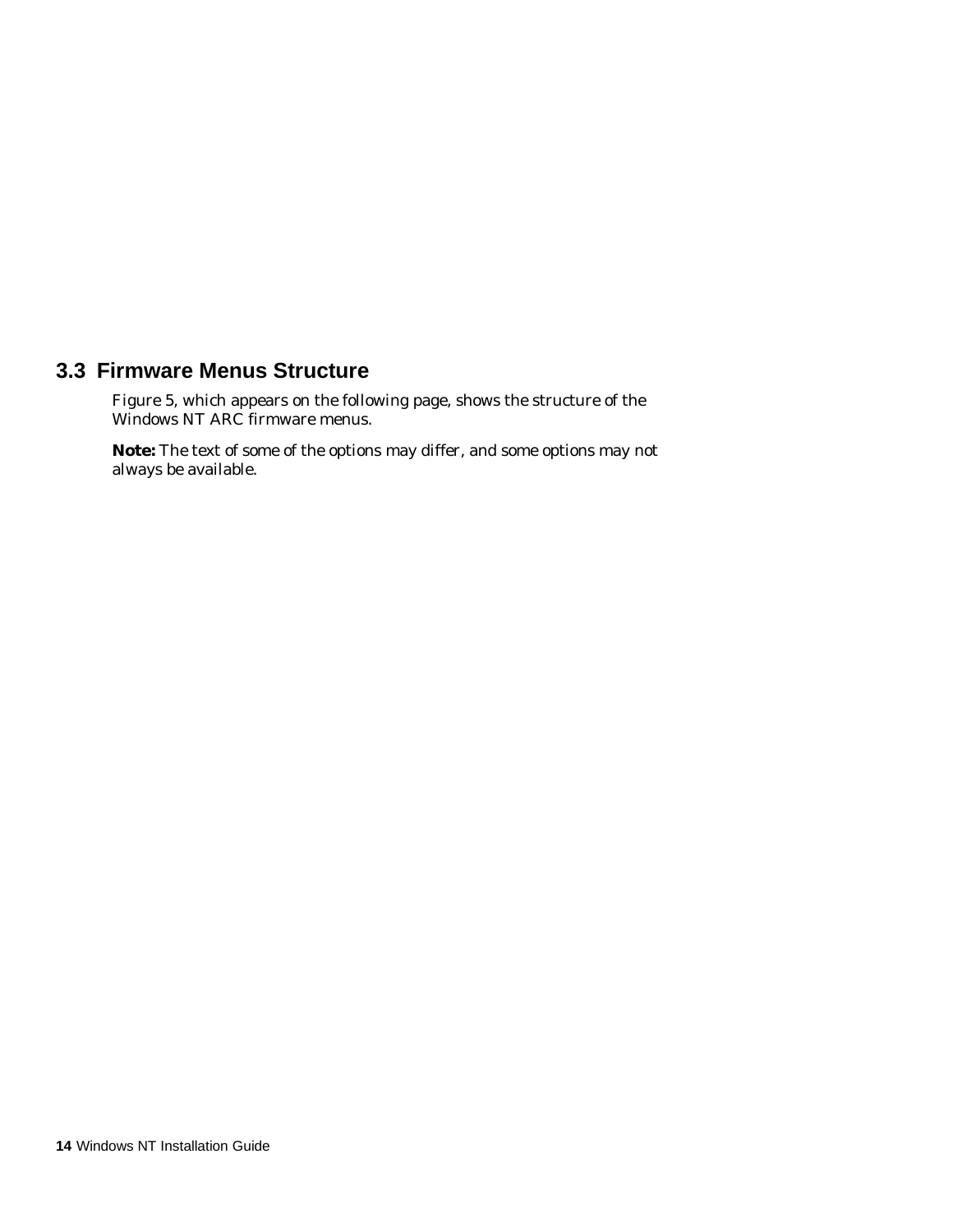

#### **Figure 5 Windows NT ARC Firmware Menus**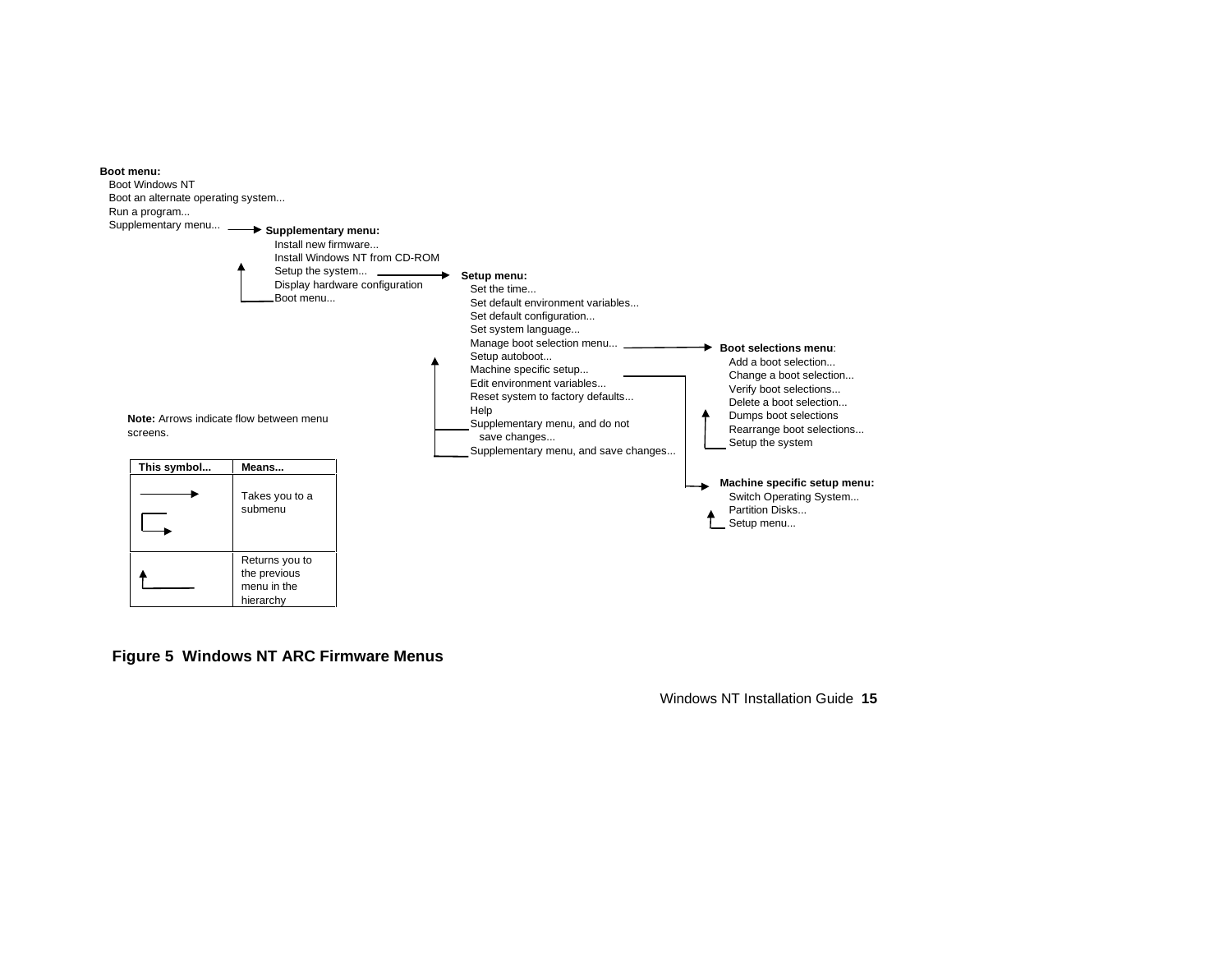# **3.4 Firmware Menus Descriptions**

This section describes the Windows NT ARC firmware menus and the options on the menus. (See Figure 5.)

### **3.4.1 Boot Menu**

This section describes the Boot menu options.

### **Boot menu . . .**

#### $→$  **Boot Windows NT**

Boots the default boot selection. The name of your default boot selection appears in place of the string "Windows NT."

#### **Boot menu . . .** È **Boot an alternate operating system . . .**

Provides a menu of all boot selections; choose one to boot the system.

### **Boot menu . . .**

#### $\rightarrow$  Run a program . . .

Runs an ARC application. This option prompts you for the path to the application and runs it.

### **Boot menu . . .**

È **Supplementary menu. . .**

Takes you to the Supplementary menu.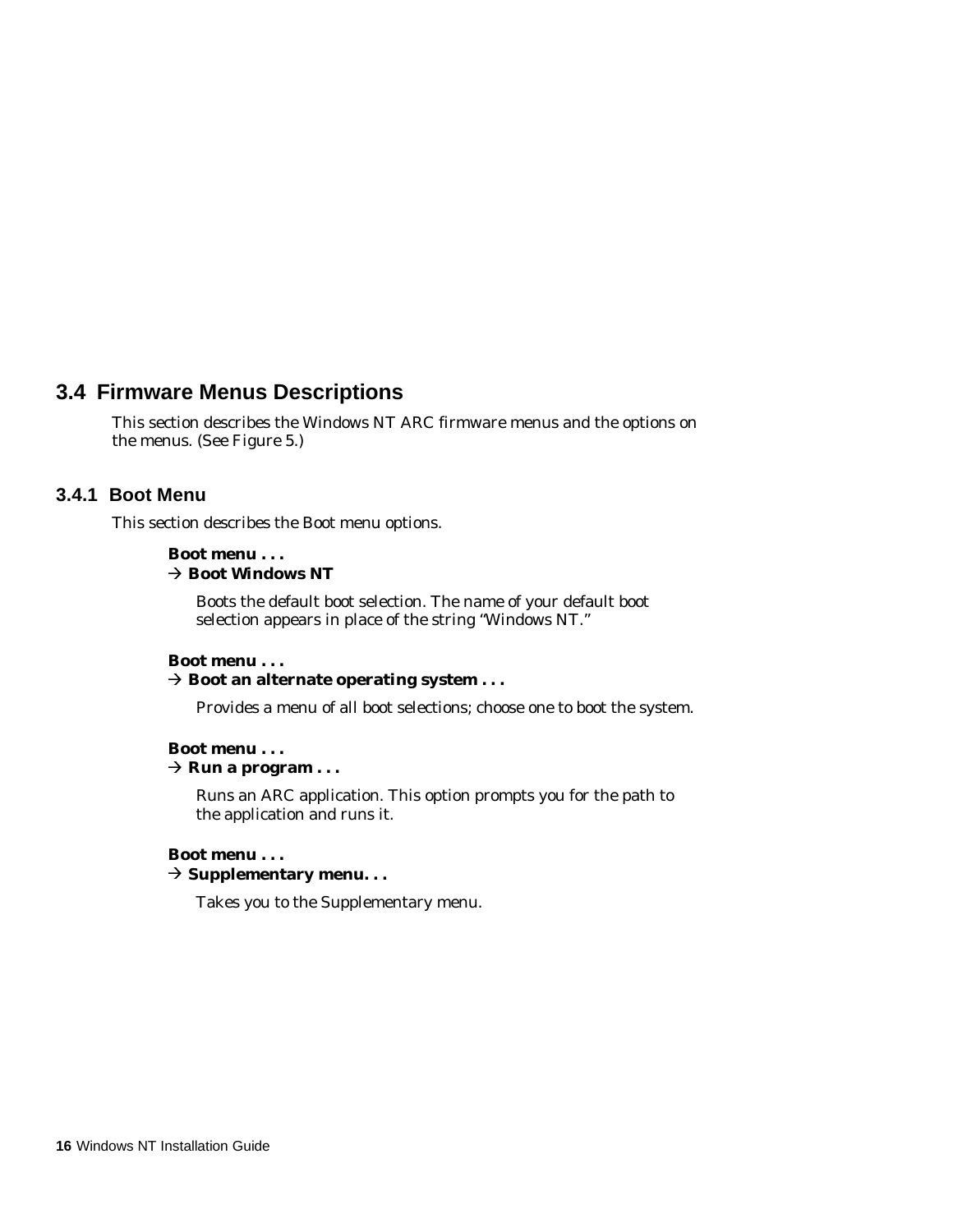### **3.4.2 Supplementary Menu**

This section describes the Supplementary menu options.

### **Boot menu . . .**

 $\rightarrow$  Supplementary menu  $\dots$  $\rightarrow$  Install new firmware ...

Runs the firmware update program.

**Note:** If you want to update firmware on an EB64+ or EB66 motherboard, see Section 3.5.2. Otherwise, you can update firmware using a CD–ROM or diskette. The firmware update utility is provided only on a compact disc; a diskette is not provided. For information about how to create a firmware update diskette, see the *Alpha Motherboards Software Developer's Kit and Firmware Update Read Me First.*

Load either the compact disc or the diskette in the appropriate drive. Choose **Install new firmware** to start the firmware update utility.

Your system will appear to restart as the firmware update utility reinitializes the system. See Section 3.5 for directions on how to update your firmware once the firmware update utility has started.

### **Boot menu . . .**

- $\rightarrow$  Supplementary menu  $\dots$ 
	- È **Install Windows NT from CD-ROM**

Starts an installation of Windows NT from a CD–ROM. See Section 3.7 for more information about installing Windows NT.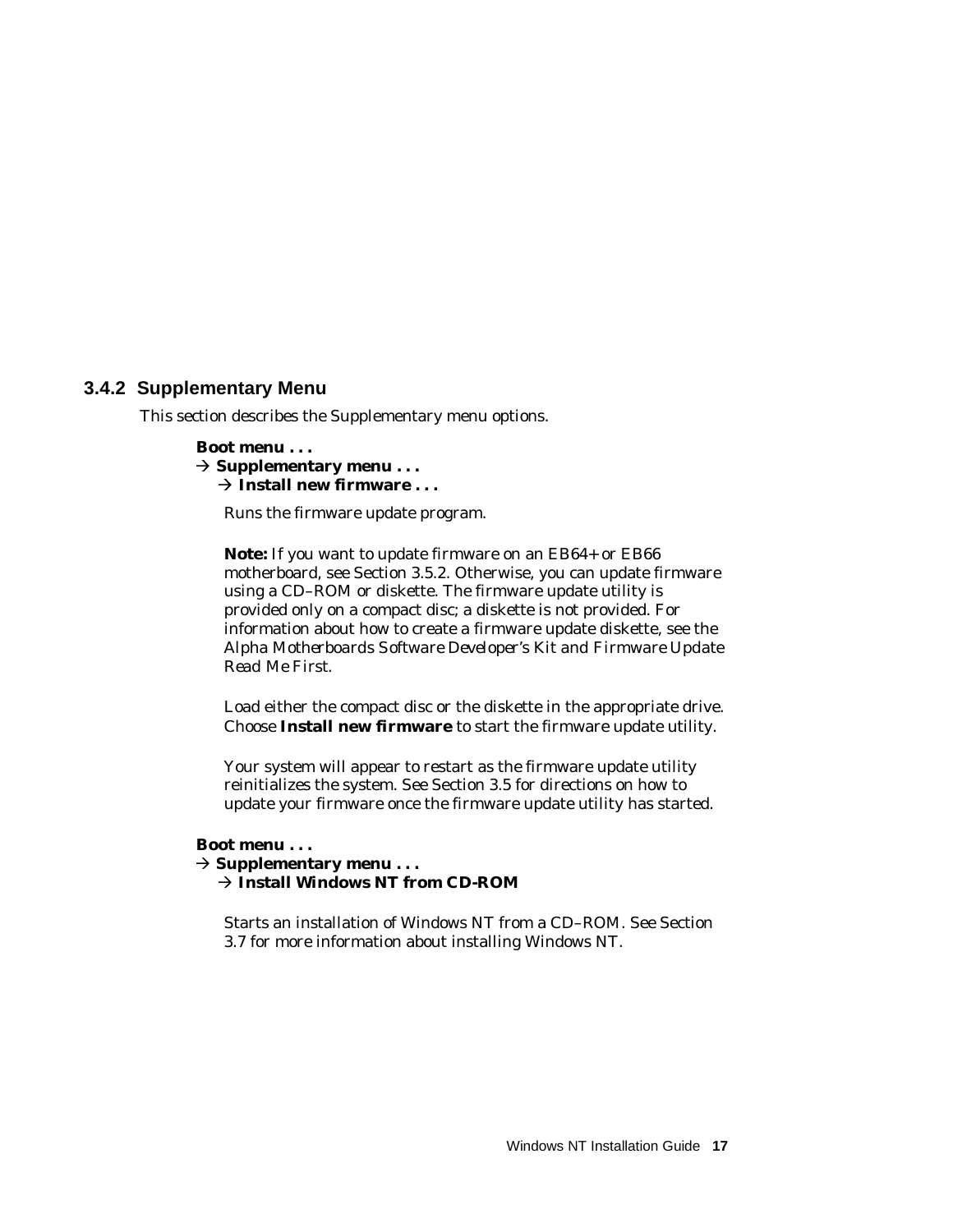#### **Boot menu . . .**

#### $\rightarrow$  Supplementary menu . . .  $\rightarrow$  **Setup the system ...**

Takes you to the Setup menu.

#### **Boot menu . . .**

#### È **Supplementary menu . . .** È **Display hardware configuration**

Displays your hardware configuration in three screens. The first screen displays information about your processor and memory, as well as the firmware version. The second screen displays the name of the firmware-supported devices that were detected. The third screen displays information about PCI devices found in your system.

#### **Boot menu . . .**  $\rightarrow$  Supplementary menu...  $→$  **Boot menu . . .**

Returns you to the Boot menu.

### **3.4.3 Setup Menu**

This section describes the Setup menu options.

### **Boot menu . . .**

È **Supplementary menu . . .**  $\rightarrow$  **Setup the system ...** 

 $\rightarrow$  Set the time  $\ldots$ 

Allows you to set the system date and time.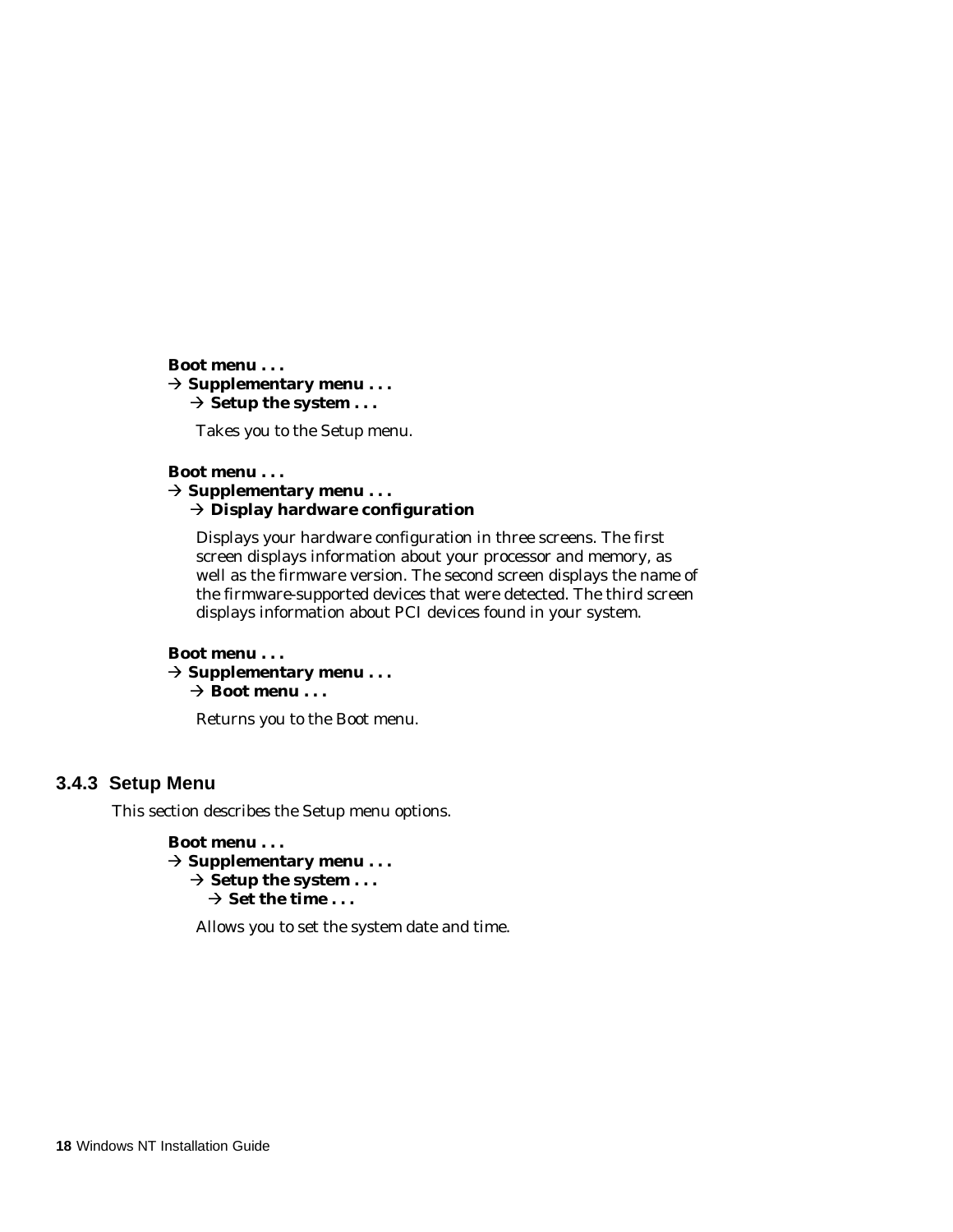```
Boot menu . . .
\rightarrow Supplementary menu . . .
   \rightarrow Setup the system ...
       È Set default environment variables . . .
```
Allows you to set the default system partition. The system partition is the disk partition where the Windows NT osloader, PALcode, and HAL reside. Choosing this option removes all current boot selections.

If you are unsure of the values for your system, use the following typical values:

| Media:           | <b>SCSI Hard Disk</b> |
|------------------|-----------------------|
| SCSI bus number: |                       |
| SCSI ID:         | o                     |
| Partition:       |                       |

#### **Boot menu . . .**

È **Supplementary menu . . .**

 $\rightarrow$  **Setup the system ...** 

```
 È Set default configuration . . .
```
Allows you to describe your system's monitor resolution, diskette capacity, keyboard type, and SCSI host ID to the firmware.

If you are unsure of the values for your system, use the following typical values:

| <b>Monitor resolution:</b>      | $1024 \times 768$            |
|---------------------------------|------------------------------|
| First diskette drive capacity:  | 3.5"1.44MB                   |
| Second diskette drive capacity: | <b>None</b>                  |
| Keyboard:                       | <b>U.S. 101-key keyboard</b> |
| <b>SCSI</b> host ID:            | 7                            |

**Note:** SCSI host ID refers to the SCSI ID of the SCSI host adapter on a given SCSI bus.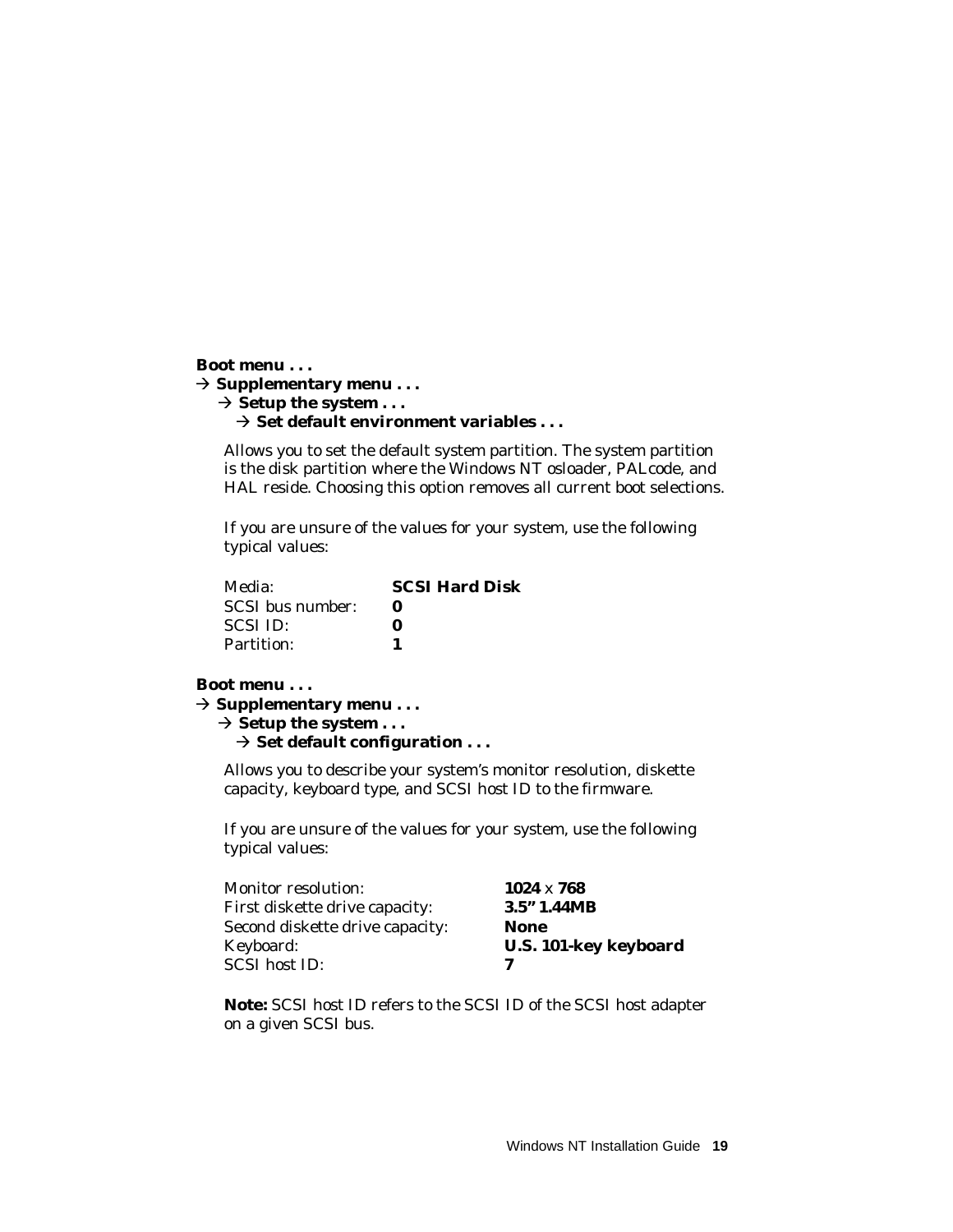**Boot menu . . .**

```
È Supplementary menu . . .
   \rightarrow Setup the system . . .
      ⇒ Set system language . . .
```
Allows you to specify the language that you want to use while interacting with the firmware. American English is the only language built into the firmware. If you want to use another language, ensure that your firmware language support disk is in your diskette drive before choosing this option.

#### **Boot menu . . .**

È **Supplementary menu . . .**

 $\rightarrow$  Setup the system . . .  $\rightarrow$  Manage boot selection menu . . .

Takes you to the Boot selections menu.

#### **Boot menu . . .**

```
È Supplementary menu . . .
   \rightarrow Setup the system . . .
```

```
\rightarrow Setup autoboot . . .
```
Allows you to specify whether or not the system should autoboot your default boot selection. If you choose to autoboot, you will also be prompted for the number of seconds to wait before autoboot should occur.

#### **Boot menu . . .**

```
È Supplementary menu . . .
   \rightarrow Setup the system . . .
```
 $→$  **Machine specific setup . . .** 

Takes you to the Machine specific setup menu.

#### **Boot menu . . .**

```
È Supplementary menu . . .
   \rightarrow Setup the system ...
      È Edit environment variables . . .
```
Allows you to edit the firmware environment.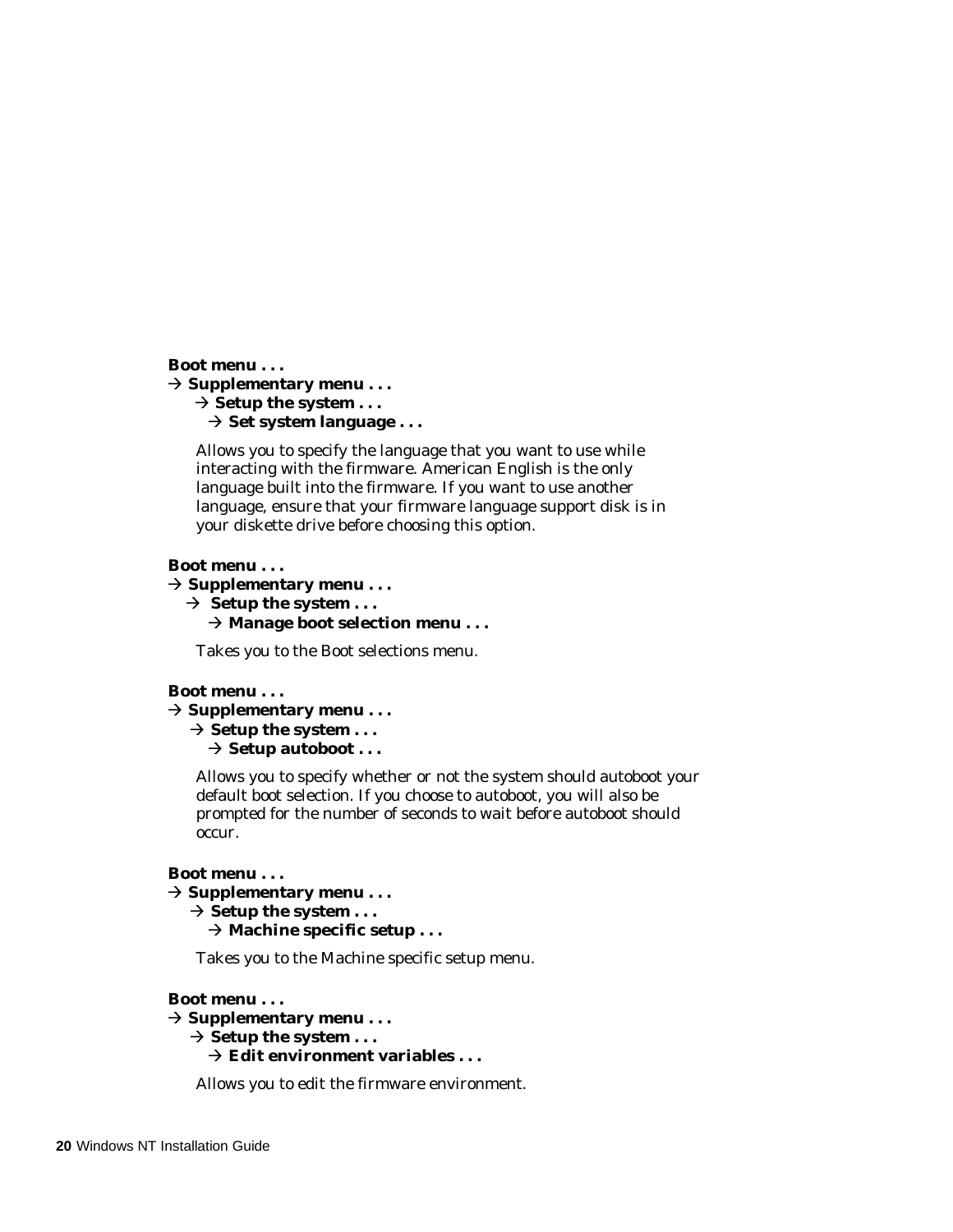**Boot menu . . .**

È **Supplementary menu . . .**

 $\rightarrow$  Setup the system . . .

È **Reset system to factory defaults . . .**

Resets all options to the factory defaults.

### **Boot menu . . .**

 $\rightarrow$  Supplementary menu...

 $\rightarrow$  Setup the system . . .

 $\rightarrow$  Help

Provides rudimentary help for the Setup menu.

### **Boot menu . . .**

È **Supplementary menu . . .**

 $\rightarrow$  Setup the system  $\dots$ 

È **Supplementary menu, and do not save changes . . .**

Returns you to the Supplementary menu, discarding any changes made from the Setup menu.

### **Boot menu . . .**

 $\rightarrow$  Supplementary menu  $\dots$ 

 $\rightarrow$  Setup the system . . .

 $\rightarrow$  Supplementary menu, and save changes . . .

Returns you to the Supplementary menu, saving any changes made from the Setup menu. Note that if you have not made any changes, this option might not appear.

## **3.4.4 Boot Selections Menu**

This section describes the Boot selections menu options.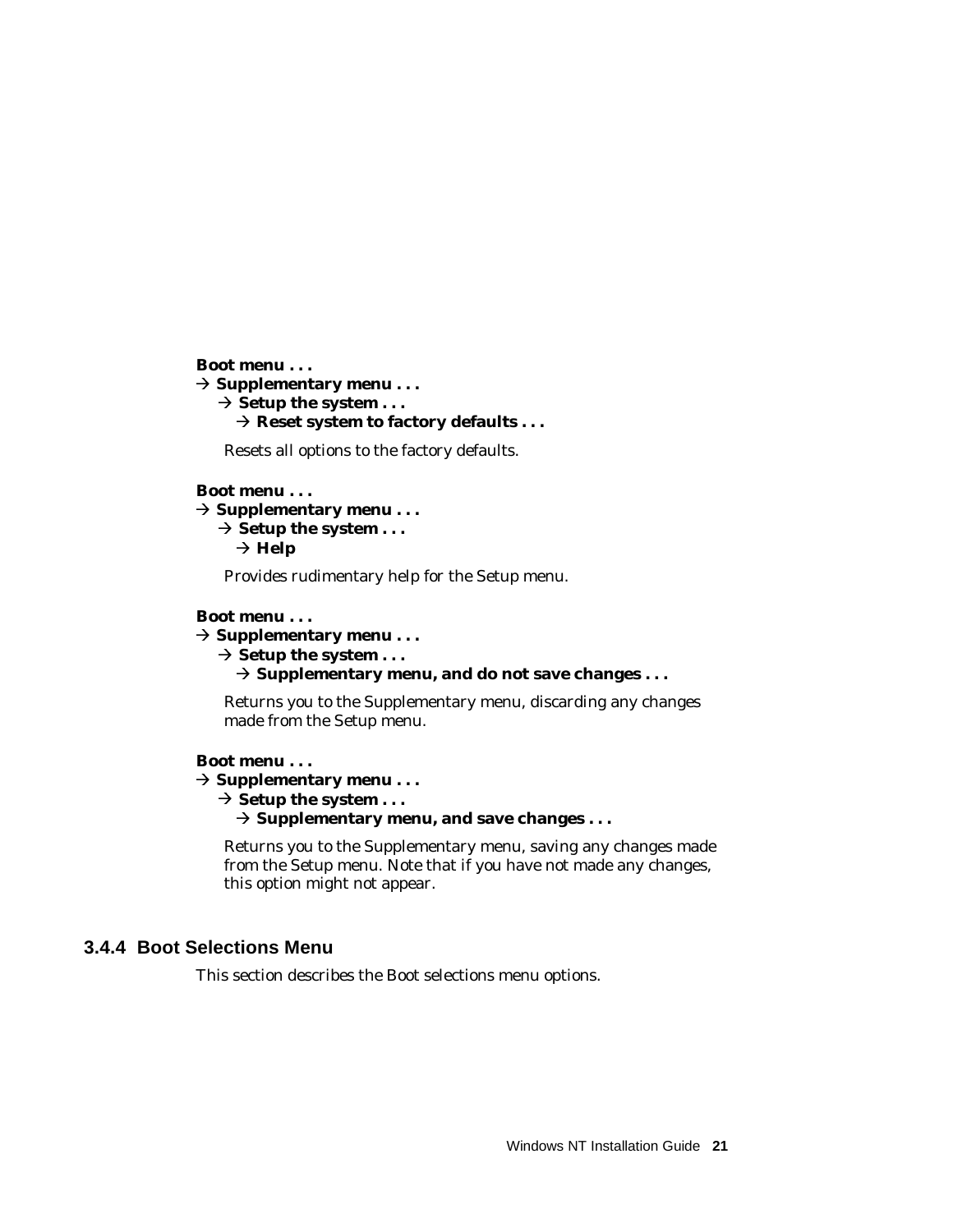```
Boot menu . . .
ÈSupplementary menu . . .
   \rightarrowSetup the system ...
      ÈManage boot selection menu . . .
       →Add a boot selection ...
```
Allows you to manually add a new boot selection (usually you do not need to do this because installing Windows NT will automatically add a boot selection for the newly installed operating system).

#### **Boot menu . . .**

È**Supplementary menu . . .**  $\rightarrow$  Setup the system . . . È**Manage boot selection menu . . . ⇒Change a boot selection ...** 

Allows you to modify a boot selection.

#### **Boot menu . . .**

```
ÈSupplementary menu . . .
   \rightarrow Setup the system . . .
      ÈManage boot selection menu . . .
        ÈVerify boot selections . . .
```
Checks your boot selections and reports any problems found.

#### **Boot menu . . .**

```
ÈSupplementary menu . . .
   \rightarrow Setup the system . . .
      ÈManage boot selection menu . . .
       \rightarrowDelete a boot selection ...
```
Allows you to delete a boot selection from a list of all boot selection names.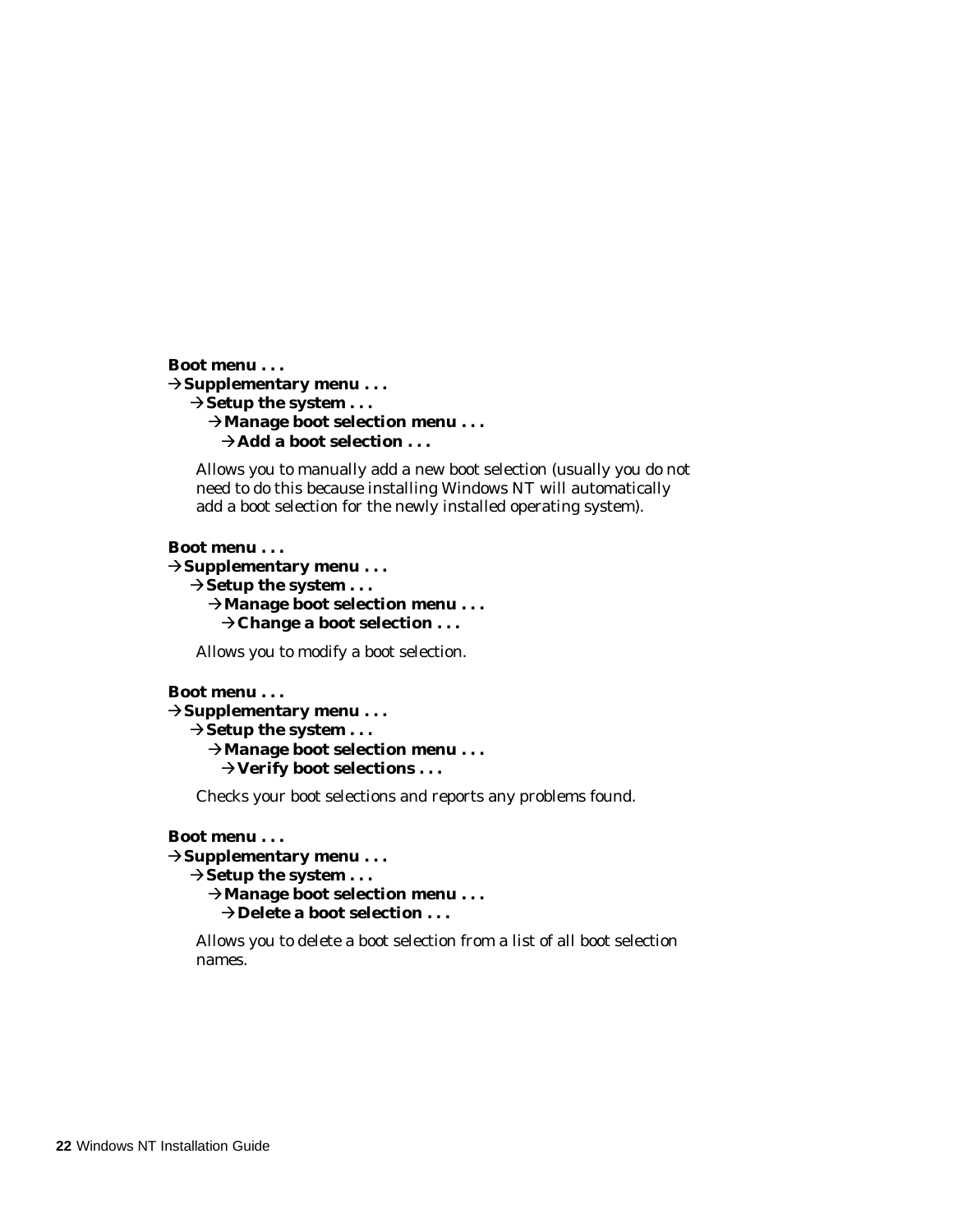**Boot menu . . .** È**Supplementary menu . . .**  $\rightarrow$ **Setup the system ...** È**Manage boot selection menu . . .**  $→$ **Dumps boot selections** 

Displays all your boot selections.

```
Boot menu . . .
ÈSupplementary menu . . .
   \rightarrowSetup the system ...
      ÈManage boot selection menu . . .
        ÈRearrange boot selections . . .
```
Allows you to rearrange your boot selections, changing which is the default boot selection.

```
Boot menu . . .
ÈSupplementary menu . . .
   \rightarrow Setup the system \dots ÈManage boot selection menu . . .
        \rightarrow Setup the system
```
Returns you to the Setup menu.

### **3.4.5 Machine Specific Setup Menu**

This section describes the Machine specific setup menu options.

**Boot menu . . .** È**Supplementary menu . . .**  $\rightarrow$  Setup the system . . .  $→$ **Machine specific setup . . . → Switch Operating System . . .** 

Switch which firmware is active on reset or power-up.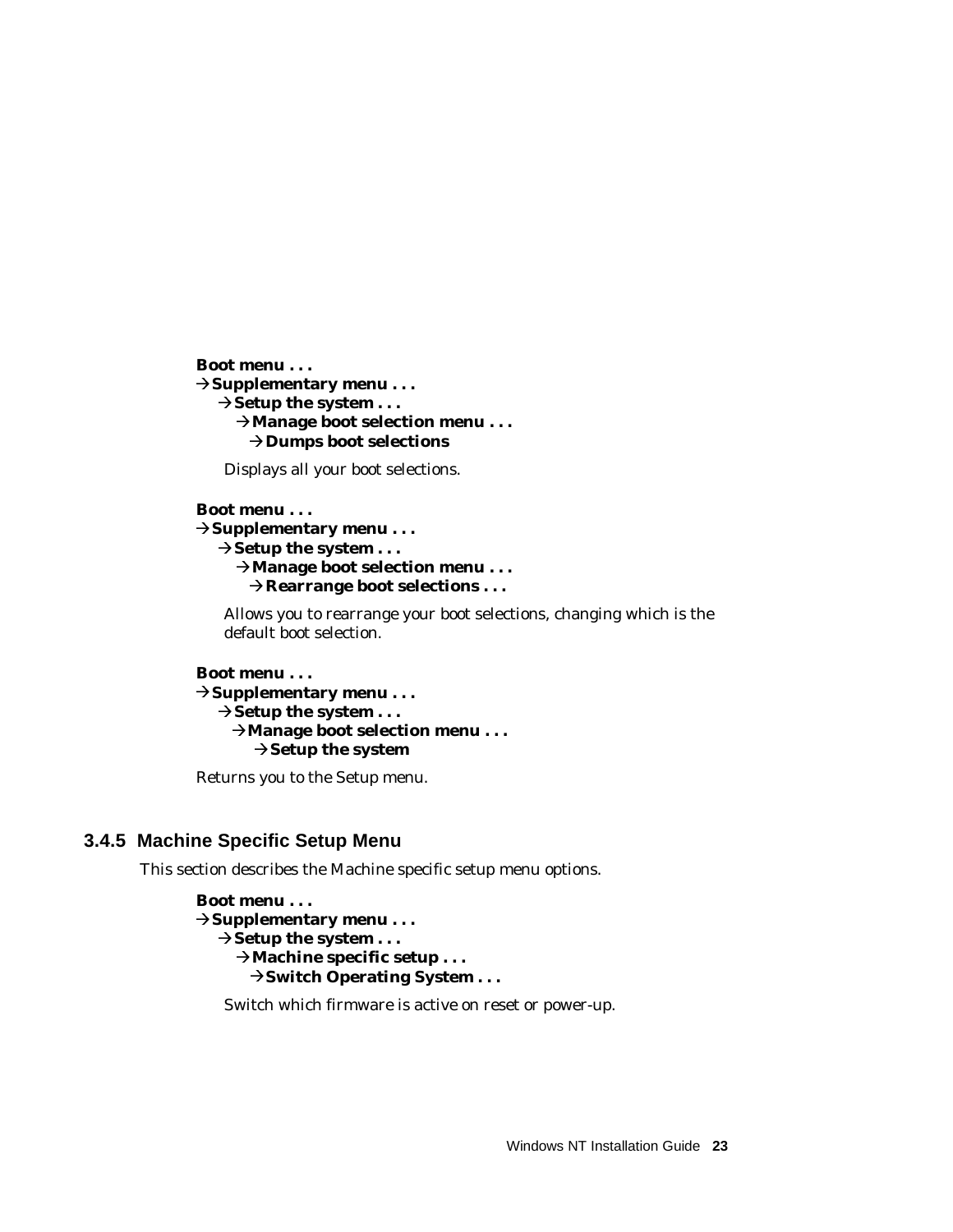```
Boot menu . . .
ÈSupplementary menu . . .
   \rightarrowSetup the system ...
     →Machine specific setup . . .
        ÈPartition Disks . . .
```
Starts the disk partition utility. See Section 3.6 for information about this utility.

```
Boot menu . . .
ÈSupplementary menu . . .
   \rightarrow Setup the system \dots→Machine specific setup . . .
        ÈSetup menu . . .
```
Returns you to the Setup menu.

# **3.5 Firmware Update Utility**

If you have an EB64+ or EB66 motherboard, see Section 3.5.2 for directions on how to update your firmware.

# **3.5.1 Updating Firmware in a Flash ROM**

The following procedure updates the flash ROM using the firmware update utility. (To start the firmware update procedure, see Section 3.4.2.)

- 1. From the Firmware Update menu, choose whichever selection appears:
	- Update Windows NT ARC firmware.
	- Update Firmware.
- 2. When prompted to continue the update, choose **Yes**. If the console selection does not match the firmware that you flashed, you will be prompted to update the console selection.
- 3. If you are prompted to update the console selection, choose **Yes**.
- 4. When the update has completed, restart your computer.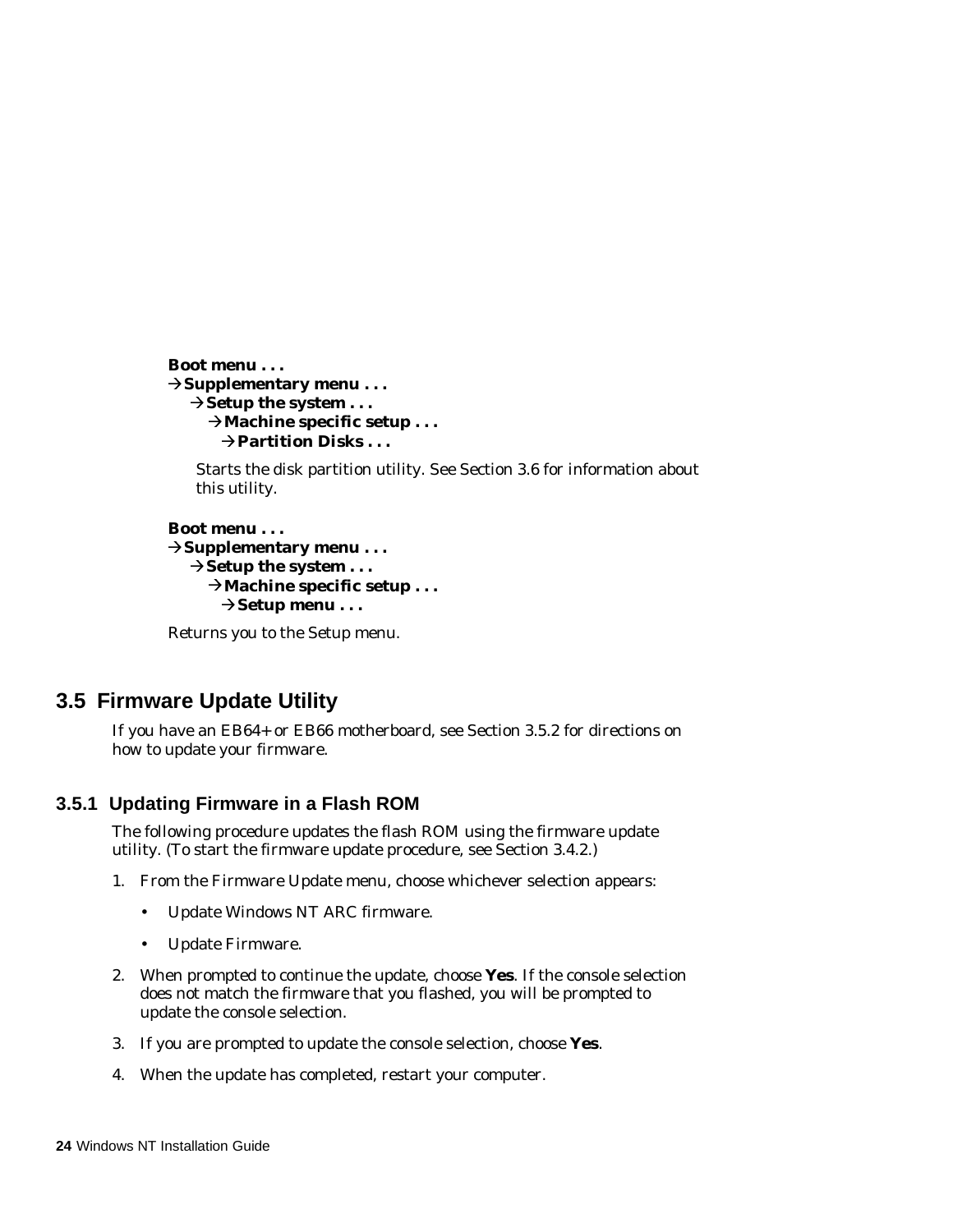## **3.5.2 Updating Firmware in a UVPROM**

If you do not have an EB64+ or EB66 motherboard, see Section 3.5.1 for directions on how to update your computer type's firmware.

The Windows NT ARC firmware is provided only on the compact disc; a UVPROM is not provided. To program your own UVPROM, see the *Alpha Motherboards Software Developer's Kit and Firmware Update Read Me First.*

### **Replacing the UVPROM**

To update the firmware on a motherboard after you have programmed your UVPROM, follow this procedure:

- 1. Power off the system.
- 2. Locate and, noting the correct orientation of the ROM, remove one of the UVPROMs from the motherboard.
- 3. Using the correct orientation, insert the new Windows NT ARC firmware UVPROM.
- 4. Select the new Windows NT ARC firmware UVPROM device with the UVPROM select jumper, as described in the motherboard's user's guide.
- 5. Power on the system.

# **3.6 Disk Partition Utility**

The disk partition utility, which first appears in Windows NT ARC firmware Version 4.48, is used to partition your hard drive and to format a partition with a FAT file system. The disk partition utility also displays information about the drive, such as the manufacturer and model ID strings and the ARC path. See Section 3.4.5 for instructions on how to start the disk partition utility.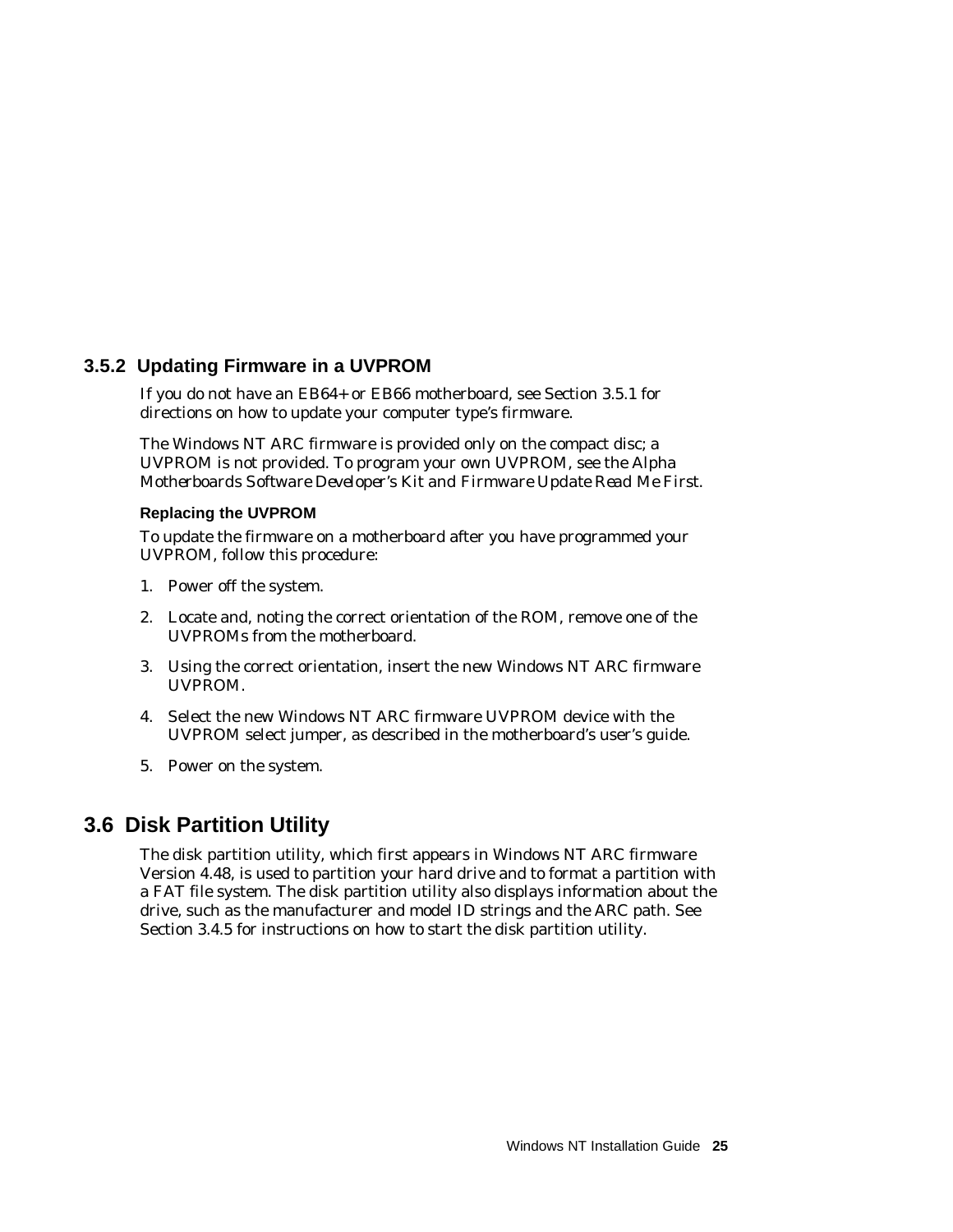### **Function Keys**

The following table lists the disk partition utility function keys and their functions:

| Key                           | <b>Description</b>                                                                                                                         |
|-------------------------------|--------------------------------------------------------------------------------------------------------------------------------------------|
| ↑ or ↓                        | Change selections in the active cell.                                                                                                      |
| $\leftarrow$ or $\rightarrow$ | Change the active cell.                                                                                                                    |
| Esc                           | Exits the disk partition utility.                                                                                                          |
| Keyboard commands             | Listed in the Keyboard Commands box. To perform a<br>specific action on the current selection, type the key<br>associated with the action. |

### **Help**

The disk partition utility provides context-sensitive on-screen help. The keyboard commands available for the current selection in the active cell are shown in the Keyboard Commands box.

# **3.6.1 Using the Disk Partition Utility**

When you start the disk partition utility, the default selection is the first partition on the first disk on your system. If no partitions exist on that disk, the default selection is the unpartitioned space on the first disk.

**Note:** Although the disk partition utility displays changes immediately, partition changes are not actually committed until you either exit the utility or perform an action that requires the changes to be committed, such as formatting. You will always be prompted for confirmation before changes are committed.

# **3.6.2 Creating the System Partition**

To make a partition the system partition, select the partition and type S.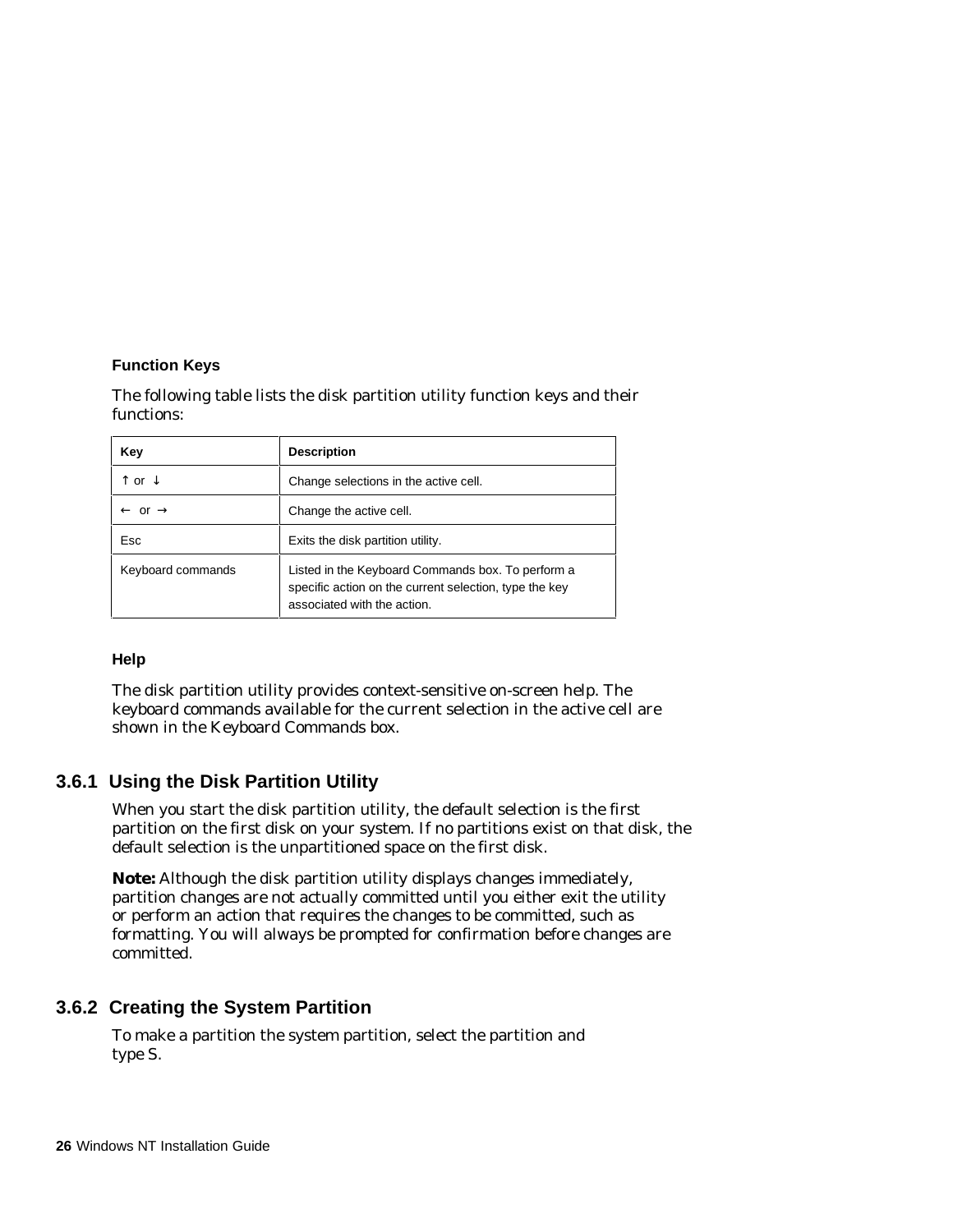# **3.7 Installing the Windows NT Operating System**

This section supplements the Microsoft Windows NT installation guide for installing the Windows NT operating system on the AlphaPC 164, EB164, AlphaPC 64, EB66+, EB64+, and EB66.

If you have a previous version of Windows NT installed, see the Microsoft Windows NT installation guide for information about how to upgrade to a new version of the operating system.

# **3.7.1 Before Installing Windows NT**

Before you install Windows NT, ensure that you have completed the following tasks:

- Defined the environment variables for the default system partition. For more information about describing your system configuration, see the description for **Set default environment variables . . .** in Section 3.4.3.
- Described your system configuration to the firmware. For more information about describing your system configuration, see the description for **Set default configuration . . .** in Section 3.4.3.
- Provided the required system partition on your hard disk. For more information on creating the system partition, see Section 3.4.5.

The following table specifies the free space and file-system requirements for installing Windows NT:

| <b>Item</b>      | <b>Free Space Required</b> | <b>File-System Requirement</b> |
|------------------|----------------------------|--------------------------------|
| System partition | 5MB                        | FAT <sup>1</sup>               |
| Windows NT       | 161MB                      | FAT or NTFS                    |

<sup>1</sup> System partition must be FAT.

The system partition is the disk partition that contains the hidden files OSLOADER.EXE and HAL.DLL in the subdirectory \OS\WINNT351. If the system partition is large enough, it can also contain Windows NT, or you may choose to use a separate partition. The system partition and Windows NT may be on different hard disks.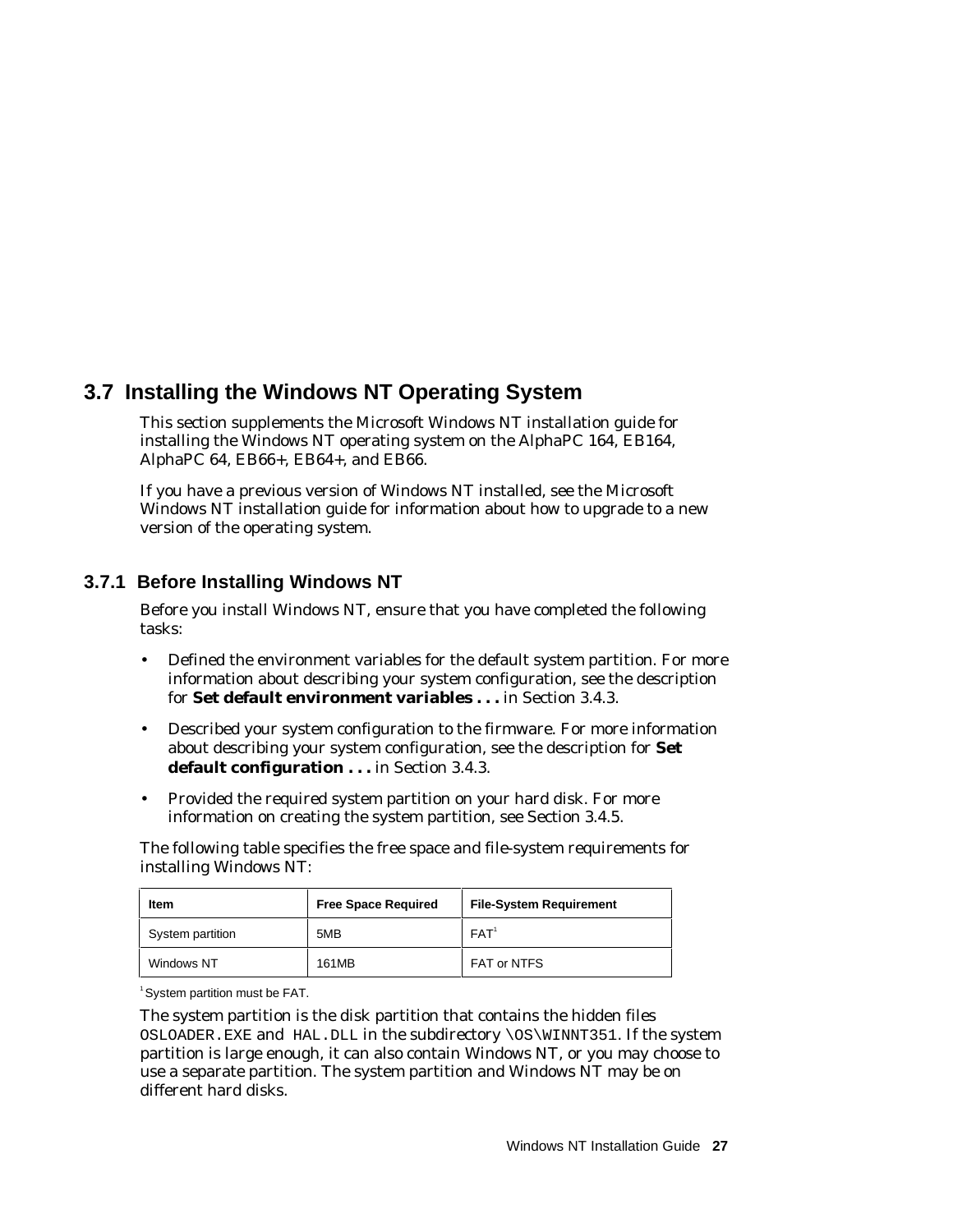# **3.7.2 Starting Windows NT Setup**

Windows NT Setup, located on the Microsoft Windows NT compact disc, installs Windows NT. Windows NT Setup provides a brief description of the available key functions at the bottom of the screen.

During the Windows NT installation procedure, you may be prompted for your computer type. Use Table 1 or Table 2 to determine your computer type and to determine whether an installation diskette is required, based on the version of Windows NT.

| <b>System</b>                           | Choose this system                                             | Installation diskette required?       |
|-----------------------------------------|----------------------------------------------------------------|---------------------------------------|
| AlphaPC 164<br>EB164<br>$EB66+$<br>EB66 | Digital AlphaPC164<br>Alpha EB164<br>Alpha EB66+<br>Alpha EB66 | Yes; create an installation diskette. |
| AlphaPC 64<br>$EB64+$                   | Digital AlphaPC64<br>Digital AlphaPC64                         | No.                                   |

**Table 1 Computer Types and Installation Diskette Requirements for Windows NT 3.51**

### **Table 2 Computer Types and Installation Diskette Requirements for Windows NT 4.0**

| <b>System</b>                               | Choose this system                                                   | Installation diskette required?       |
|---------------------------------------------|----------------------------------------------------------------------|---------------------------------------|
| AlphaPC 164<br>EB164<br>AlphaPC 64<br>EB64+ | Alpha EB164<br>Alpha EB164<br>Digital AlphaPC64<br>Digital AlphaPC64 | No.                                   |
| EB66+<br>EB66                               | Alpha EB66+<br>Alpha EB66                                            | Yes: create an installation diskette. |

If your motherboard does not appear as one of the choices, then insert the update and Windows NT firmware diskette. The following procedure supersedes the Starting Setup on a RISC-Based Computer section of the Microsoft Windows NT installation guide.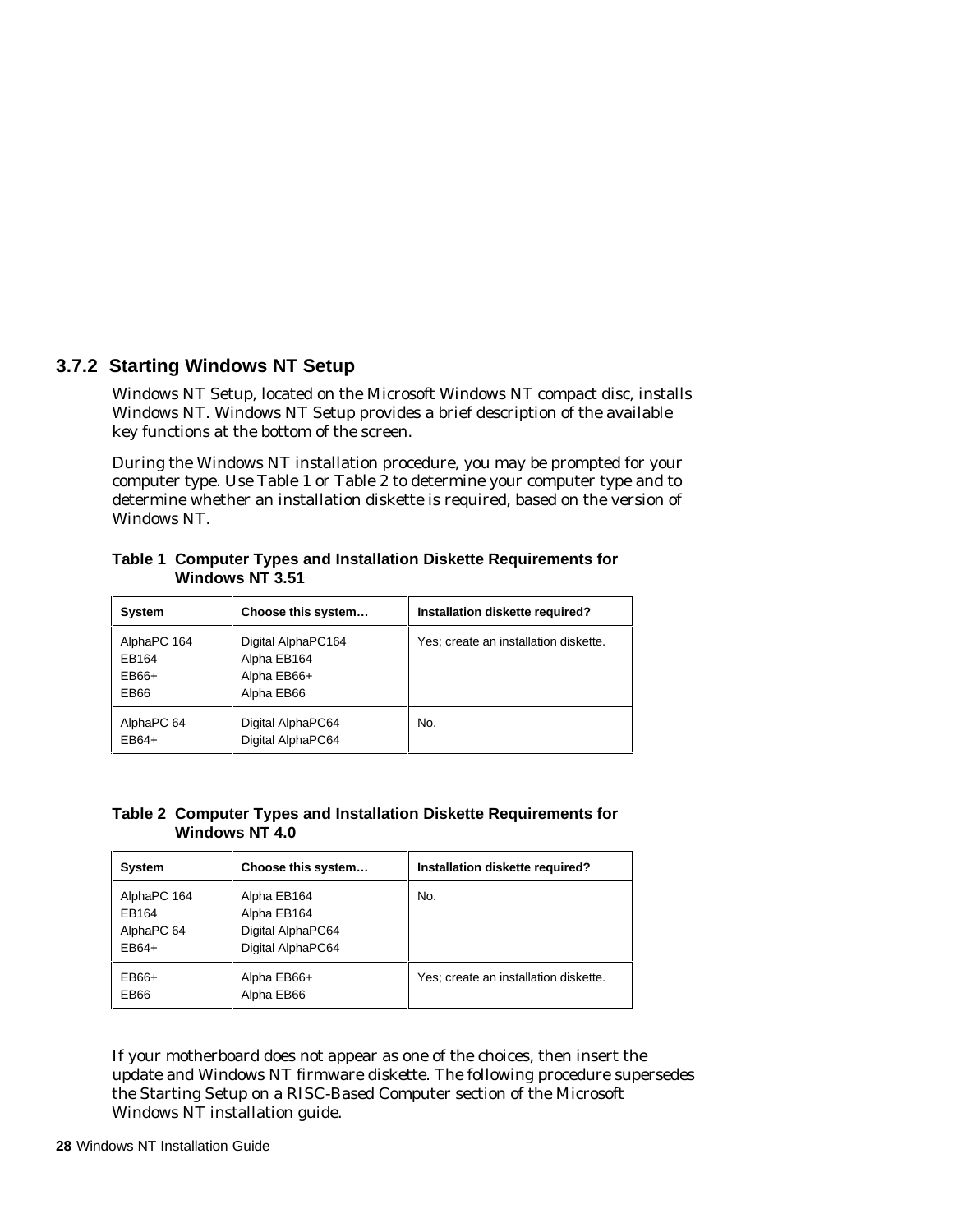To start the Windows NT Setup program, follow this procedure:

- 1. Insert the Microsoft Windows NT compact disc in the CD-ROM drive.
- 2. Restart your computer.
- 3. From the Boot menu, choose **Supplementary menu . . .** .
- 4. From the Supplementary menu, choose **Install Windows NT from CD–ROM**.
- 5. Follow the instructions on the screen.

**Note:** If you have an Alpha Windows NT driver diskette for your video card, you can use the driver to install Windows NT. Follow this procedure:

- 1. Choose Custom Setup.
- 2. Choose display type Other, and insert the graphics disk driver when asked for the manufacturer-supplied hardware support disk.

# **4. Troubleshooting**

This section provides solutions to some of the common problems that you may encounter while using the Windows NT firmware and installing Windows NT.

### **Problem**

When you turn on your computer, nothing displays.

#### **Solutions**

Ensure that the video card is correctly connected to the monitor.

Ensure that the flash ROM update procedure was performed correctly. If you have a terminal attached to COM1, check the output for error messages after verifying that the flash ROM update procedure was performed correctly.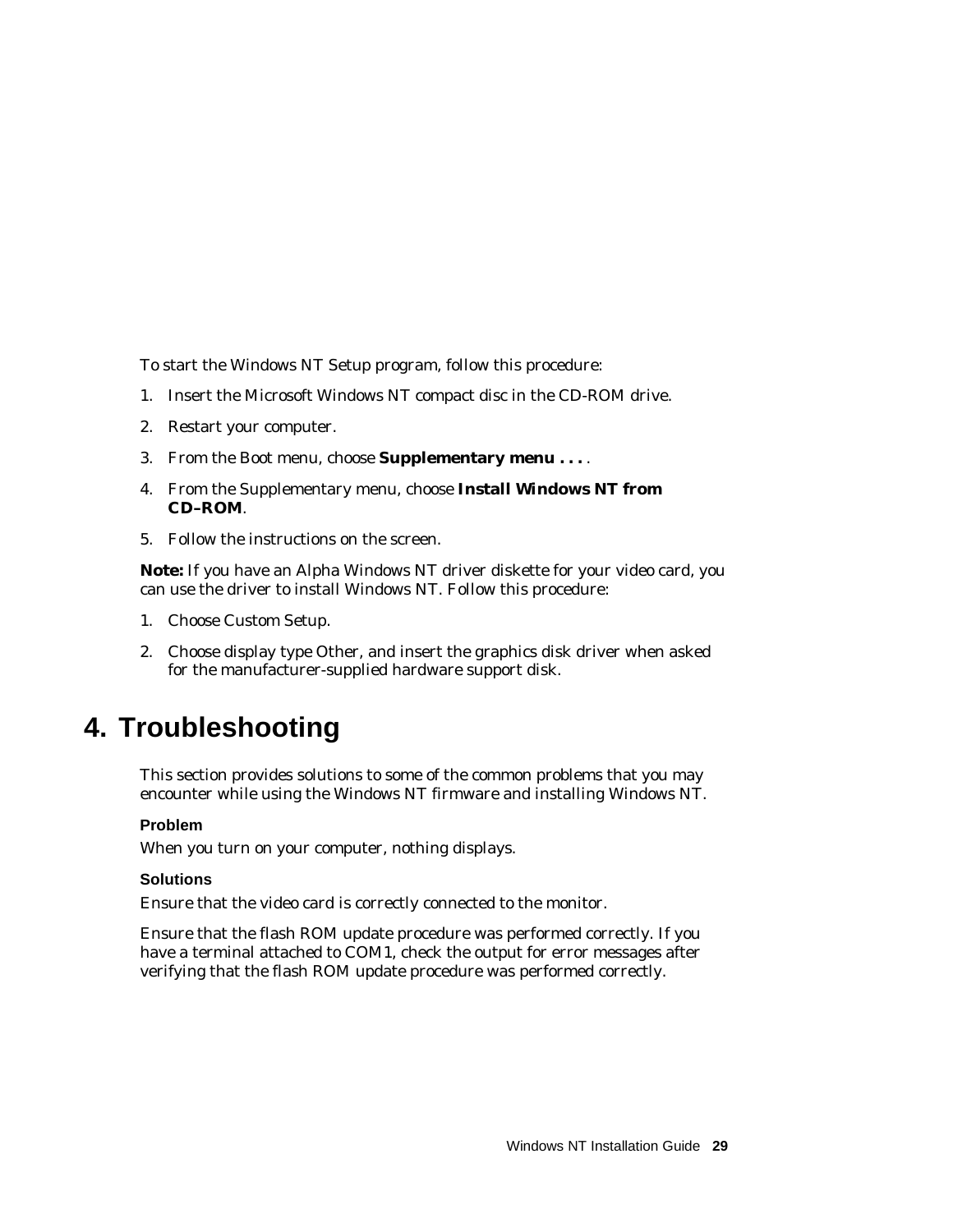### **Problem**

While booting Windows NT, you receive one of the following error messages:

- The required system file DISPLAY\_DRIVER.DLL is bad or missing.
- The required system file DISPLAY\_DRIVER.SYS is bad or missing.

### **Solutions**

These error messages indicate video driver problems. Use the following table to solve common video driver problems.

| If the                                                                                  | Then                                                                                                                                                                                                       |
|-----------------------------------------------------------------------------------------|------------------------------------------------------------------------------------------------------------------------------------------------------------------------------------------------------------|
| Driver becomes disabled                                                                 | Boot the Windows NT operating system with<br>the last known good configuration.                                                                                                                            |
| Incorrect video driver is chosen<br>while installing the Windows NT<br>operating system | Reinstall the Windows NT operating system<br>with the correct driver.                                                                                                                                      |
| New video card was installed before<br>the driver was installed                         | Reinstall the old video card, boot the Windows<br>NT operating system, and install the driver for<br>the new video card. Then install the new video<br>card and reboot the Windows NT operating<br>system. |

The rest of this section provides descriptions of available beep and post codes, and instructions on how to use the fail-safe booter.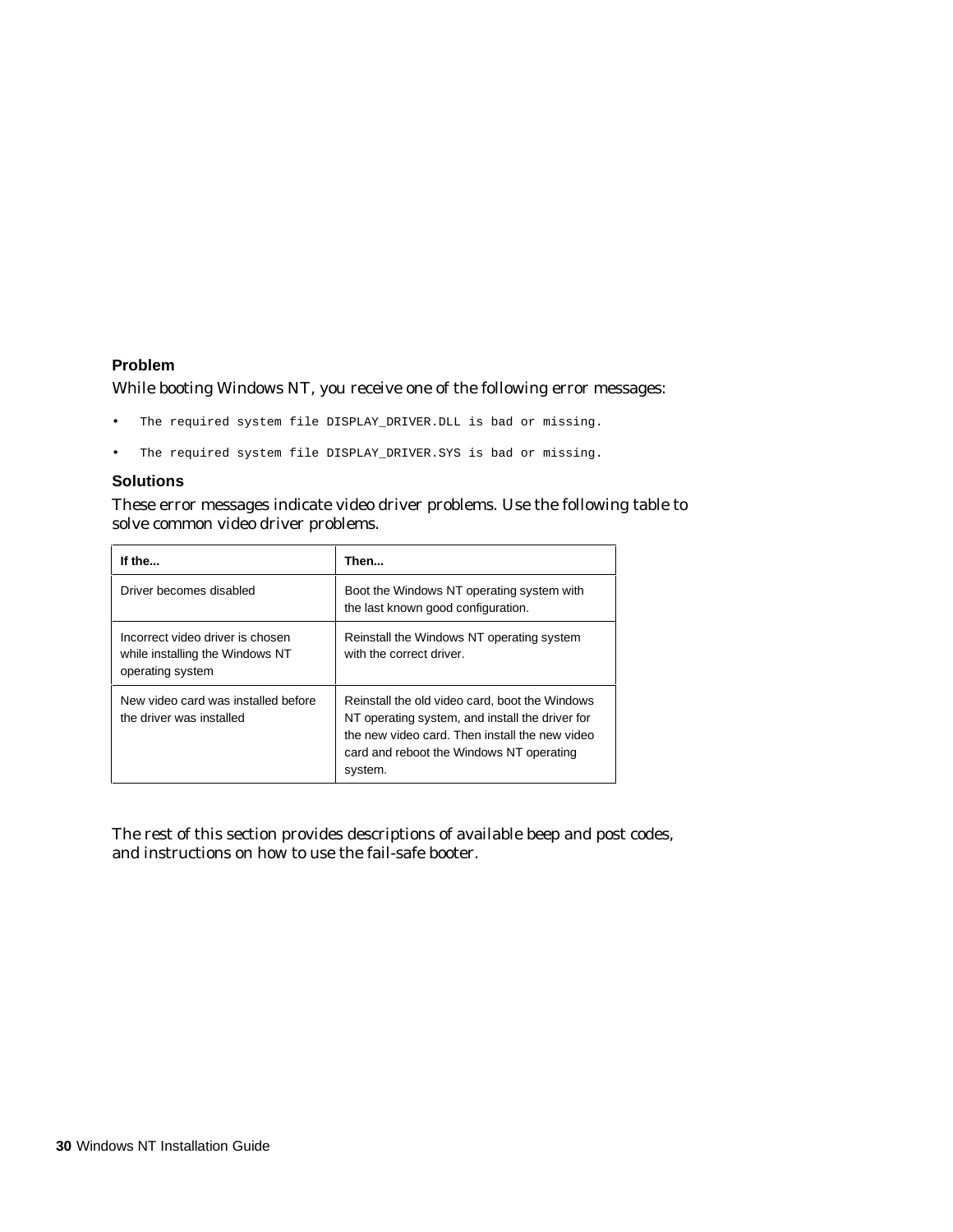# **4.1 Beep Codes**

Beep codes provide error information about the motherboard.

The following table lists and describes the beep codes for the AlphaPC 164SX.

| <b>Beep Code</b> | <b>Description</b>                                              |
|------------------|-----------------------------------------------------------------|
| $1 - 2 - 3$      | This sequence represents the fail-safe booter startup           |
| 4                | No valid header found in ROM; loading entire ROM                |
| 5                | No memory found                                                 |
| 6                | Checksum error detected when image was read back<br>from memory |

**Table 3 Beep Codes for AlphaPC 164SX**

1 One beep and a pause, followed by two beeps and a pause, followed by three beeps.

The following table lists and describes the beep codes for the AlphaPC 164LX.

|  |  |  |  | Table 4 Beep Codes for AlphaPC 164LX |  |
|--|--|--|--|--------------------------------------|--|
|--|--|--|--|--------------------------------------|--|

| <b>Beep Code</b> | <b>Description</b>                                              |
|------------------|-----------------------------------------------------------------|
| $1 - 2 - 3$      | This sequence represents the fail-safe booter startup           |
|                  | No valid header found in ROM; loading entire ROM                |
| 5                | No memory found                                                 |
| 6                | Checksum error detected when image was read back<br>from memory |

 $^{1}$  One beep and a pause, followed by two beeps and a pause, followed by three beeps.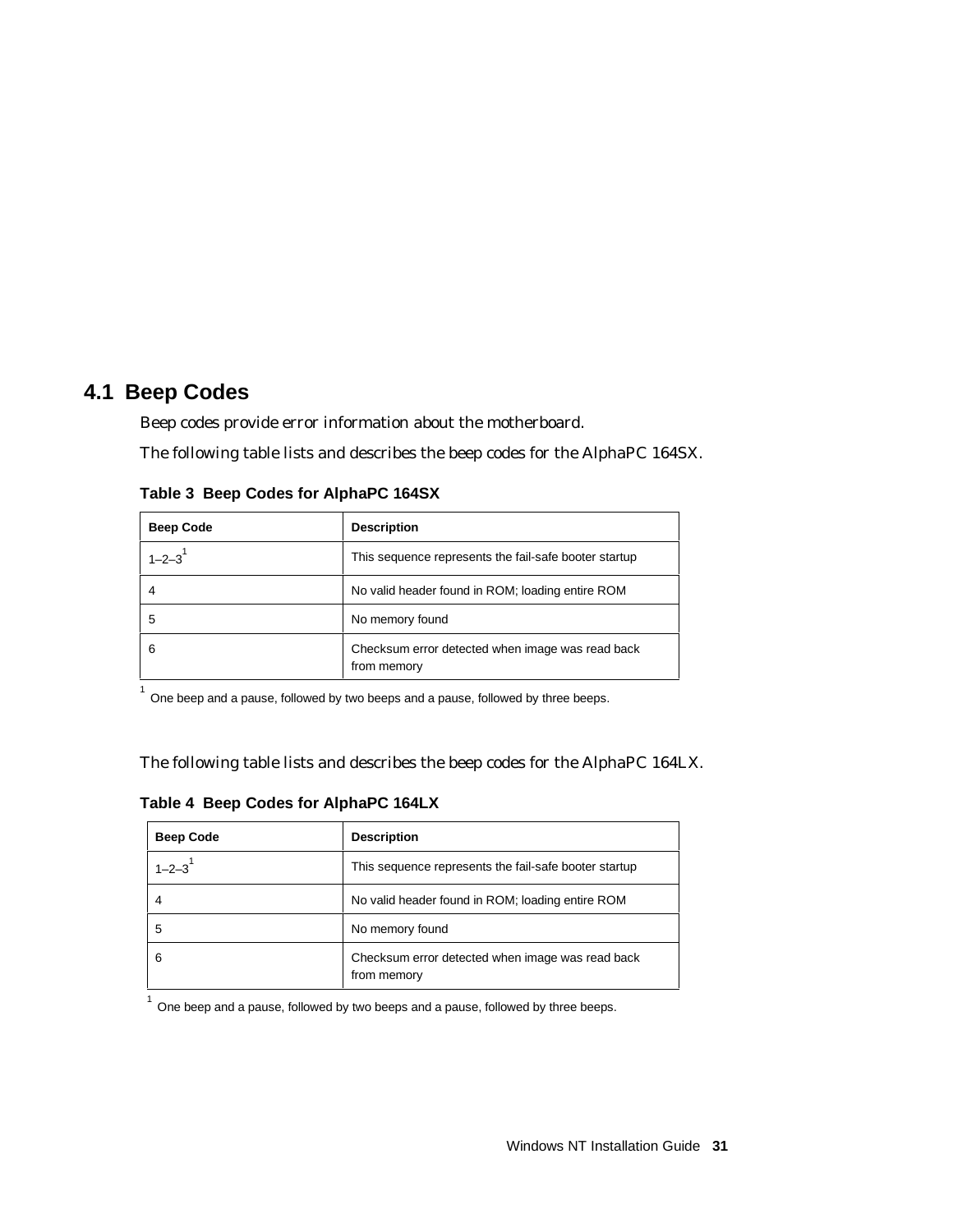The following table lists and describes the beep codes for the AlphaPC 164.

**Table 5 Beep Codes for AlphaPC 164**

| <b>Beep Code</b> | <b>Description</b>                                               |
|------------------|------------------------------------------------------------------|
| $1 - 2 - 3$      | This sequence represents the fail-safe booter startup            |
|                  | No valid header found in ROM; loading entire ROM                 |
| 5,6,7            | Same meaning as AlphaPC 164 post code 3F fatal error<br>subcodes |

 $^{1}$  One beep and a pause, followed by two beeps and a pause, followed by three beeps.

The following table lists and describes the beep codes for the EB164.

## **Table 6 Beep Codes for EB164**

| <b>Beep Code</b> | <b>Description</b>                               |
|------------------|--------------------------------------------------|
|                  | Jumping to system code                           |
|                  | No valid header found in ROM; loading entire ROM |
| 5,6,7            | Same meaning as fatal error subcodes             |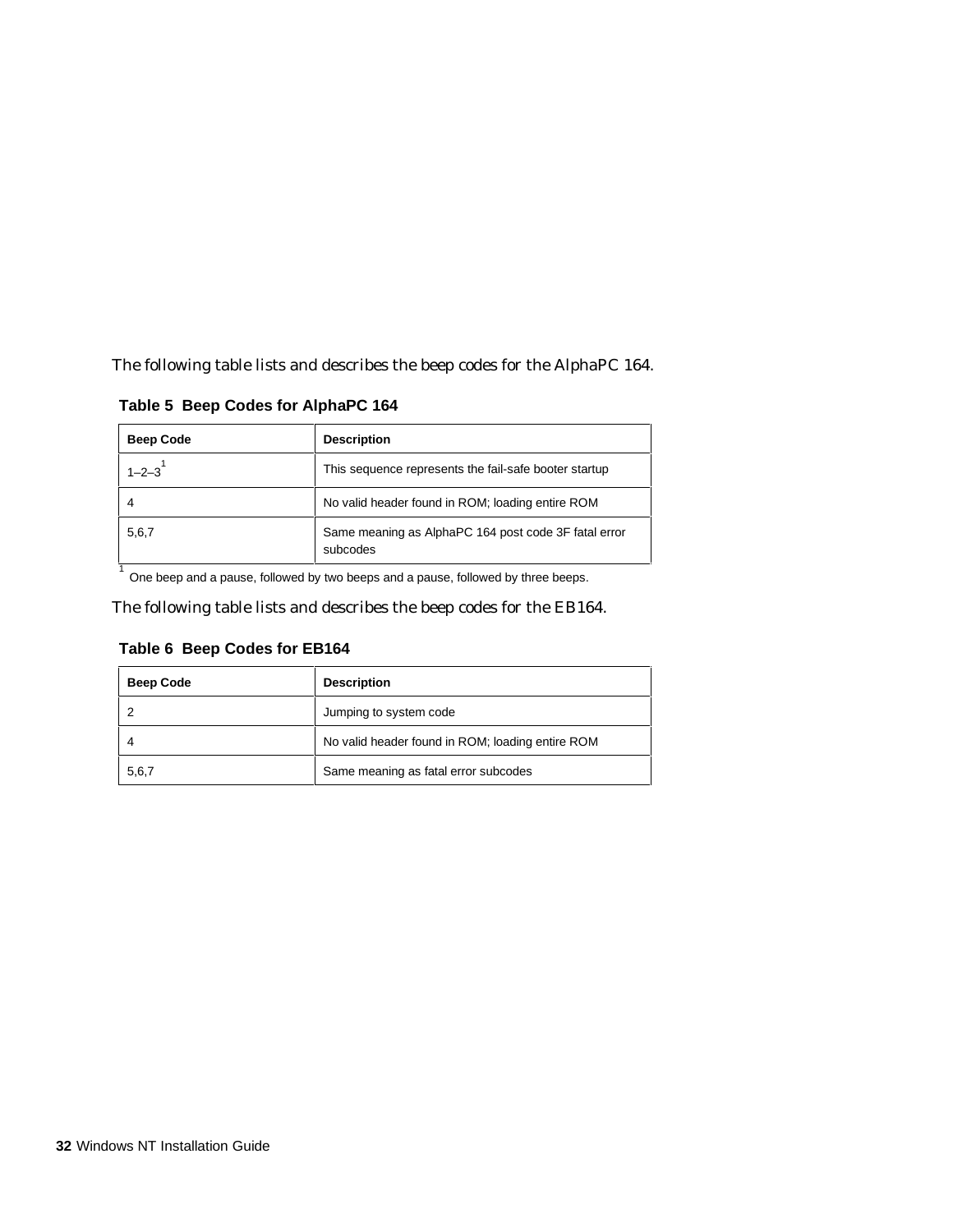# **4.2 Post Codes**

Post codes indicate the progress of the SROM and Windows NT firmware. The following table lists and describes the post codes for the AlphaPC 164SX.

| <b>Source</b> | Post<br>Code<br>(hex) | <b>Description</b>                                 |
|---------------|-----------------------|----------------------------------------------------|
| <b>SROM</b>   | $00\,$                | Firmware initialization is complete                |
|               | 01                    | CPU speed detected                                 |
|               | 02                    | CPU speed converted                                |
|               | 03                    | Configuration jumpers read                         |
|               | 04                    | Bcache configuration value computed                |
|               | 05                    | Bcache control value computed                      |
|               | OC                    | Memory sized and memory bank 0 written             |
|               | 0D                    | Enable Dcache                                      |
|               | 13                    | All of memory rewritten (good data parity written) |
|               | 14                    | Memory errors cleared; start reading system ROM    |
|               | 15                    | Loading ROM without SROM decompression             |
|               | 16                    | Loading ROM using SROM decompression               |
|               | 17                    | System ROM loaded to memory                        |
|               | 18                    | Icache flush code written to memory                |
|               | 19                    | CPU errors cleared; jump to system code            |
|               | 20                    | ISA bus reset                                      |
|               | 3A                    | Jump to Mini-Debugger                              |

**Table 7 Post Codes for AlphaPC 164SX**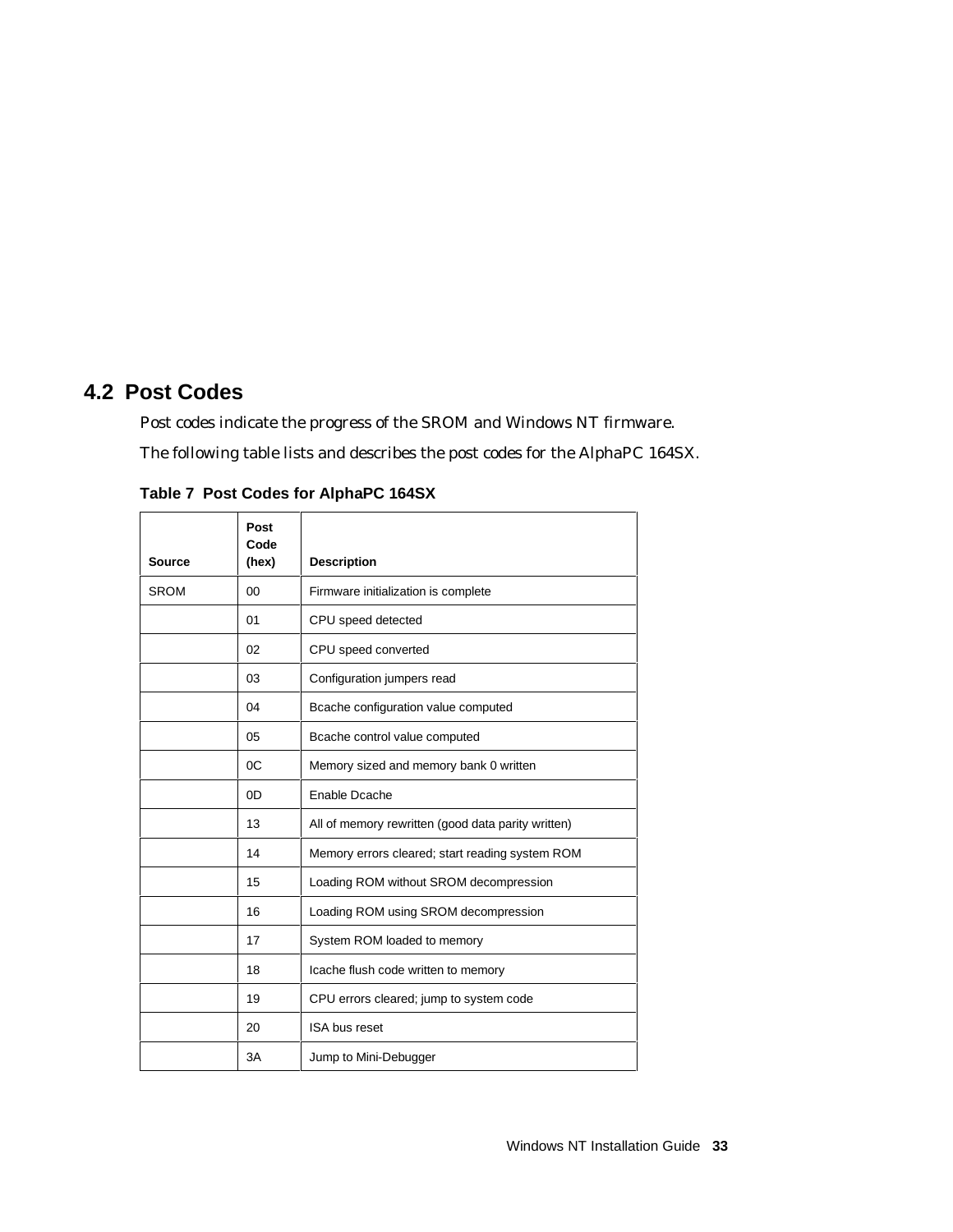|                     | Post<br>Code   |                                                                                                                                                        |
|---------------------|----------------|--------------------------------------------------------------------------------------------------------------------------------------------------------|
| Source              | (hex)          | <b>Description</b>                                                                                                                                     |
|                     | 3F             | Fatal error. Second code identifies source of error:<br>$05 = No$ memory found<br>06 = Checksum error detected when image was read<br>back from memory |
| AlphaBIOS           | 98             | Firmware has control                                                                                                                                   |
|                     | 97             | <b>Buses initialized</b>                                                                                                                               |
|                     | 95             | Video console opened                                                                                                                                   |
|                     | 51             | FATAL-returned from boot menu selection                                                                                                                |
|                     | 50             | FATAL-firmware fatal error                                                                                                                             |
|                     | 42             | Firmware drivers have been started                                                                                                                     |
|                     | 00             | Firmware has been initialized                                                                                                                          |
| Fail-safe<br>booter | <b>FD</b>      | I/O bus initialization                                                                                                                                 |
|                     | <b>FC</b>      | I/O initialization complete                                                                                                                            |
|                     | <b>FB</b>      | <b>UART</b> initialization                                                                                                                             |
|                     | <b>BF</b>      | Fail-safe booter is scanning diskette                                                                                                                  |
|                     | 1              | Fail-safe booter is loading the Windows NT AlphaBIOS                                                                                                   |
|                     | $\overline{2}$ | Fail-safe booter is loading the Debug Monitor                                                                                                          |
|                     | 3              | Fail-safe booter is loading the SRM console                                                                                                            |
|                     | 4              | Fail-safe booter is loading the Linux miniloader                                                                                                       |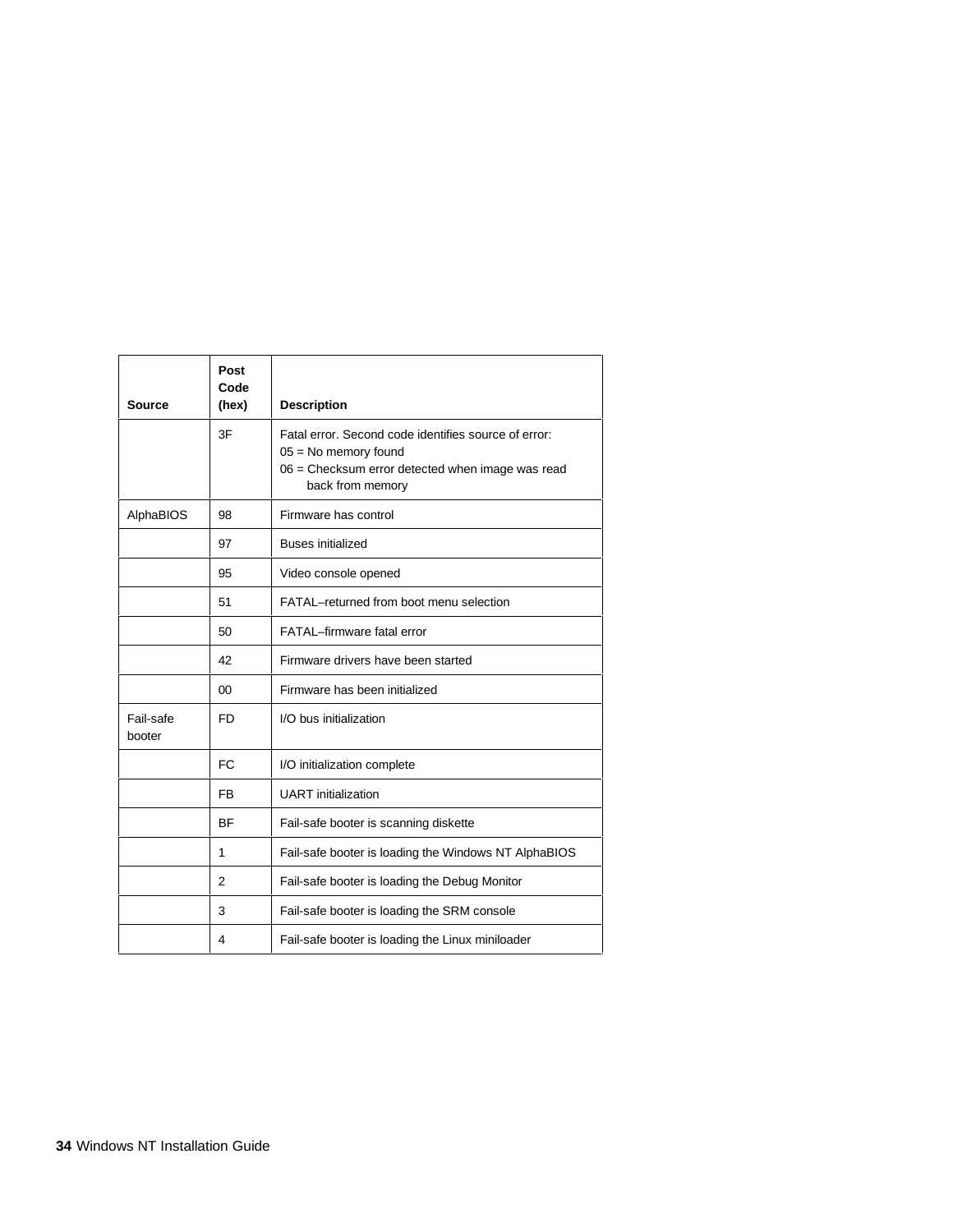The following table lists and describes the post codes for the AlphaPC 164LX.

| <b>Source</b> | Post<br>Code<br>(hex) | <b>Description</b>                                 |
|---------------|-----------------------|----------------------------------------------------|
| <b>SROM</b>   | 00                    | Firmware initialization is complete                |
|               | 01                    | CPU speed detected                                 |
|               | 02                    | CPU speed converted                                |
|               | 03                    | Configuration jumpers read                         |
|               | 04                    | Bcache configuration value computed                |
|               | 05                    | Bcache control value computed                      |
|               | 06                    | Bcache turned off                                  |
|               | OC                    | Memory sized and memory bank 0 written             |
|               | 0F                    | Bcache turned on                                   |
|               | 13                    | All of memory rewritten (good data parity written) |
|               | 14                    | Memory errors cleared; start reading system ROM    |
|               | 15                    | Loading ROM without SROM decompression             |
|               | 16                    | Loading ROM using SROM decompression               |
|               | 17                    | System ROM loaded to memory                        |
|               | 18                    | Icache flush code written to memory                |
|               | 19                    | CPU errors cleared; jump to system code            |
|               | 20                    | ISA bus reset                                      |

**Table 8 Post Codes for AlphaPC 164LX**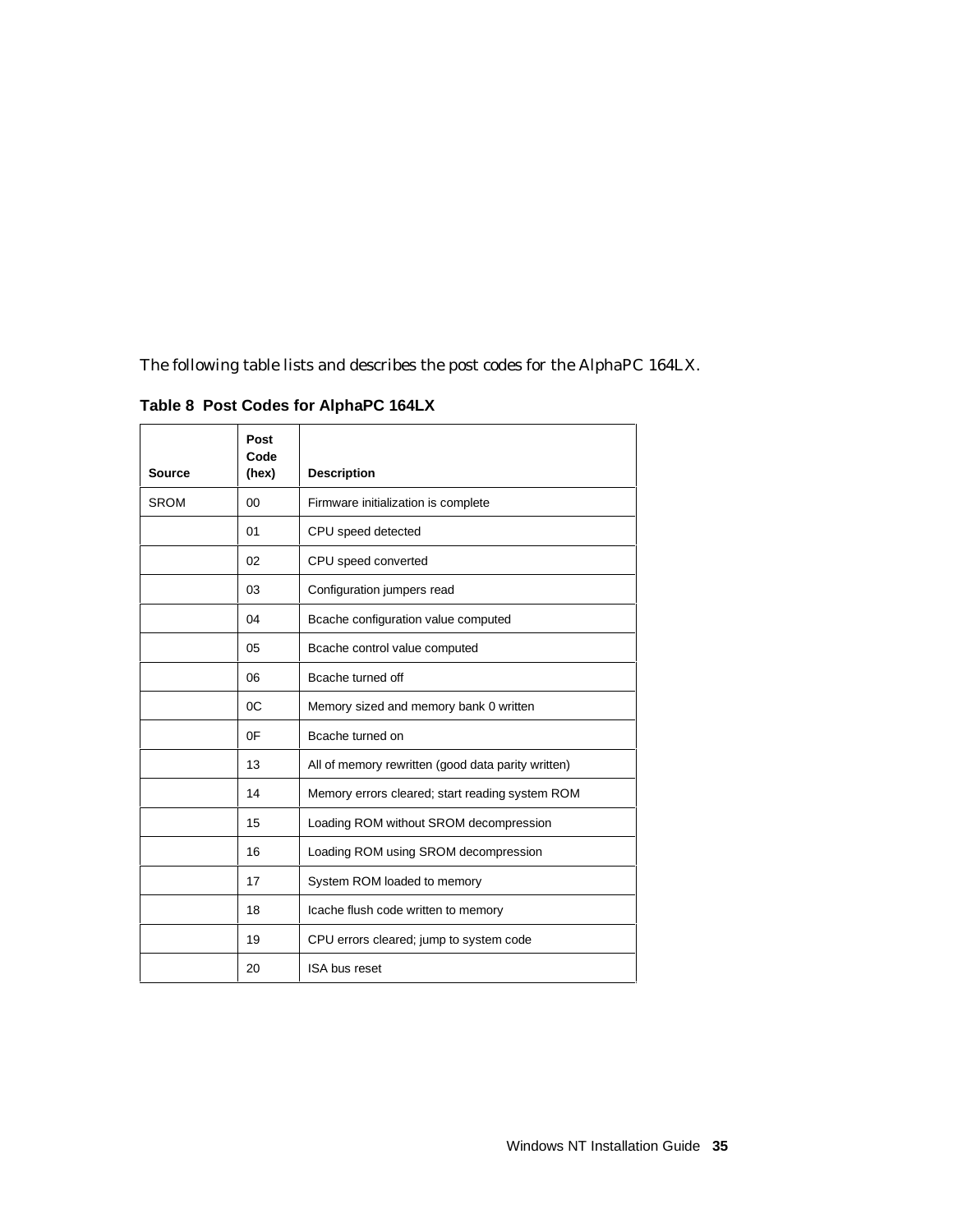| Source              | Post<br>Code<br>(hex) | <b>Description</b>                                                                                                                                     |
|---------------------|-----------------------|--------------------------------------------------------------------------------------------------------------------------------------------------------|
|                     | 3F                    | Fatal error. Second code identifies source of error:<br>$05 = No$ memory found<br>06 = Checksum error detected when image was read<br>back from memory |
| AlphaBIOS           | 98                    | Firmware has control                                                                                                                                   |
|                     | 97                    | <b>Buses initialized</b>                                                                                                                               |
|                     | 95                    | Video console opened                                                                                                                                   |
|                     | 51                    | FATAL-returned from boot menu selection                                                                                                                |
|                     | 50                    | FATAL-firmware fatal error                                                                                                                             |
|                     | 42                    | Firmware drivers have been started                                                                                                                     |
|                     | 00                    | Firmware has been initialized                                                                                                                          |
| Fail-safe<br>booter | FD.                   | I/O bus initialization                                                                                                                                 |
|                     | <b>FC</b>             | I/O initialization complete                                                                                                                            |
|                     | F <sub>B</sub>        | <b>UART</b> initialization                                                                                                                             |
|                     | <b>BF</b>             | Fail-safe booter is scanning diskette                                                                                                                  |
|                     | 1                     | Fail-safe booter is loading the Windows NT AlphaBIOS                                                                                                   |
|                     | $\overline{2}$        | Fail-safe booter is loading the Debug Monitor                                                                                                          |
|                     | 3                     | Fail-safe booter is loading the SRM console                                                                                                            |
|                     | 4                     | Fail-safe booter is loading the Linux miniloader                                                                                                       |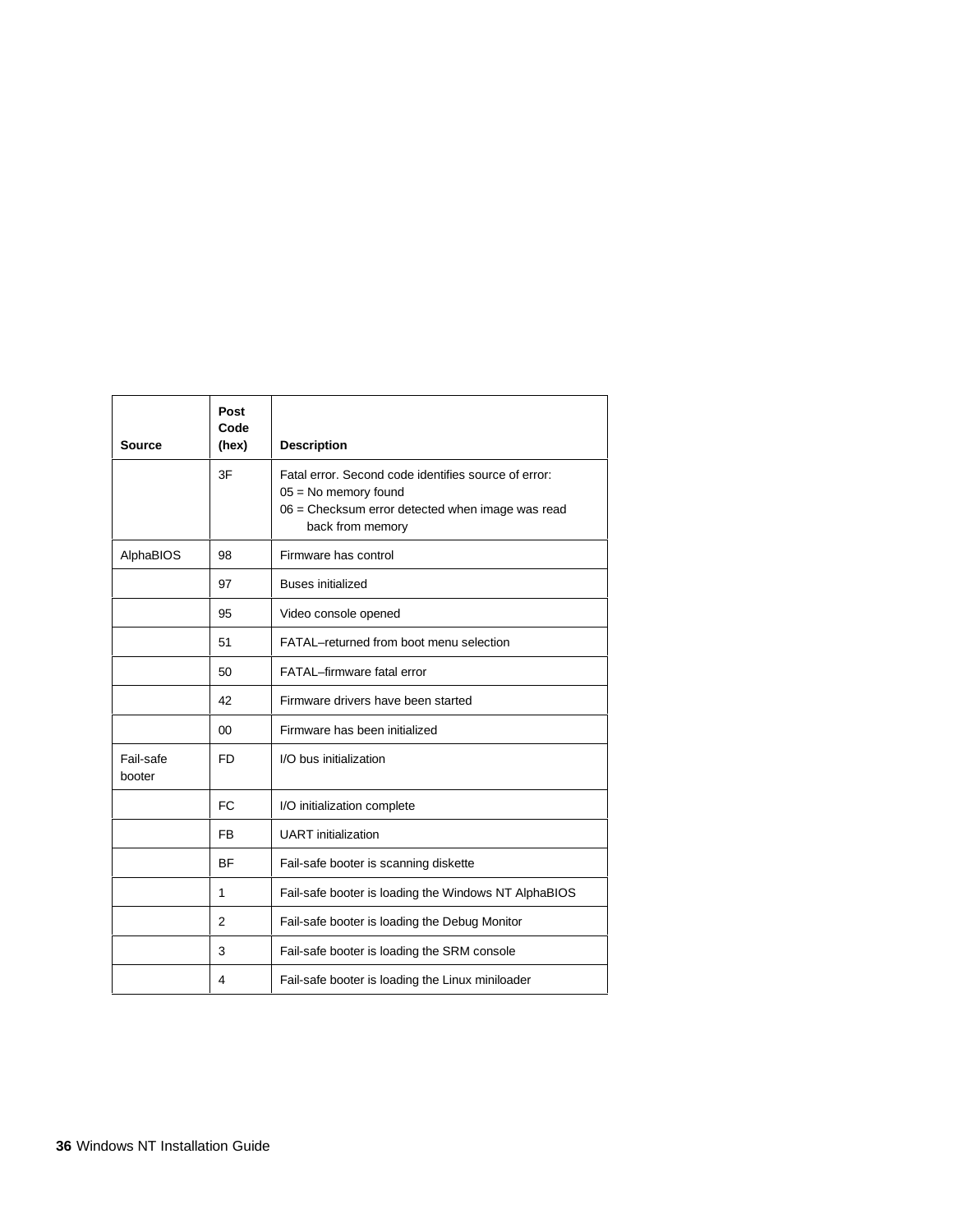The following table lists and describes the post codes for the AlphaPC 164.

| Post Code (hex) | <b>Description</b>                                 |
|-----------------|----------------------------------------------------|
| 00              | Firmware initialization is complete                |
| 01              | CPU speed detected                                 |
| 02              | CPU speed converted                                |
| 03              | Configuration jumpers read                         |
| 04              | Bcache configuration value computed                |
| 05              | Bcache control value computed                      |
| 06              | Bcache turned off                                  |
| 07              | Memory timing registers written                    |
| 08              | Memory control register written                    |
| 09              | Memory bank 0 register written                     |
| 0Β              | <b>DRAMs</b> awakened                              |
| 0C              | Memory sized and memory bank 0 written             |
| 0F              | Bcache turned on                                   |
| 13              | All of memory rewritten (good data parity written) |
| 14              | Memory errors cleared; start reading system ROM    |
| 15              | Loading ROM without SROM decompression             |
| 16              | Loading ROM using SROM decompression               |
| 17              | System ROM loaded to memory                        |
| 18              | Icache flush code written to memory                |
| 19              | CPU errors cleared; jump to system code            |
| 20              | <b>ISA bus reset</b>                               |

**Table 9 Post Codes for AlphaPC 164**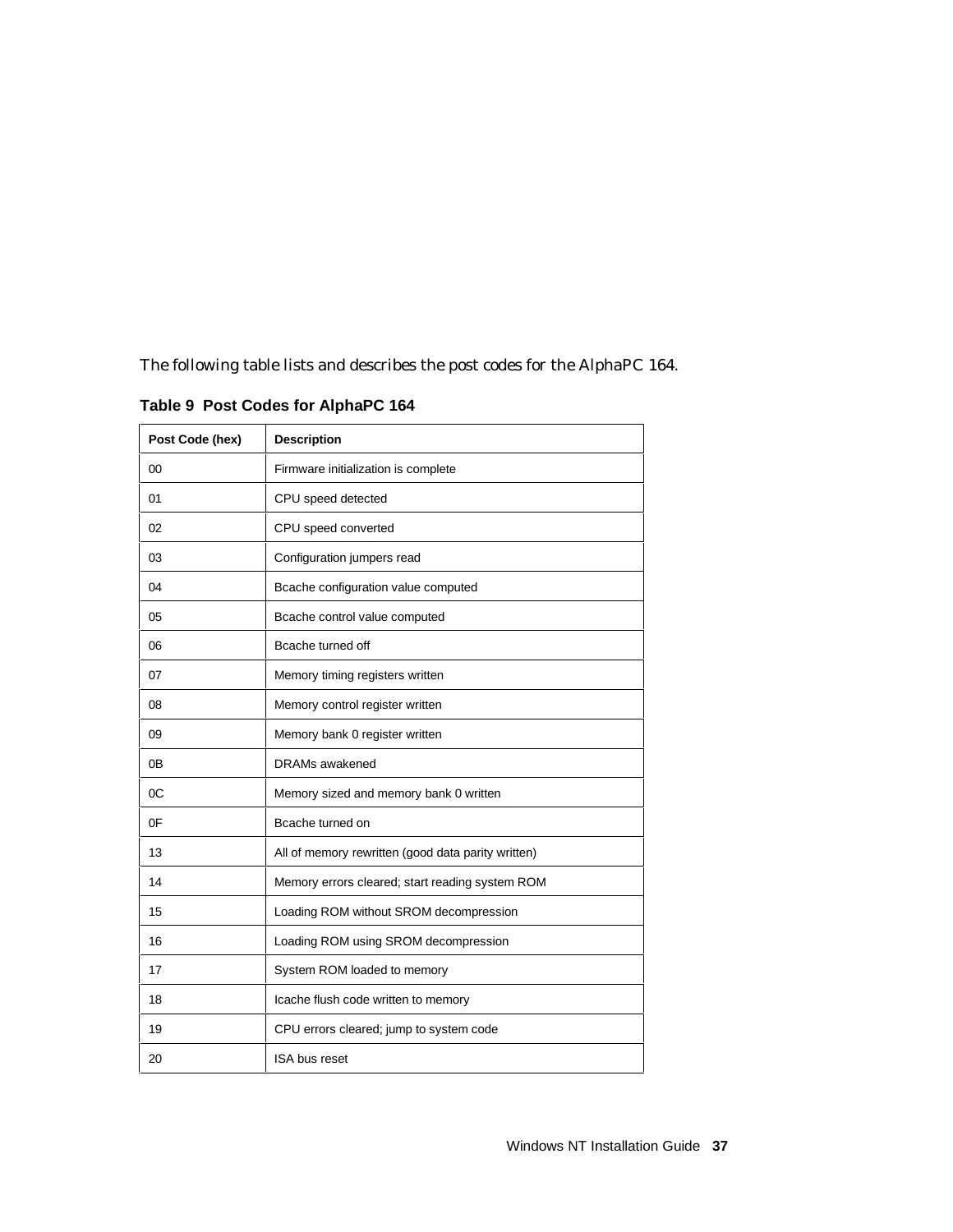| Post Code (hex) | <b>Description</b>                                                                                                                                                                               |
|-----------------|--------------------------------------------------------------------------------------------------------------------------------------------------------------------------------------------------|
| 3A              | Jumping to SROM Mini-Debugger                                                                                                                                                                    |
| 3F              | Fatal error. Second code identifies source of error:<br>$05 = No$ memory found<br>06 = Checksum error detected when image was read back from<br>memory<br>07 = Could not determine the SIMM type |
| 41              | Firmware environment has been loaded                                                                                                                                                             |
| 42              | Firmware services have been initialized                                                                                                                                                          |
| 50              | A fatal error has occurred (FATAL)                                                                                                                                                               |
| 51              | The Boot menu illegally returned (FATAL)                                                                                                                                                         |
| 75              | System initialization is complete-start firmware setup                                                                                                                                           |
| 76              | Checking system information for sanity                                                                                                                                                           |
| 77              | About to initialize the video subsystem                                                                                                                                                          |
| 78              | PCI configuration is complete; about to initialize the keyboard                                                                                                                                  |
| 79              | About to configure PCI devices                                                                                                                                                                   |
| 80              | About to initialize the PCI bus (hard restart)                                                                                                                                                   |
| 81              | About to initialize the PCI bus (soft restart)                                                                                                                                                   |
| 85              | About to validate the SCB                                                                                                                                                                        |
| 86              | Early initialization of firmware API                                                                                                                                                             |
| 87              | About to initialize the system chipset                                                                                                                                                           |
| 88              | Initialize vendor API                                                                                                                                                                            |
| 89              | The firmware kernel debugger module is starting                                                                                                                                                  |
| 95              | Video subsystem and keyboard are okay; using graphic console                                                                                                                                     |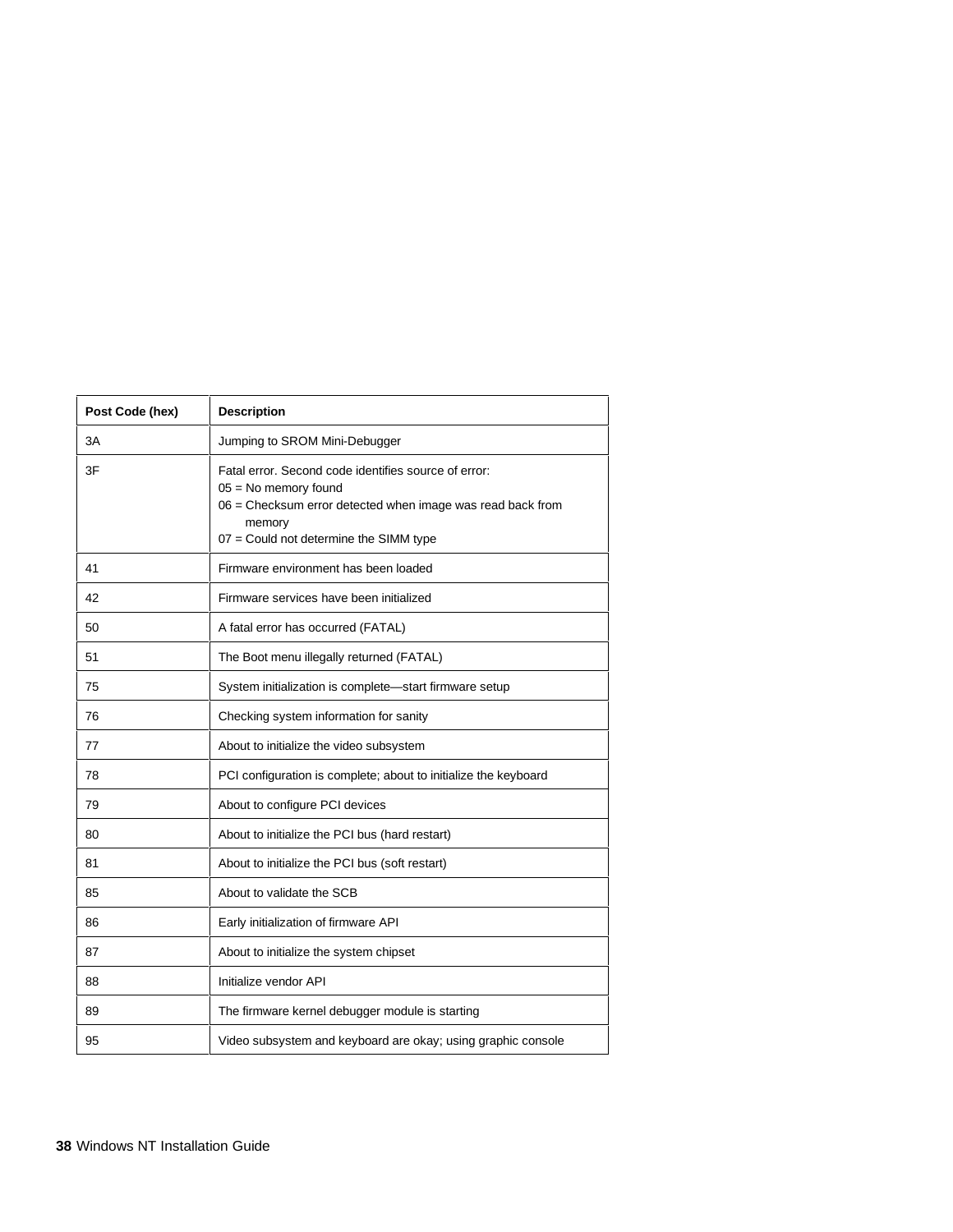| Post Code (hex) | <b>Description</b>                                                      |
|-----------------|-------------------------------------------------------------------------|
| 96              | Video or keyboard is missing or broken; using COM1 as console           |
| 97              | Trying to initialize video subsystem and keyboard as graphic console    |
| 98              | Serial ports have been initialized; firmware initialization is starting |
| 99              | The firmware is about to initialize the serial ports                    |
| FD.             | I/O bus initialization                                                  |
| FC.             | I/O initialization complete                                             |
| FB.             | <b>UART</b> initialization                                              |
| <b>BF</b>       | Fail-safe booter is scanning diskette                                   |
| O               | Fail-safe booter is loading the firmware update utility                 |

The following table lists and describes the post codes for the EB164.

**Table 10 Post Codes for EB164**

| Post Code (hex) | <b>Description</b>                  |
|-----------------|-------------------------------------|
| 00              | ISA bus reset                       |
| 01              | CPU speed detected                  |
| 02              | CPU speed converted                 |
| 03              | Configuration jumpers read          |
| 04              | Bcache configuration value computed |
| 05              | Bcache control value computed       |
| 06              | Bcache turned off                   |
| 07              | Memory timing registers written     |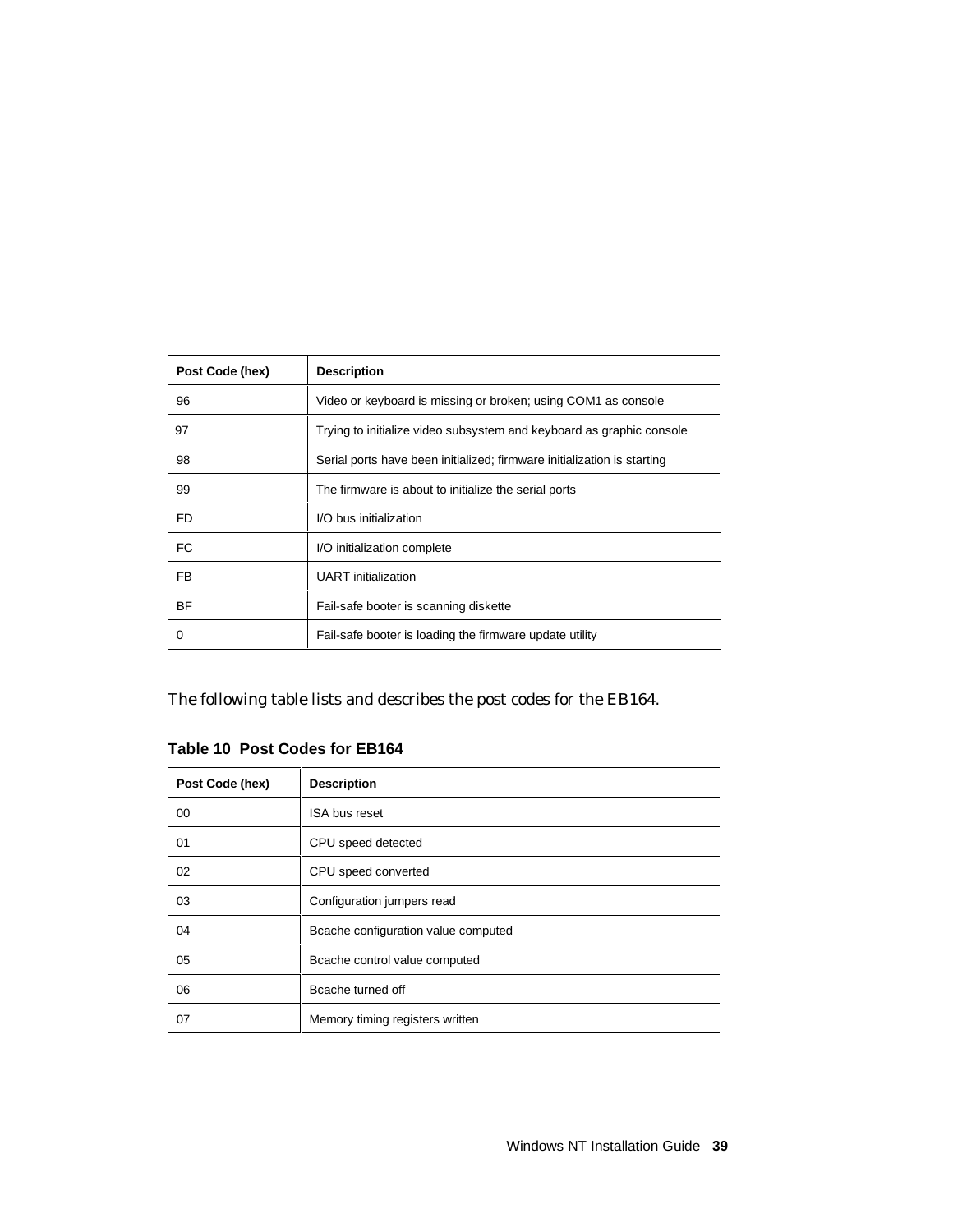| Post Code (hex) | <b>Description</b>                                                                                                                                                                                                               |
|-----------------|----------------------------------------------------------------------------------------------------------------------------------------------------------------------------------------------------------------------------------|
| 08              | Memory control register written                                                                                                                                                                                                  |
| 09              | Memory bank 0 register written                                                                                                                                                                                                   |
| 0 <sub>B</sub>  | DRAMs awakened                                                                                                                                                                                                                   |
| 0C              | Memory sized and memory bank 0 written                                                                                                                                                                                           |
| 0F              | Bcache turned on                                                                                                                                                                                                                 |
| 13              | All of memory rewritten (good data parity written)                                                                                                                                                                               |
| 14              | Memory errors cleared; start reading system ROM                                                                                                                                                                                  |
| 15              | Loading ROM without SROM decompression                                                                                                                                                                                           |
| 16              | Loading ROM using SROM decompression                                                                                                                                                                                             |
| 17              | System ROM loaded to memory                                                                                                                                                                                                      |
| 18              | Icache flush code written to memory                                                                                                                                                                                              |
| 19              | CPU errors cleared; jump to system code                                                                                                                                                                                          |
| 3A              | Jumping to SROM Mini-Debugger                                                                                                                                                                                                    |
| 3F              | Fatal error. Second code identifies source of error:<br>$05$ = No SIMMs found when sizing memory<br>06 = Checksum error detected when image was read back from<br>memory<br>07 = Could not detect SIMM type during memory sizing |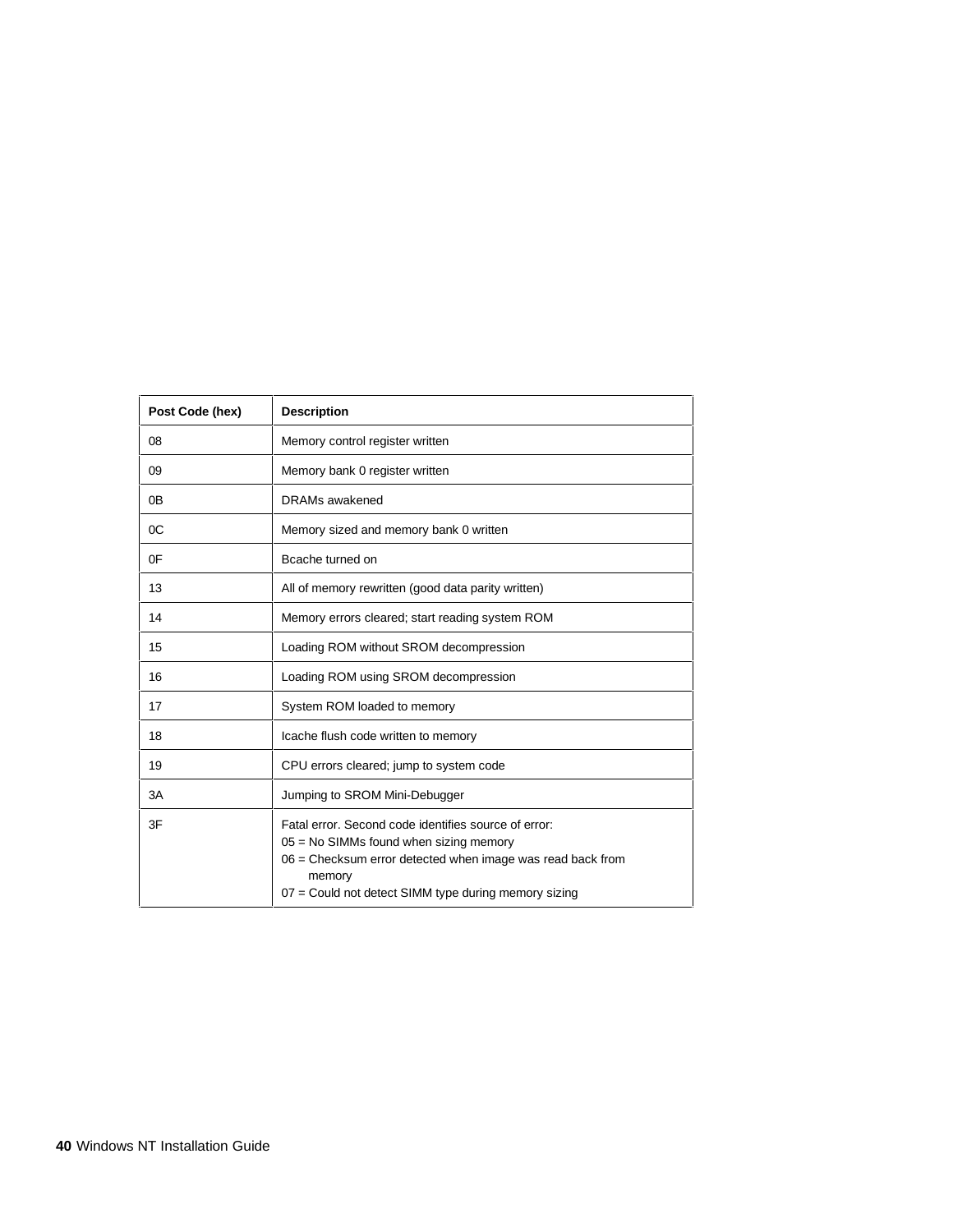The following table lists and describes the post codes for the AlphaPC 64.

| Post Code (hex) | <b>Description</b>                                 |
|-----------------|----------------------------------------------------|
| 00              | ISA bus reset                                      |
| 01              | CPU speed detected                                 |
| 02              | CPU speed converted                                |
| 05              | Bcache timing parameters computed                  |
| 06              | BIU_CTL register written                           |
| 07              | Memory global timing register written              |
| 08              | Memory refresh timing register written             |
| 09              | Bank 0 timing register written                     |
| 0A              | Bank 1 timing register written                     |
| 0Β              | DRAMs awakened                                     |
| 0C              | Bank 0 configuration register written              |
| 0D              | Bank 1 configuration register written              |
| 0E              | Memory general control register written            |
| 0F              | Bcache flushed (good tag parity written)           |
| 10              | Tag enable register written                        |
| 11              | Final memory general control register written      |
| 12              | ABOX_CTL register written                          |
| 13              | All of memory rewritten (good data parity written) |
| 14              | Memory errors cleared; start reading system ROM    |
| 15              | Loading ROM without SROM decompression             |
| 16              | Loading ROM using SROM decompression               |
| 17              | System ROM loaded to memory                        |

**Table 11 Post Codes for AlphaPC 64**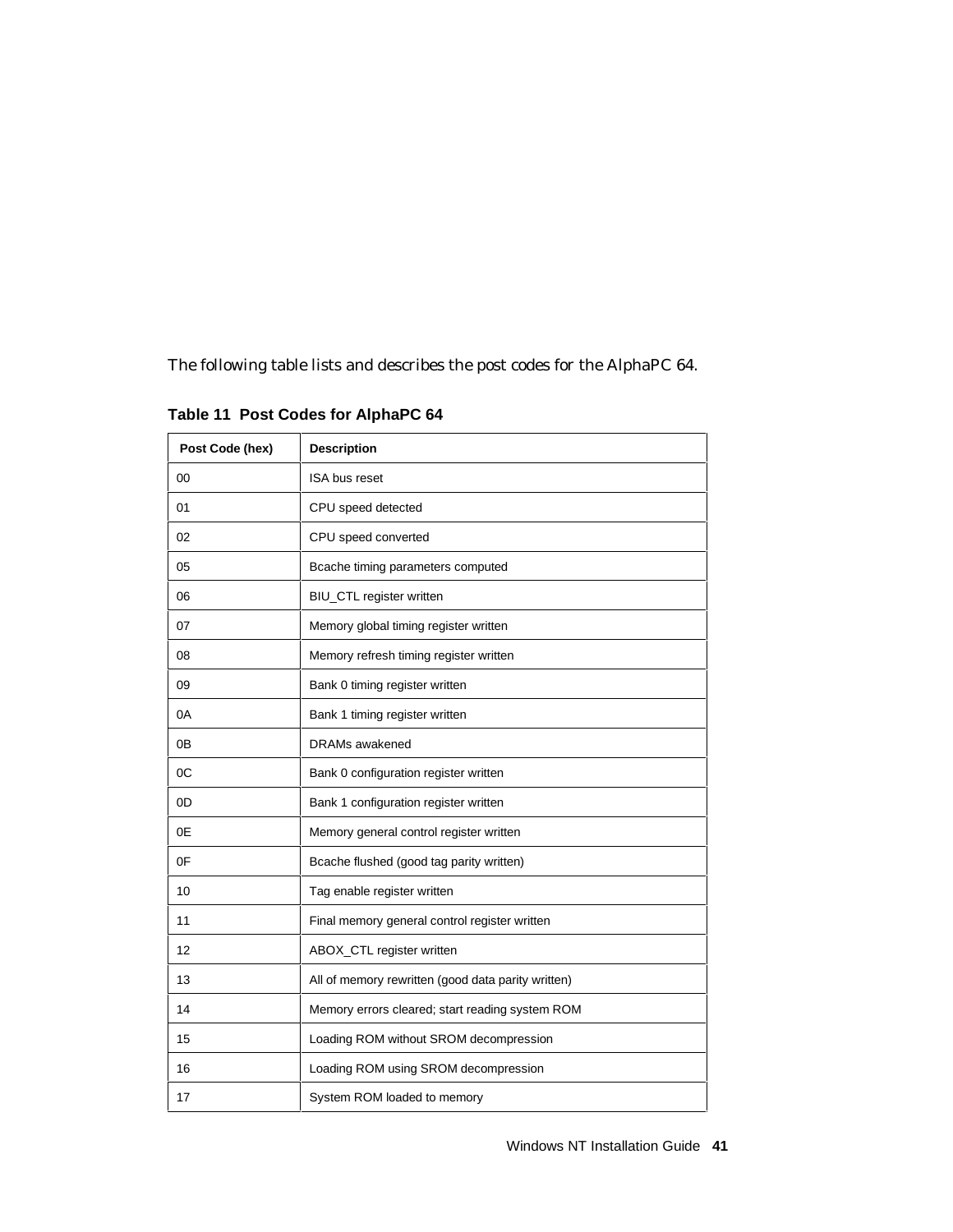| Post Code (hex) | <b>Description</b>                  |
|-----------------|-------------------------------------|
| 18              | Icache flush code written to memory |
| 19              | CPU errors cleared                  |

The following table lists and describes the post codes for the EB66+.

| Post Code (hex) | <b>Description</b>                                 |
|-----------------|----------------------------------------------------|
| 00              | ISA bus reset                                      |
| 01              | CPU speed detected                                 |
| 03              | CPU speed converted; Bcache disabled               |
| 06              | Preconfigure memory banks                          |
| 07              | <b>DRAMs</b> awakened                              |
| 08              | Bcache timing established                          |
| 09              | Bcache flushed (good tag parity written)           |
| 0A              | Bank timing registers written                      |
| 0D              | Bank configuration registers written               |
| 0E              | Bank base addresses established                    |
| 10              | ABOX_CTL register written                          |
| 11              | All of memory rewritten (good data parity written) |
| 12              | Memory errors cleared; start reading system ROM    |
| 15              | Loading ROM without SROM decompression             |
| 16              | Loading ROM using SROM decompression               |
| 17              | System ROM loaded to memory                        |
| 18              | Icache flush code written to memory                |
| 19              | CPU errors cleared                                 |

### **Table 12 Post Codes for EB66+**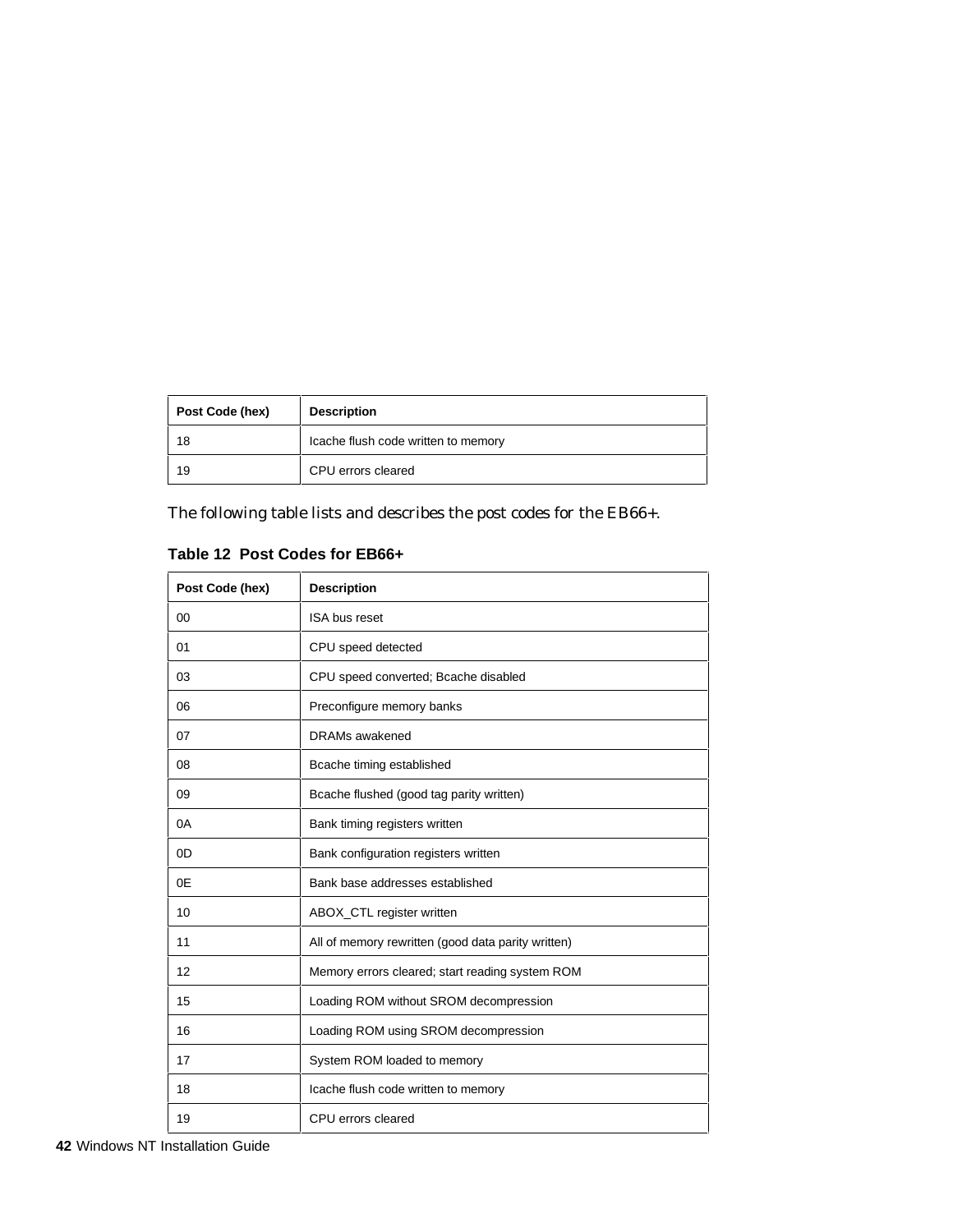The following table lists and describes the post codes for the EB66.

| Post Code (hex) | <b>Description</b>                                 |
|-----------------|----------------------------------------------------|
| 00              | ISA bus reset                                      |
| 01              | CPU speed detected                                 |
| 02              | CPU speed converted                                |
| 04              | Memory global timing register written              |
| 05              | Read system configuration data                     |
| 06              | Preconfigure memory banks                          |
| 07              | <b>DRAMs</b> awakened                              |
| 08              | Bcache timing established                          |
| 09              | Bcache flushed (good tag parity written)           |
| 0A              | Bank 0 timing register written                     |
| 0B              | Bank 1 timing register written                     |
| 0C              | Bank configuration registers written               |
| 0D              | Bank base addresses established                    |
| 0F              | ABOX_CTL register written                          |
| 10              | All of memory rewritten (good data parity written) |
| 14              | Memory errors cleared; start reading system ROM    |
| 15              | Loading ROM (header located)                       |
| 16              | Loading ROM (image located)                        |
| 17              | System ROM loaded to memory                        |
| 18              | Icache flush code written to memory                |
| 19              | CPU errors cleared                                 |

**Table 13 Post Codes for EB66**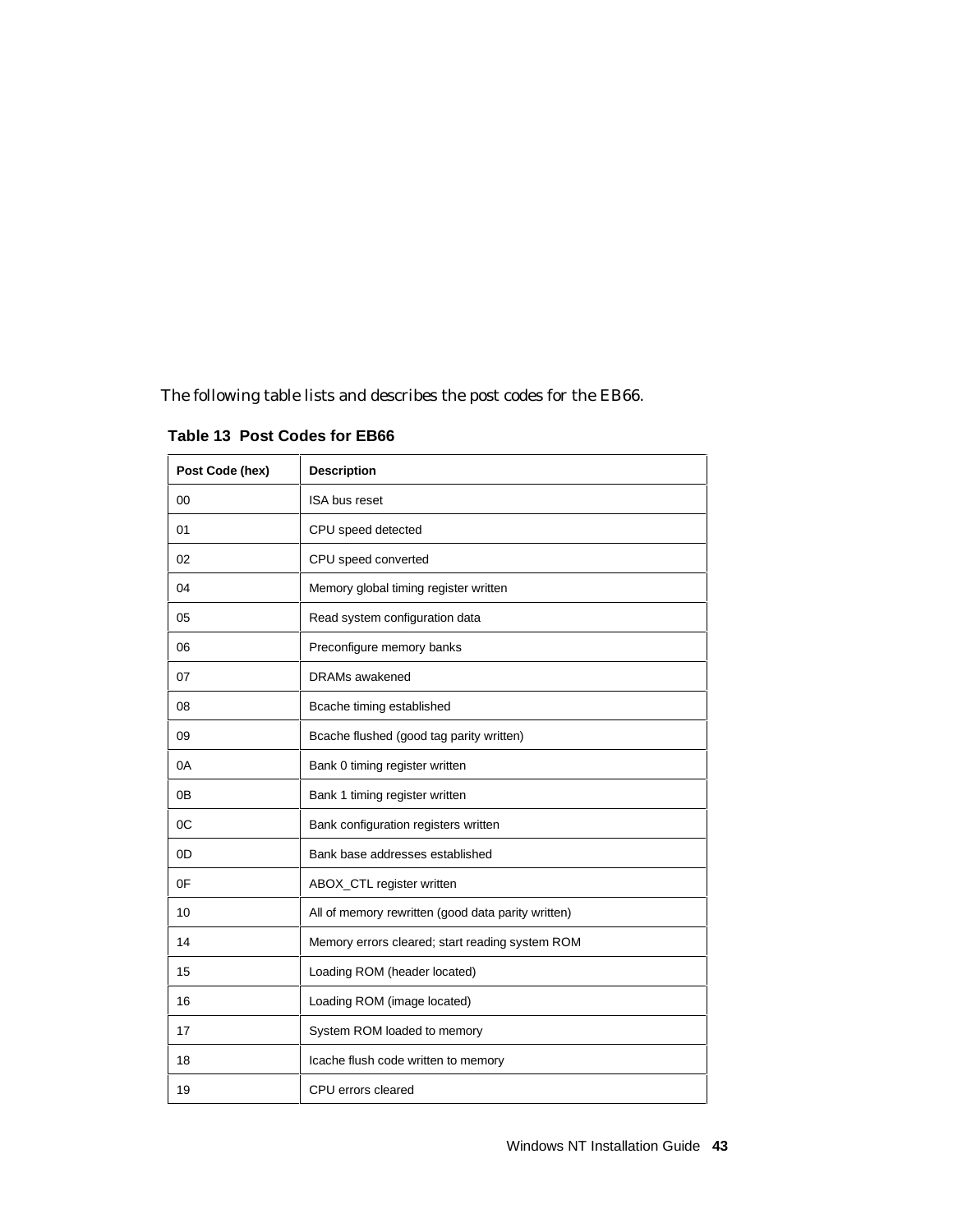# **4.3 Fail-Safe Booter**

The fail-safe booter, currently available for use on the AlphaPC 164SX, the AlphaPC 164LX, and the AlphaPC 164 only, provides an emergency recovery mechanism when the primary firmware image contained in flash memory has been corrupted. When flash memory has been corrupted, such that no image is safely loaded from the flash, the fail-safe booter can be run to facilitate booting another image from a diskette that is capable of reprogramming the flash.

## **4.3.1 Starting the Fail-Safe Booter**

The fail-safe booter can be started in one of two ways for each system listed below.

### **AlphaPC 164SX and AlphaPC 164LX**

- If the primary firmware image is unavailable when the system is powered on or reset, the fail-safe booter runs automatically. When the fail-safe booter runs, the system emits a series of beeps through the speaker as beep code 1–2–3; this is, one beep and a pause, followed by two beeps and a pause, followed by three beeps. After the diskette activity light flashes:
	- 1. Insert the system-specific *AlphaBIOS Firmware* diskette. The fail-safe booter will load and run AlphaBIOS from this diskette.
	- 2. Go to Section 2.3 and follow the procedure for upgrading AlphaBIOS.
- You can also start the fail-safe booter manually as follows:
	- 1. Power off your system.
	- 2. Add jumper CF7 as described in the system-specific motherboard Windows NT user's manual.
	- 3. Power on your system.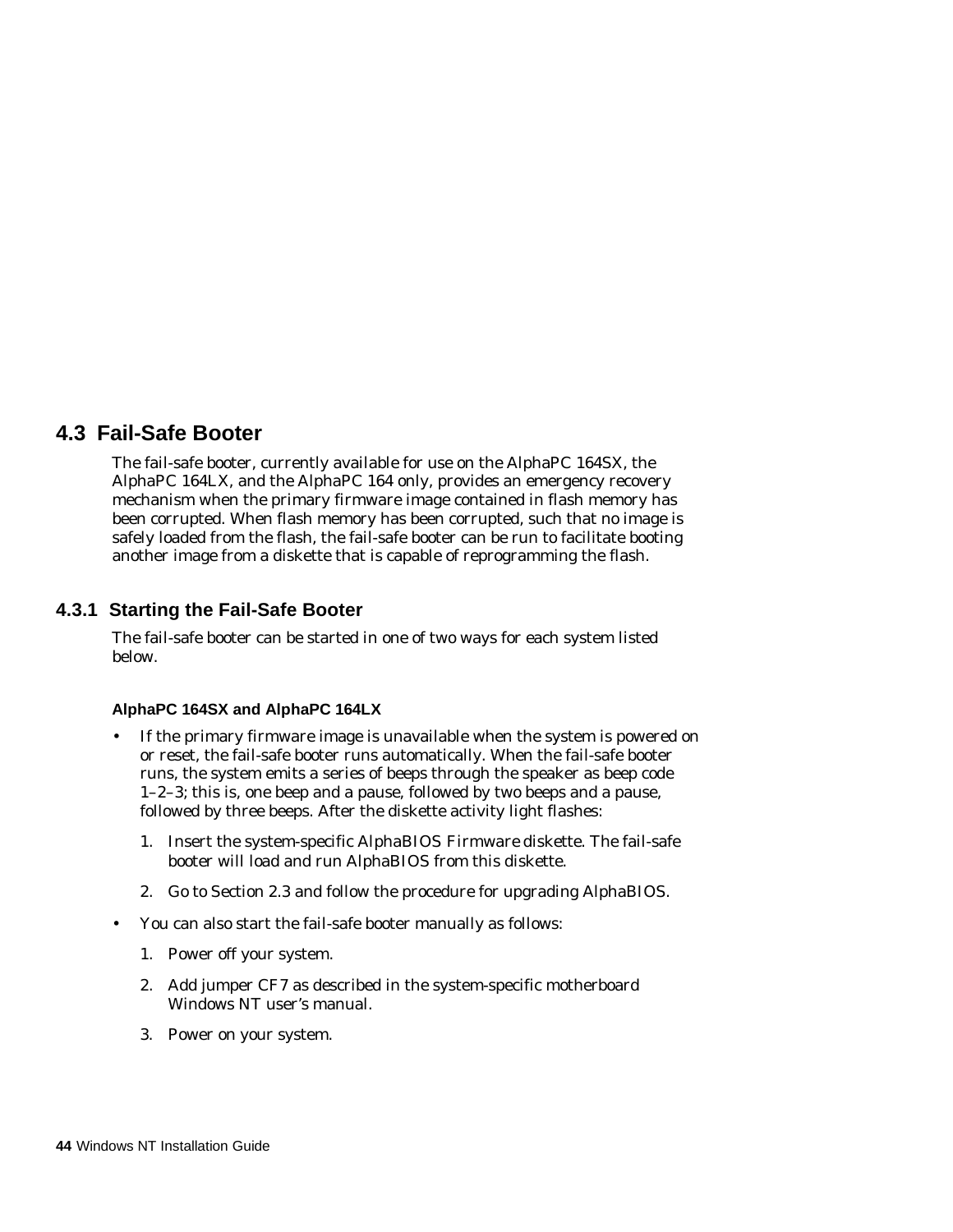- 4. Insert the system-specific *AlphaBIOS Firmware* diskette into the diskette drive
- 5. Go to Section 2.3 and follow the procedure for upgrading AlphaBIOS.

### **AlphaPC 164**

- If the primary firmware image is unavailable when the system is powered on or reset, the fail-safe booter runs automatically. When the fail-safe booter runs, the system emits a series of beeps through the speaker as beep code 1–2–3; this is, one beep and a pause, followed by two beeps and a pause, followed by three beeps. After the diskette activity light flashes, insert the update and Windows NT firmware diskette containing the file FWUPDATE.EXE.
- You can also start the fail-safe booter manually as follows:
	- 1. Add jumper CF7 as described in the *AlphaPC 164 Motherboard User's Manual*.
	- 2. Insert the update and Windows NT firmware diskette into the diskette drive.
	- 3. Go to Section 3.5 for information on how to update the flash ROM using the firmware update utility.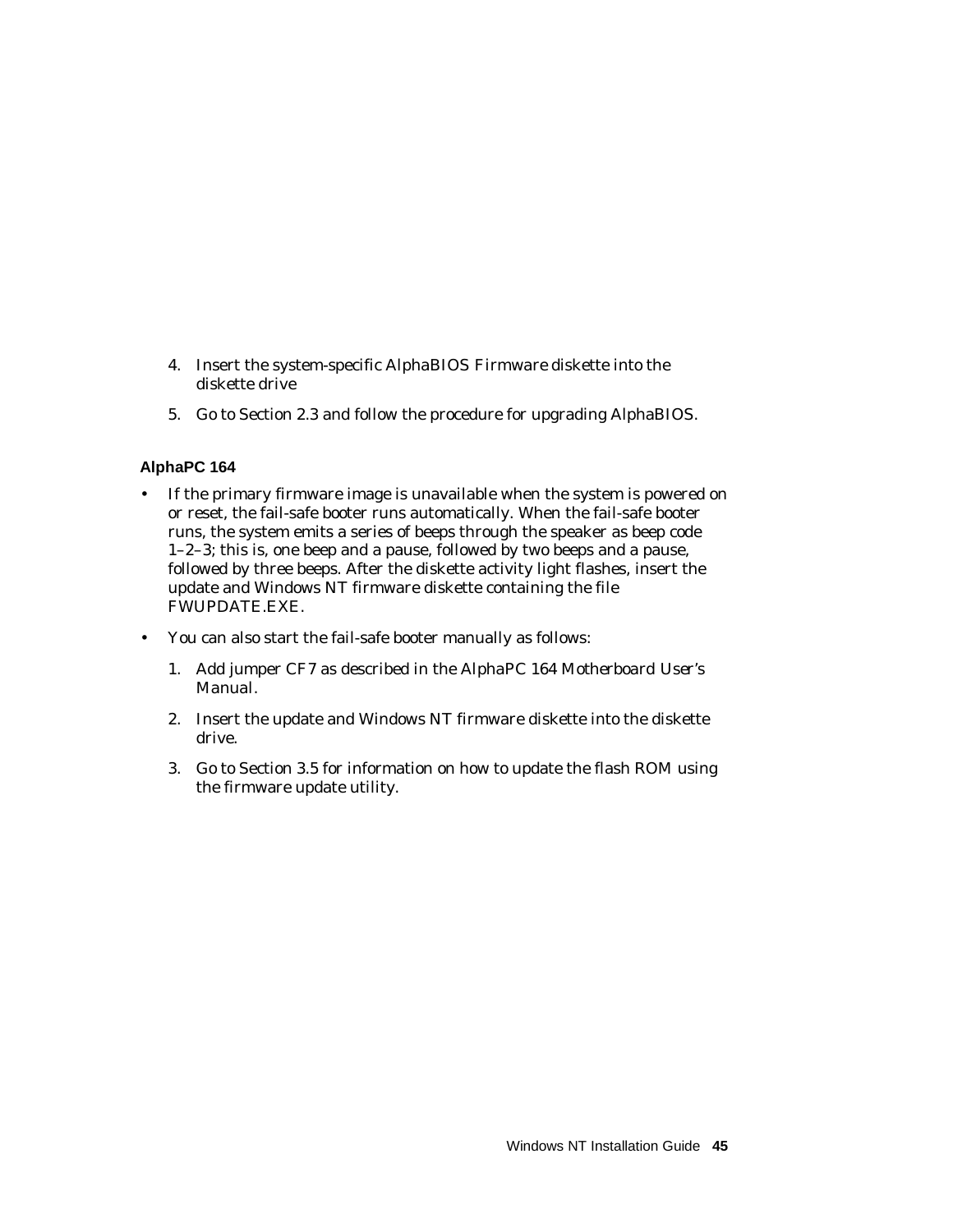# **5. Support, Products, and Documentation**

If you need technical support, a *DIGITAL Semiconductor Product Catalog*, or help deciding which documentation best meets your needs, visit the DIGITAL Semiconductor World Wide Web Internet site:

**http://www.digital.com/semiconductor**

You can also call the DIGITAL Semiconductor Information Line or the DIGITAL Semiconductor Customer Technology Center. Please use the following information lines for support.

| For documentation and general information:         |                                             |
|----------------------------------------------------|---------------------------------------------|
| <b>DIGITAL Semiconductor Information Line</b>      |                                             |
| United States and Canada:                          | 1-800-332-2717                              |
| Outside North America:<br>Electronic mail address: | 1-510-490-4753<br>semiconductor@digital.com |

| For technical support:                                  |                                       |
|---------------------------------------------------------|---------------------------------------|
| <b>DIGITAL Semiconductor Customer Technology Center</b> |                                       |
| Phone (U.S. and international):                         | 1-978-568-7474                        |
| Fax:<br>Electronic mail address:                        | 1-978-568-6698<br>ctc@hlo.mts.dec.com |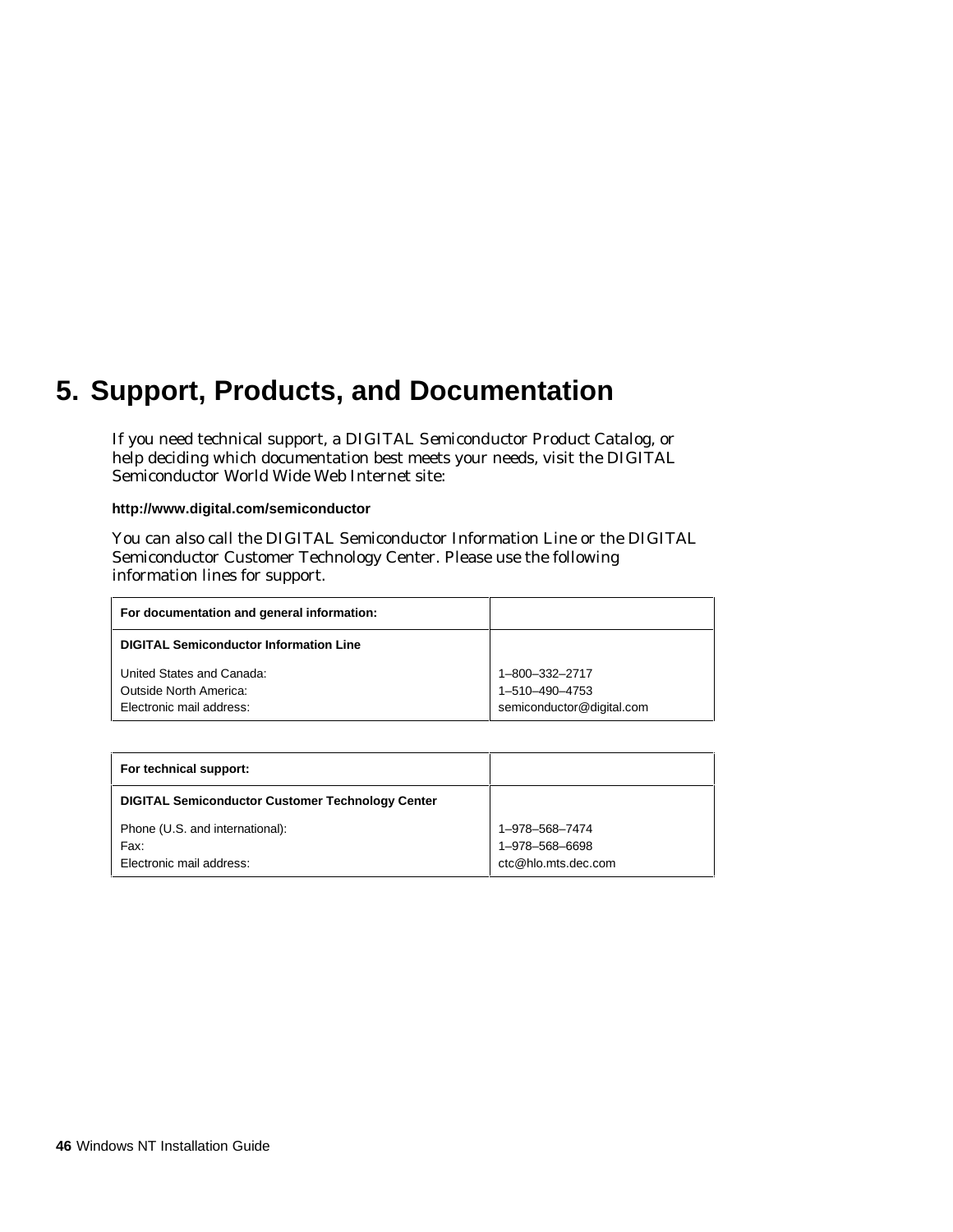# **5.1 DIGITAL Semiconductor Products**

To order Alpha microprocessors and motherboards, contact your local distributor.

**Note:** The following products and order numbers might have been revised. For the latest versions, contact your local distributor.

| <b>Product</b>                                           | <b>Order Number</b> |
|----------------------------------------------------------|---------------------|
| DIGITAL Semiconductor Alpha 21164 600 MHz Microprocessor | 21164-MB            |
| DIGITAL Semiconductor Alpha 21164 533 MHz Microprocessor | 21164-P8            |
| DIGITAL Semiconductor Alpha 21164 466 MHz Microprocessor | 21164-IB            |

#### **Motherboard Kits**

Motherboard kits include the motherboard, the motherboard's user's manual, and firmware.

| Product                                                          | <b>Order Number</b> |
|------------------------------------------------------------------|---------------------|
| DIGITAL Semiconductor AlphaPC 164SX Motherboard for Windows NT   | 21A05-A0            |
| DIGITAL Semiconductor AlphaPC 164SX Motherboard for DIGITAL UNIX | 21A05-A1            |
| DIGITAL Semiconductor AlphaPC 164LX Motherboard for Windows NT   | 21A04-C0            |
| DIGITAL Semiconductor AlphaPC 164LX Motherboard for DIGITAL UNIX | 21A04-C1            |
| DIGITAL Semiconductor AlphaPC 164 Motherboard for Windows NT     | 21A04-B0            |
| DIGITAL Semiconductor AlphaPC 164 Motherboard for DIGITAL UNIX   | 21A04-B2            |

### **Design Kits**

Design kits include full documentation and schematics. They do not include motherboards or related hardware.

| <b>Product</b>                                           | <b>Order Number</b> |
|----------------------------------------------------------|---------------------|
| DIGITAL Semiconductor AlphaPC 164 Motherboard Design Kit | QR-21A04-12         |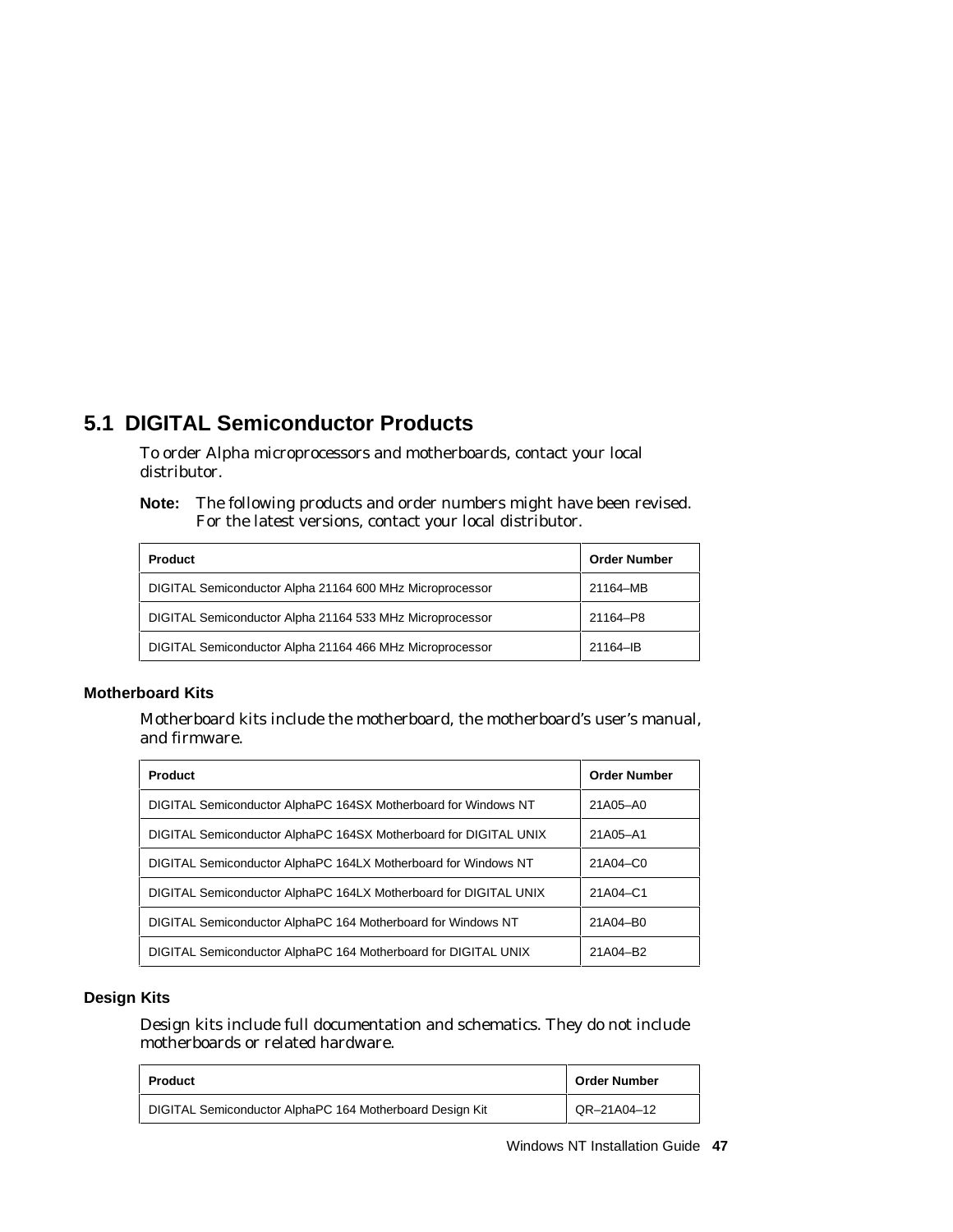# **5.2 DIGITAL Semiconductor Documentation**

The following table lists some of the available DIGITAL Semiconductor documentation.

| <b>Title</b>                                                                    | <b>Order Number</b> |
|---------------------------------------------------------------------------------|---------------------|
| Alpha AXP Architecture Reference Manual                                         | EY-T132E-DP         |
| Alpha Architecture Handbook <sup>2</sup>                                        | EC-OD2KB-TE         |
| DIGITAL Semiconductor Alpha 21164PC Microprocessor Hardware<br>Reference Manual | EC-R2W0A-TE         |
| DIGITAL Semiconductor Alpha 21164 Microprocessor Hardware<br>Reference Manual   | EC-OP99B-TE         |
| DIGITAL Semiconductor AlphaPC 164SX Motherboard Product Brief                   | EC-R57CA-TE         |
| DIGITAL Semiconductor AlphaPC 164LX Motherboard Product Brief                   | EC-R2RZA-TE         |
| AlphaPC 164SX Motherboard Windows NT User's Manual                              | EC-R57DA-TE         |
| AlphaPC 164LX Motherboard Windows NT User's Manual                              | EC-R2ZOD-TE         |
| DIGITAL Semiconductor AlphaPC 164LX Motherboard Technical<br>Reference Manual   | EC-R46WA-TE         |
| DIGITAL Semiconductor AlphaPC 164 Motherboard Product Brief                     | EC-QUOKC-TE         |
| AlphaPC 164 Motherboard User's Manual                                           | EC-QPG0B-TE         |
| DIGITAL Semiconductor AlphaPC 164 Motherboard Technical<br>Reference Manual     | EC-OPFYB-TE         |

<sup>1</sup> To purchase the Alpha AXP Architecture Reference Manual, contact your local distributor or call Butterworth-Heinemann (Digital Press) at 1–800–366–2665.

<sup>2</sup> This handbook provides information subsequent to the Alpha AXP Architecture Reference Manual.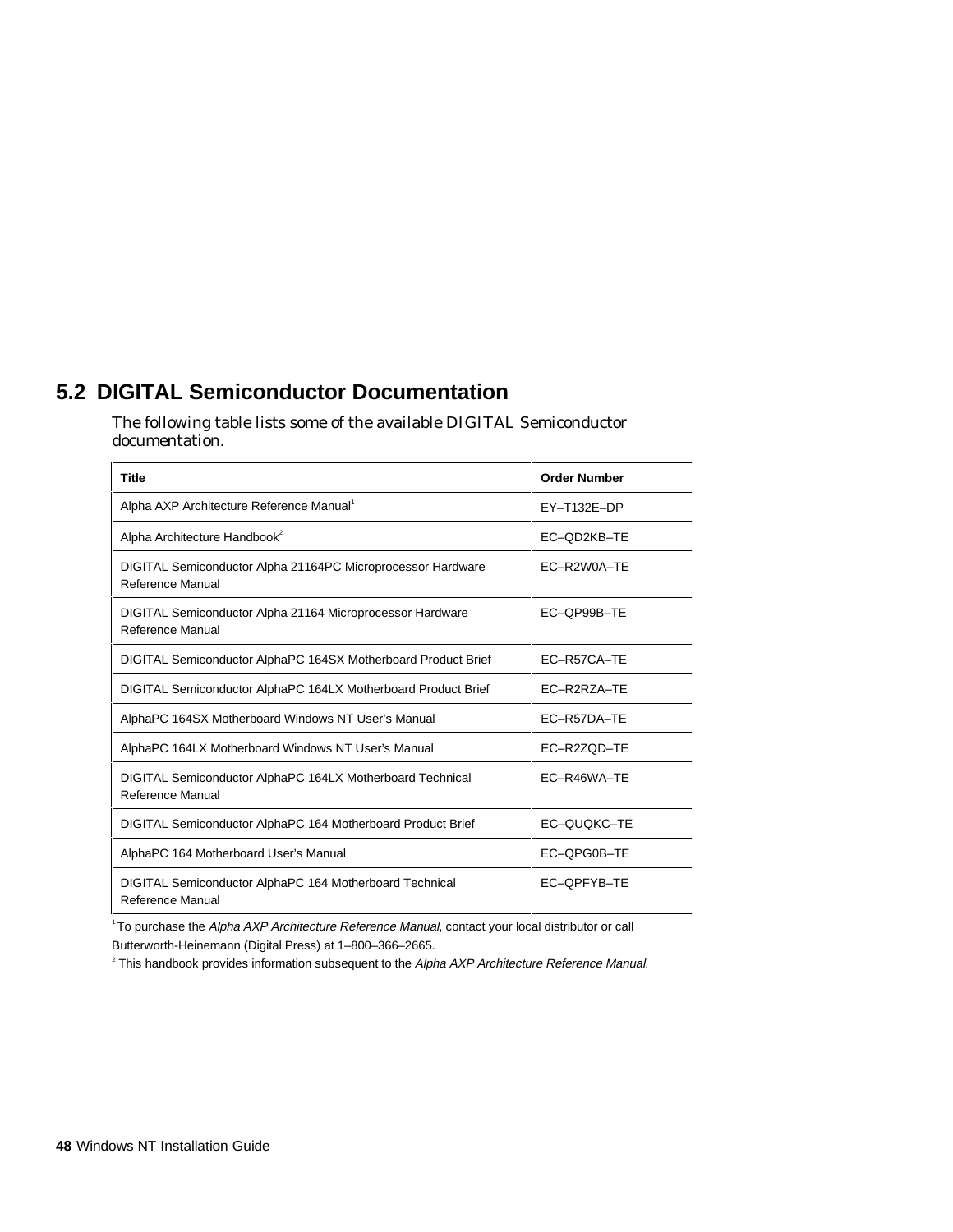| <b>Title</b>                                                                                                | <b>Order Number</b> |
|-------------------------------------------------------------------------------------------------------------|---------------------|
| DIGITAL Semiconductor AlphaPC 164 Motherboard Design Kit Read Me<br>First                                   | EC-OPFZA-TE         |
| DIGITAL Semiconductor AlphaPC 164 Motherboard DIGITAL UNIX<br><b>Product Brief</b>                          | EC-QZT6B-TE         |
| AlphaPC 164 Motherboard DIGITAL UNIX User's Manual                                                          | EC-QZT5B-TE         |
| DIGITAL Semiconductor Alpha Motherboards Software Developer's Kit<br>and Firmware Update V3.1 Product Brief | EC-OXOKC-TE         |
| Alpha Motherboards Software Developer's Kit and Firmware Update<br>Read Me First                            | EC-OERSH-TE         |
| Alpha Microprocessors Motherboard Debug Monitor User's Guide                                                | EC-QHUVF-TE         |
| Alpha Microprocessors Motherboard Software Design Tools User's<br>Guide                                     | EC-QHUWD-TE         |
| Alpha SRM Console for Alpha Microprocessor Motherboards User's<br>Guide                                     | EC-QK8DF-TE         |
| Alpha Microprocessors SROM Mini-Debugger User's Guide                                                       | EC-OHUXC-TE         |
| PALcode for Alpha Microprocessors System Design Guide                                                       | EC-QFGLC-TE         |